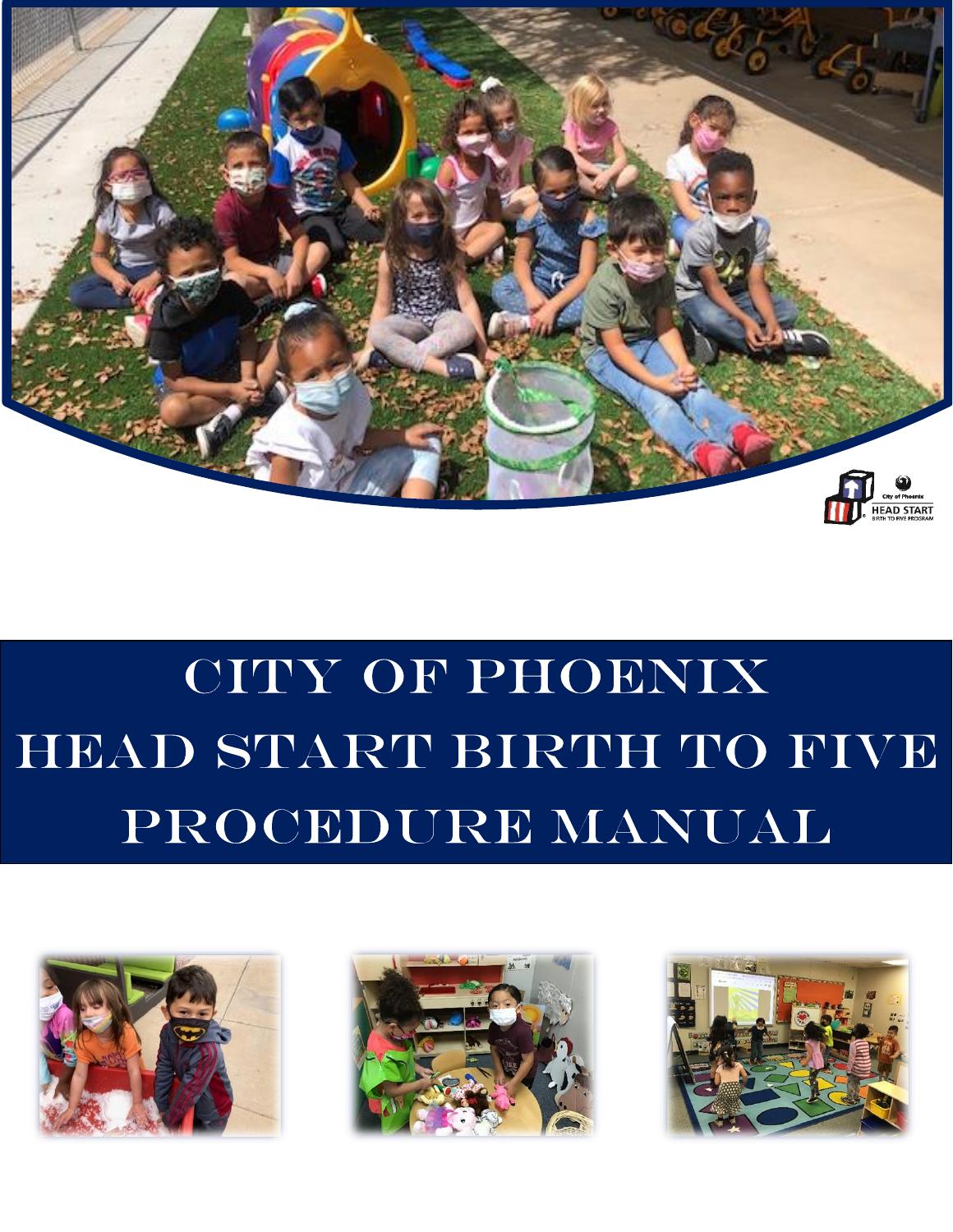# *Program Goals*

The City of Phoenix Head Start Birth to Five Program goals were created through an interactive process comprised of leadership, varying levels of staff, policy council, and the community. The program goals are intended to set the City of Phoenix Head Start Birth to Five Program's direction over the next five years. Goals illustrate the responsibility of the City of Phoenix Head Start Birth to Five Program to help children reach school readiness outcomes that will build the platform for future learning. In addition, children must have access to experiences that create a desire and love of learning through high-quality learning environments and with instructional staff that is responsive, engaged, and caring. Program goals also reflect the intentional work done to scaffold parenting supports to build family stability, economic-mobility, and family self-sufficiency.

# Program Structure

The City of Phoenix Head Start Birth to Five Program has three service options, including home-based programming for infants and toddlers. Center-based services are available for infants and toddlers, and preschoolers. The City of Phoenix Head Start Birth to Five Program utilizes a unique collaborative structure. It delegates some of the responsibilities to the Education Service Providers and Child Care Partners. In general, the Education Service Providers and Child Care Partners are responsible for the day to day, early childhood development in the classroom, with the instructional staff being employees of the Education Service Providers or the child care centers. The main activities include enrolling children, classroom instruction and attendance, conducting developmental and social/emotional screenings, obtaining disabilities services, food service, and working with parents on their children's educational needs.

The City of Phoenix Head Start Birth to Five Program handles the family services and mental health services, with the caseworkers and content area specialists being City of Phoenix employees.

The primary responsibilities of the City of Phoenix Head Start Birth to Five Program are:

- Conducting intake interviews
- Determining eligibility
- Working with the families to develop and implement Family Partnership Agreements
- Follow up on physical and dental examinations
- Providing mental health assessments and services for children
- Providing content area expertise in health, nutrition, education, disabilities, parent involvement, mental health, and program governance

Education Service Providers and the City of Phoenix Head Start Birth to Five Program have management staff responsible for ongoing monitoring and program oversight. The City of Phoenix Head Start Birth to Five Program also monitors the Education Service Providers and Child Care Partners. All components of the Early Head Start Grant are the responsibility of and are directly operated by the City of Phoenix.

The City of Phoenix Head Start Birth to Five Program plays a crucial role in providing services to children identified as most in need. In recognition, Head Start cannot serve all those eligible or in need, the City of Phoenix Head Start Birth to Five Program is reliant on other partners to provide additional resources. The City of Phoenix Head Start Birth to Five Program acts as the Head Start Grantee and Education Service Providers as educational services to identified partners serving for both preschool and child care partnership grant options. All Head Start classrooms will operate by Education Service Provider Agencies or child care partners.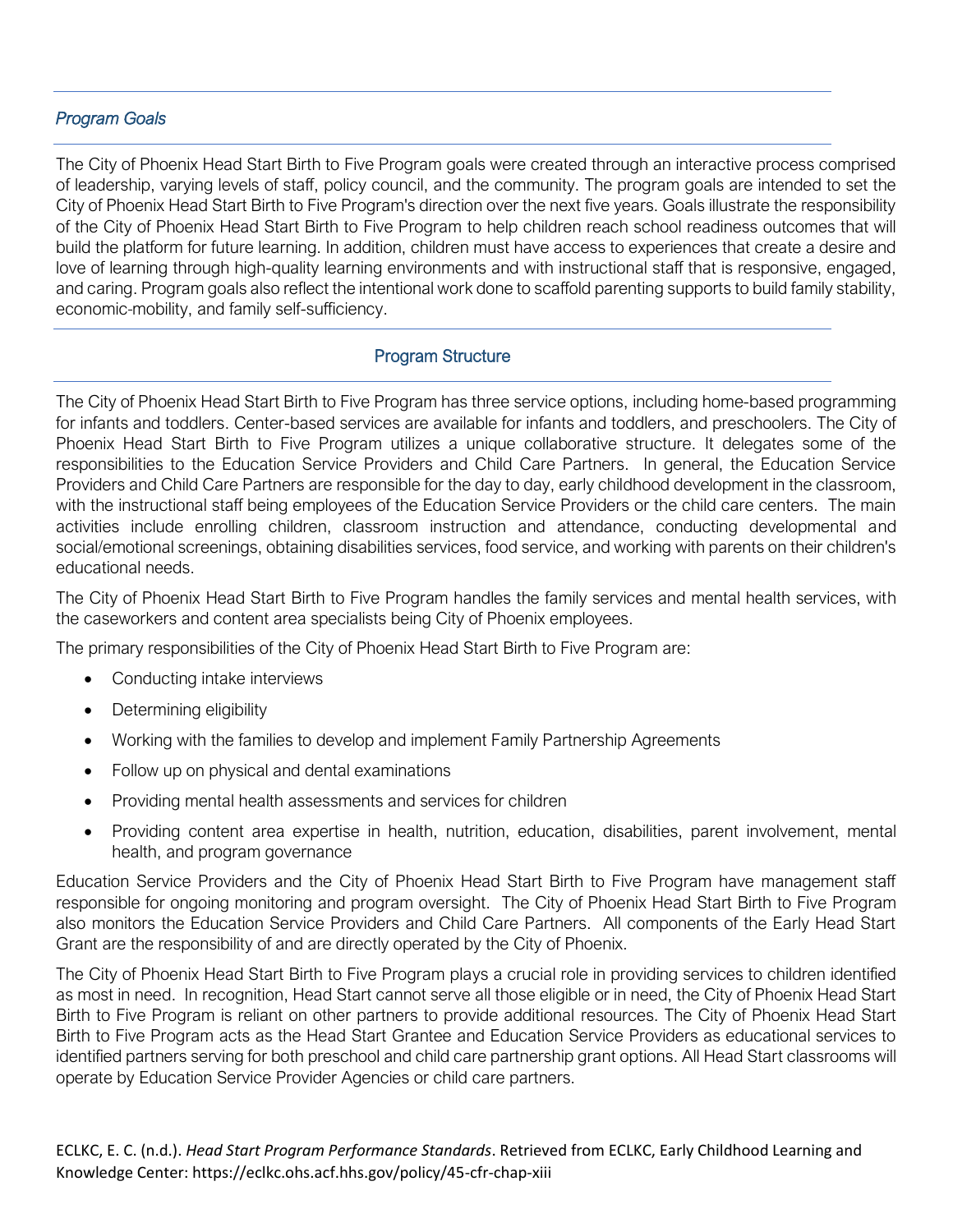Education Service Providers are encouraged to utilize layered funding opportunities provided through other federal, state, or local fundings sources, such as IDEA resources, Child Care Development Block Grant, and First Things First Scholarships.

## Comprehensive Services

As the grantee, the City of Phoenix Head Start Birth to Five Program is responsible for accessing, hiring, and overseeing the comprehensive services necessary for successful implementation of the grant as well as for child and family success.

Comprehensive services include:

- **Education**
- Health
- Nutrition
- Mental Health
- Family and Social Services
- Integrating children with special needs

## Ratios and Group Size

Through formal contact with the City of Phoenix Head Start Birth to Five Program, all Education Service Providers and Child Care Partners agree to maintain Head Start ratio standards.

- Under 3 years old, no more than 8 children in a classroom with two teachers.
- Predominately 3-year-old classrooms cannot exceed 17 enrolled children in a classroom
- In a 4 and 5-year-old classroom, no more than 20 children in a class.
- In a 3-5-year-old preschool classroom that is part of double sessions, the enrollment cannot exceed 17 children.
- In a classroom serving infants and toddlers, each teacher must be assigned consistent, primary responsibility for no more than four children.
- Additional information is available in HSPPS 1302.21

# Service Duration

The home-based visitation program will provide one home visit per week per family that lasts 1.5 hours for 46 weeks in a calendar year. The home-based visitation program also provides families enrolled in this service option with 22 group socialization opportunities throughout the year.

Early Head Start-Child Care Partners will provide a minimum of 10 hours per day, for at least 250 days a full-year.

The center-based preschool classrooms will provide 1,020 hours in alignment with the school year of the residing community school district.

A duration preschool classroom will provide 1,380 hours of planned class operations for all enrolled children.

## Home-Based Services

The City of Phoenix Head Start Birth to Five Program offers a home-based option to at-risk pregnant mothers and families with infants and toddlers. A full range of comprehensive services is provided through visits to the home, socialization, and parent engagement opportunities.

## Conversion of Slots

The City of Phoenix Head Start program will review the need to convert slots based on community availability of other funding resources, wait-lists, and patterns within the community needs assessment.

Education Service Providers may officially propose the conversion of slots to the City of Phoenix for consideration at the time of application renewal. However, consideration should be given to the time necessary for planning and acquiring approvals at multiple levels.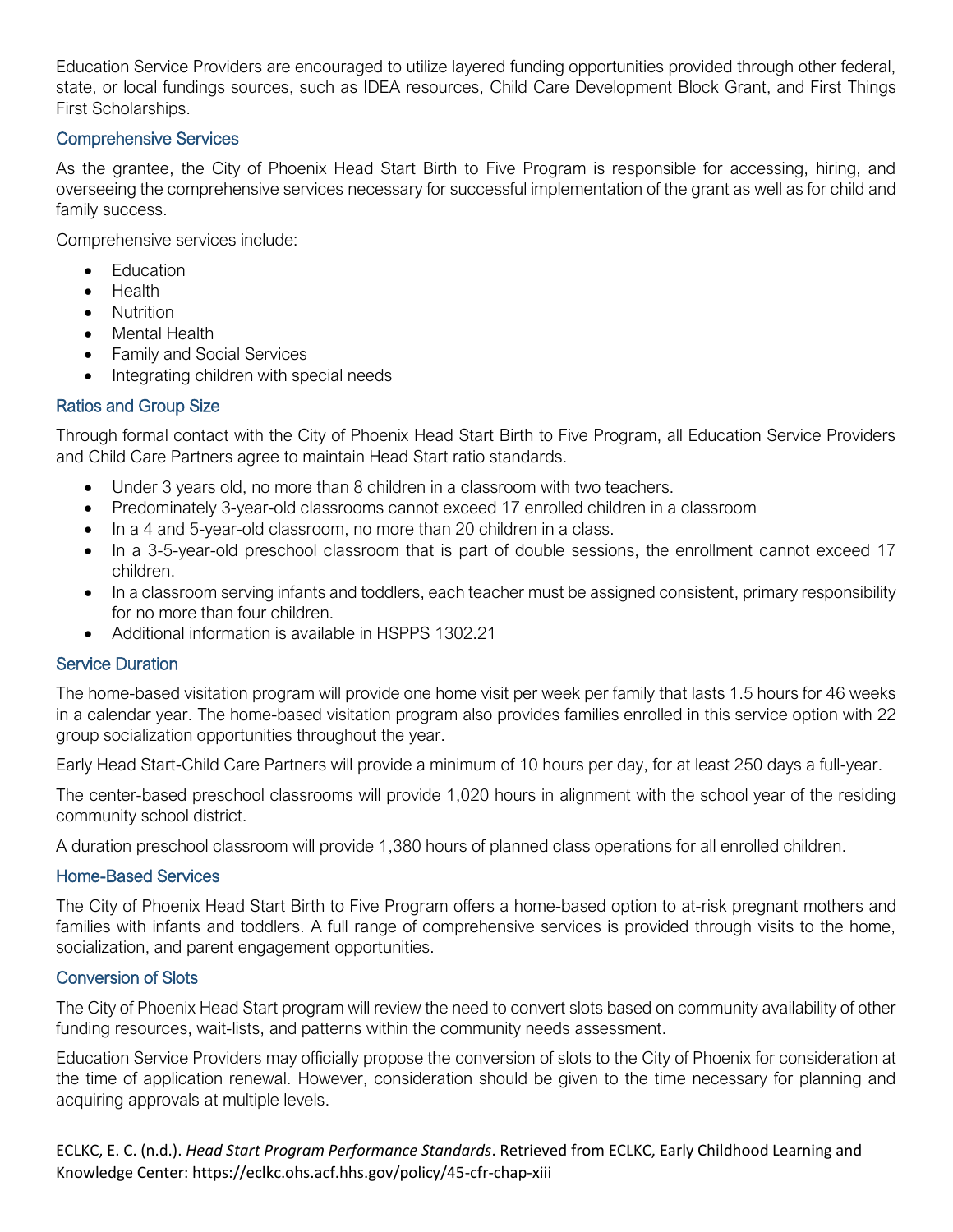## Eligibility, Recruitment, Selection, Enrollment, and Attendance

## Purpose

The City of Phoenix Head Start Birth to Five Program can serve 24% of the eligible population within its service boundary. The ERSEA processes are essential in identifying eligible families, outlining recruitment processes, establishing criteria for those with high-risk backgrounds, how children are enrolled, and tracking attendance, outlined in the ERSEA Plan. The plan is reviewed and approved annually by the Policy Council and Governing Board.

The City of Phoenix Head Start Birth to Five Program must keep eligibility determination records for each participant and documentation of ongoing ERSEA training for staff. The program will keep these records electronically. The City of Phoenix Head Start Birth to Five Program recruitment and outreach is conducted on a continual cycle throughout the year. To ensure full enrollment, targeted recruitment and outreach efforts are conducted throughout the year based on local recruitment plans. Recruitment and outreach efforts are the responsibility of all staff within the City of Phoenix Head Start Birth to Five program, Education Service Providers, and Child Care partners. Recruitment efforts target special populations such as children experiencing homelessness, children in the foster care system, children with formally identified disabilities, and children with a refugee experience.

#### Pre-Registration

Pre-Registration forms represent a family's interest in the program. Pre-registration forms are completed throughout the year via telephone, online portal, and during community outreach events. Many partners will assist in identifying and recruiting families using this process.

| Implementation Expectation                                                                                                                                                              | <b>Responsible Party</b>                       | <b>Timeline</b> | <b>Monitoring Activities</b>                                                                                                                                                                                                                                               |
|-----------------------------------------------------------------------------------------------------------------------------------------------------------------------------------------|------------------------------------------------|-----------------|----------------------------------------------------------------------------------------------------------------------------------------------------------------------------------------------------------------------------------------------------------------------------|
| Staff will assist families in completing<br>Pre-Registration Form, which<br>the<br>includes:<br>Parent(s)/Guardian name<br>Child Name and DOB<br>Family address<br>Parent email address | Caseworker I, Clerical,<br>Caseworker III, ESP | Ongoing         | The caseworker I will document<br>status and close-out pre-registration<br>files by documenting in ChildPlus.<br>During intake review, caseworker III<br>will verify the pre-registration has<br>been closed-out by the caseworker<br>I. Refer to ChildPlus Training Guide |
| Number of members in the<br>household<br>Family school district<br>Categorically eligible areas                                                                                         |                                                |                 | Additional<br>monitoring<br>will<br>be<br>conducted<br>to<br>the<br>ensure<br>caseworker IIIs and caseworker Is<br>including all<br>required<br>are<br>documentation on or before the<br>identified deadlines.                                                             |

After a pre-registration is completed, families will be contacted by caseworker I to conduct pre-screening for income eligibility (100% of federal poverty level) and to determine families are within the service area boundaries before an intake is scheduled. The caseworker I will introduce the program, explain family and caseworker roles, and confirm interest in the program.

The caseworker I will document the outcome in the "Outcome Status" box of the pre-registration form; after the intake is complete the caseworker will document "intake complete" in the dropdown box at the time the intake is set "for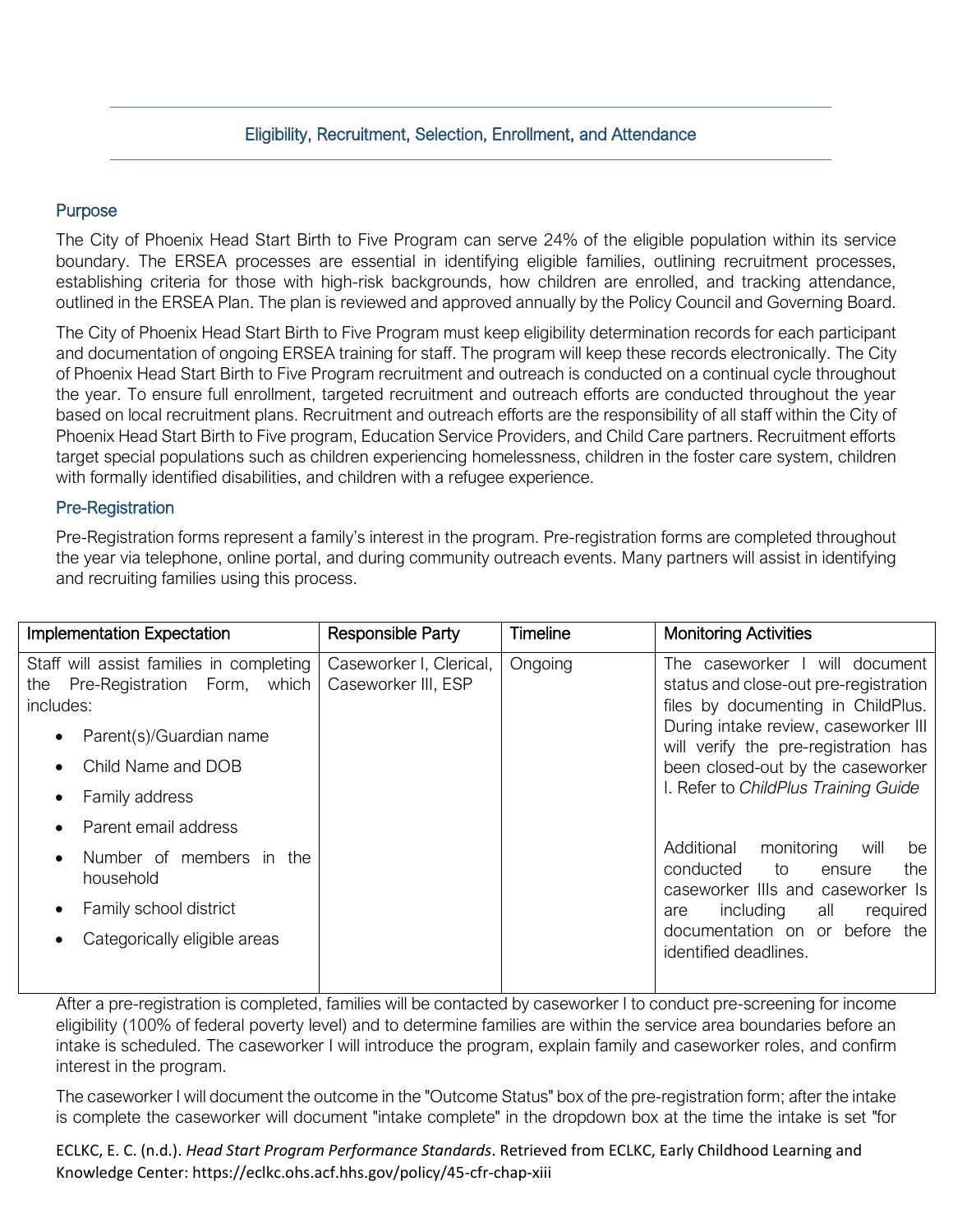review". Refer to *ChildPlus Training Guide.* When scheduling an intake, families will be informed of all required documents to complete the intake and determine eligibility.

\*\* In the event of a pandemic or other unique circumstances, families will be required to submit all necessary documentation through a secured electronic system prior to scheduled intake. Intake will be conducted via phone or virtual platform.

Families who are determined to be ineligible will be provided resources, if needed. At a minimum, these will include:

- Other preschool options/Child Care Resource and Referral
- City of Phoenix Family Service Center
- Additional early childhood programs

## Over Income

A family whose income exceeds 100% of the poverty guidelines is considered over-income. The Head Start Program Performance Standards allow for 10% of the funded enrollment to be filled by children whose families are determined over-income and score high on the Selection Criteria or the child is being serviced under AzEIP or IDEA. An intake with income over 100.1% of the federal poverty guidelines must be staffed with the Caseworker III before proceeding to complete the intake. Once the 10% mandate has been fulfilled, eligibility decisions should consider income and selection criteria priorities.

## Categorically Eligible

A child living in one or more of the following situations would constitute automatic or categorical eligible.

- Age eligible children who are experiencing homelessness as defined by the McKinney-Vento Homeless Assistance Act and the Office of Head Start
- Children within the foster care system
- The family is eligible for or, in the absence of child-care, would be potentially eligible for public assistance, including TANF, Supplemental Security Income (SSI)
- Children with disabilities are NOT considered categorically eligible solely based on identified disability of other special needs

# At Intake

The purpose of the intake meeting is to initiate contact with families, review documentation, gather and review required information, and identify the family's strengths and needs. This \*\*in-person meeting identifies key components necessary to determine if the family is eligible and identify any additional Selection Criteria/Adverse Childhood Experiences that prioritizes the family's likelihood of selection.

\*\* In the event of a pandemic or other unique circumstance, intakes will be conducted virtually.

## Serving Multiple Children in the Family

When multiple eligible children are in the home, an intake will be completed for family by the same Caseworker. Families who have children enrolled in multiple service options will have one caseworker as their point of contact: all caseworkers will support the family. The caseworker with the most contact with the family will be the point of contact, , (i.e., if the family is enrolled in the Early Head Start Home-Based program, more than likely, that caseworker would be the point of contact due to the weekly visits with the family).

The point of contact will communicate their role to the family and describe how they will support the family throughout the program year. The point of contact and all other caseworkers will have regularly scheduled staffings to stay up to date on their status of family's and progress. A summary of these meetings will be documented in ChildPlus.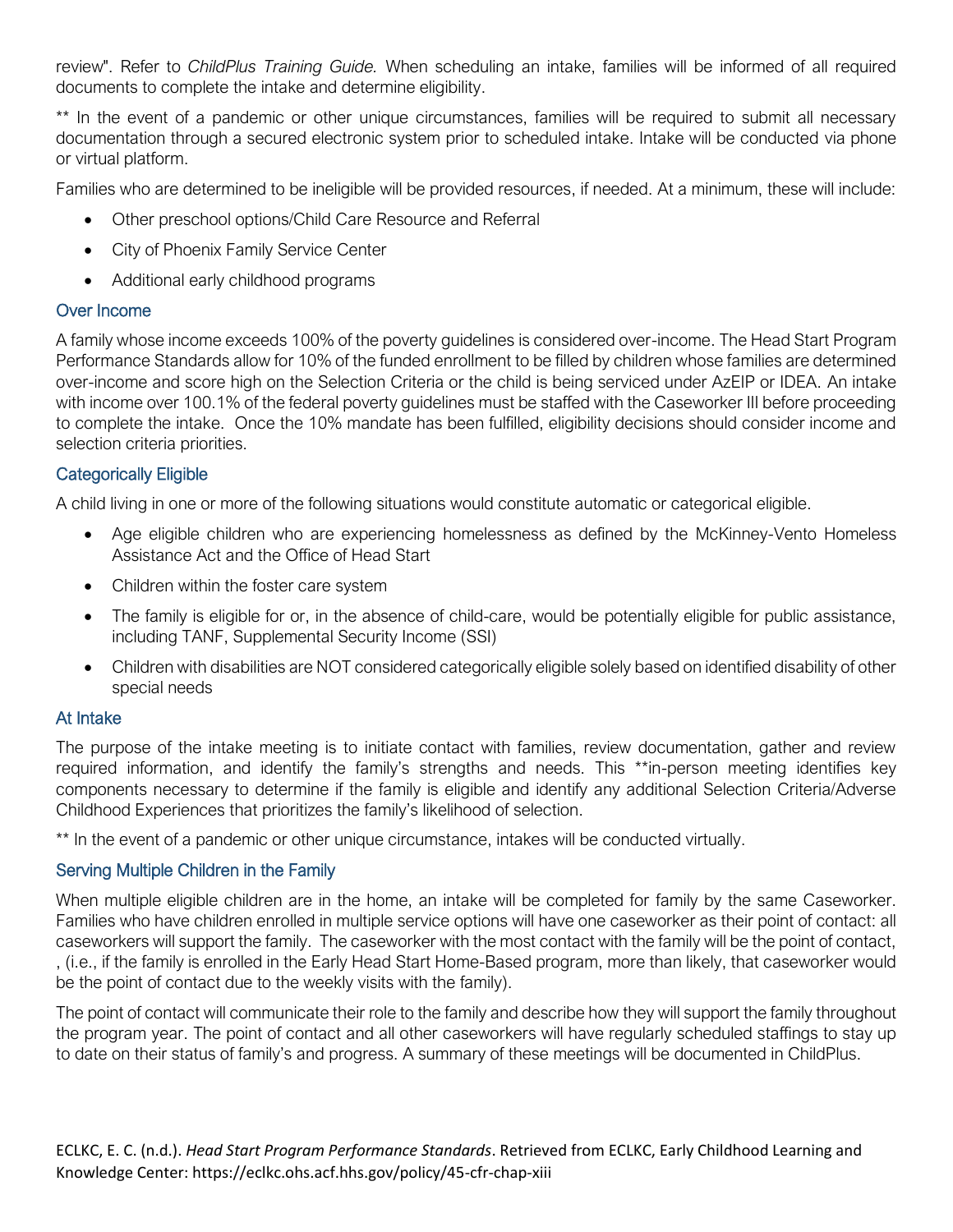# **Eligibility**

| <b>Implementation Expectations</b>                                                                                      | <b>Responsible Party</b>                | Timeline | <b>Monitoring Activities</b>                                            |
|-------------------------------------------------------------------------------------------------------------------------|-----------------------------------------|----------|-------------------------------------------------------------------------|
| The intake process for new families<br>will include the following:                                                      | Caseworker<br>Ι,<br>Aide,<br>Caseworker | Ongoing  | Caseworker III will monitor intakes<br>to ensure all required items are |
| Categorically Eligible:                                                                                                 | Caseworker III (HB)                     |          | and/or uploaded<br>included<br>(if<br>applicable) into ChildPlus.       |
| <b>DES TANF Verification</b>                                                                                            |                                         |          |                                                                         |
| <b>Current SSI Award Letter</b>                                                                                         |                                         |          | Additional<br>monitoring<br>will<br>be                                  |
| Foster Care Notice to<br>Provider                                                                                       |                                         |          | conducted to ensure Caseworker<br>III and Caseworker I are including    |
| <b>Families Experiencing</b><br>٠<br>Homelessness, verification<br>can be from;                                         |                                         |          | all required documentation on or<br>before the identified deadlines.    |
| Homeless service provider                                                                                               |                                         |          |                                                                         |
| <b>School Personnel</b>                                                                                                 |                                         |          |                                                                         |
| Agency attesting to the child's<br>living situation                                                                     |                                         |          |                                                                         |
| Self-declaration from the<br>parent                                                                                     |                                         |          |                                                                         |
| Information gathered during the<br>intake                                                                               |                                         |          |                                                                         |
| Verification of family's income<br>1302.12(i): (1) To verify eligibility<br>based on income, program staff must<br>use: |                                         |          |                                                                         |
| Tax Forms (i.e., W-2 or 1040)<br>٠                                                                                      |                                         |          |                                                                         |
| Pay Stubs                                                                                                               |                                         |          |                                                                         |
| Other Proof of Income                                                                                                   |                                         |          |                                                                         |
| Self-Declaration                                                                                                        |                                         |          |                                                                         |
| <b>DES TANF Verification</b>                                                                                            |                                         |          |                                                                         |
| <b>Current SSI Award Letter</b>                                                                                         |                                         |          |                                                                         |
| Child Support Income<br>٠                                                                                               |                                         |          |                                                                         |
| <b>Unemployment Benefits</b>                                                                                            |                                         |          |                                                                         |
| To determine the family income for<br>the relevant time period.                                                         |                                         |          |                                                                         |
| Verification of child's age                                                                                             |                                         |          |                                                                         |
| Examples of verification may include:                                                                                   |                                         |          |                                                                         |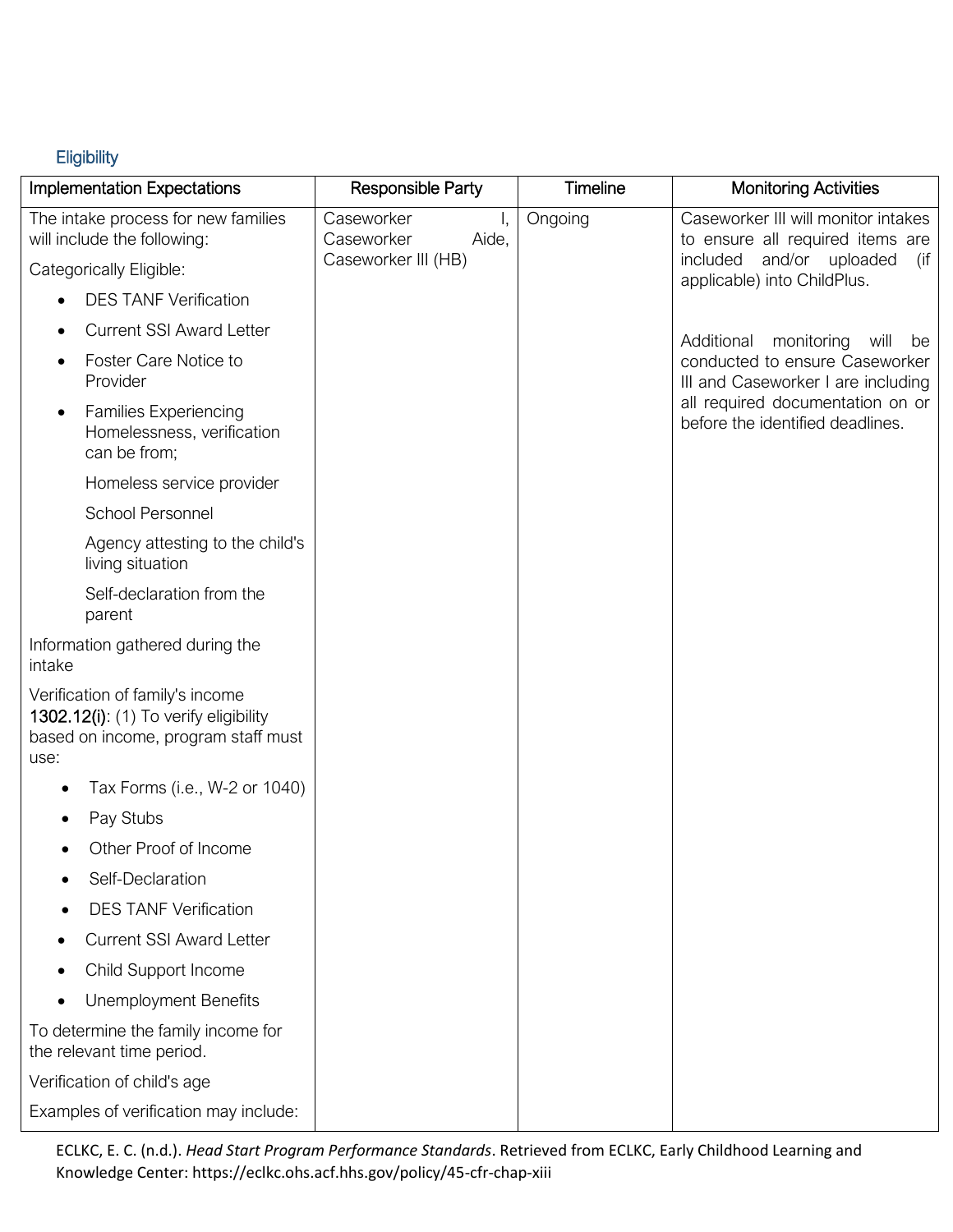| $\bullet$ | <b>Birth Certificate</b>                                                                                                                                                                                                           |  |  |
|-----------|------------------------------------------------------------------------------------------------------------------------------------------------------------------------------------------------------------------------------------|--|--|
|           | <b>Hospital Records</b>                                                                                                                                                                                                            |  |  |
| ٠         | <b>Baptism Records</b>                                                                                                                                                                                                             |  |  |
|           | Passport                                                                                                                                                                                                                           |  |  |
|           | Notice to Provider                                                                                                                                                                                                                 |  |  |
|           | ** A family will not be denied an intake<br>if unable to verify the child's age (i.e.,<br>birth certificate, passport, I9, or<br>baptism records). The caseworker<br>will assist the family in obtaining<br>appropriate documents. |  |  |
|           | Caseworker I will assist families and<br>provide resources to obtain<br>verification of child's age.                                                                                                                               |  |  |
|           | Verification of address (must be<br>recent within the last 30 days)                                                                                                                                                                |  |  |
|           | Examples of verification may include:                                                                                                                                                                                              |  |  |
| $\bullet$ | Household Bills- lease, water,<br>electric                                                                                                                                                                                         |  |  |
|           | AHCCCS/DES Determination<br>Letter                                                                                                                                                                                                 |  |  |
|           | Caseworker I must consult with their<br>direct supervisor when considering<br>special circumstances.                                                                                                                               |  |  |
| Guide.    | Caseworker I will complete the<br>following information at the time of<br>intake: Refer to ChildPlus Training                                                                                                                      |  |  |
|           | <b>ChildPlus Application</b>                                                                                                                                                                                                       |  |  |
| $\bullet$ | Health/ Medical History                                                                                                                                                                                                            |  |  |
| $\bullet$ | <b>Nutrition Screening</b>                                                                                                                                                                                                         |  |  |
|           | Family Outcomes Project<br>(FOP)                                                                                                                                                                                                   |  |  |
|           | Verification of Eligibility<br>(signed by caseworker)                                                                                                                                                                              |  |  |
| $\bullet$ | Grant/Deny                                                                                                                                                                                                                         |  |  |
|           | Selection Criteria                                                                                                                                                                                                                 |  |  |
|           | Initial intake Summary                                                                                                                                                                                                             |  |  |
|           | SAM's, if needed (must<br>be completed prior to an<br>enrollment)                                                                                                                                                                  |  |  |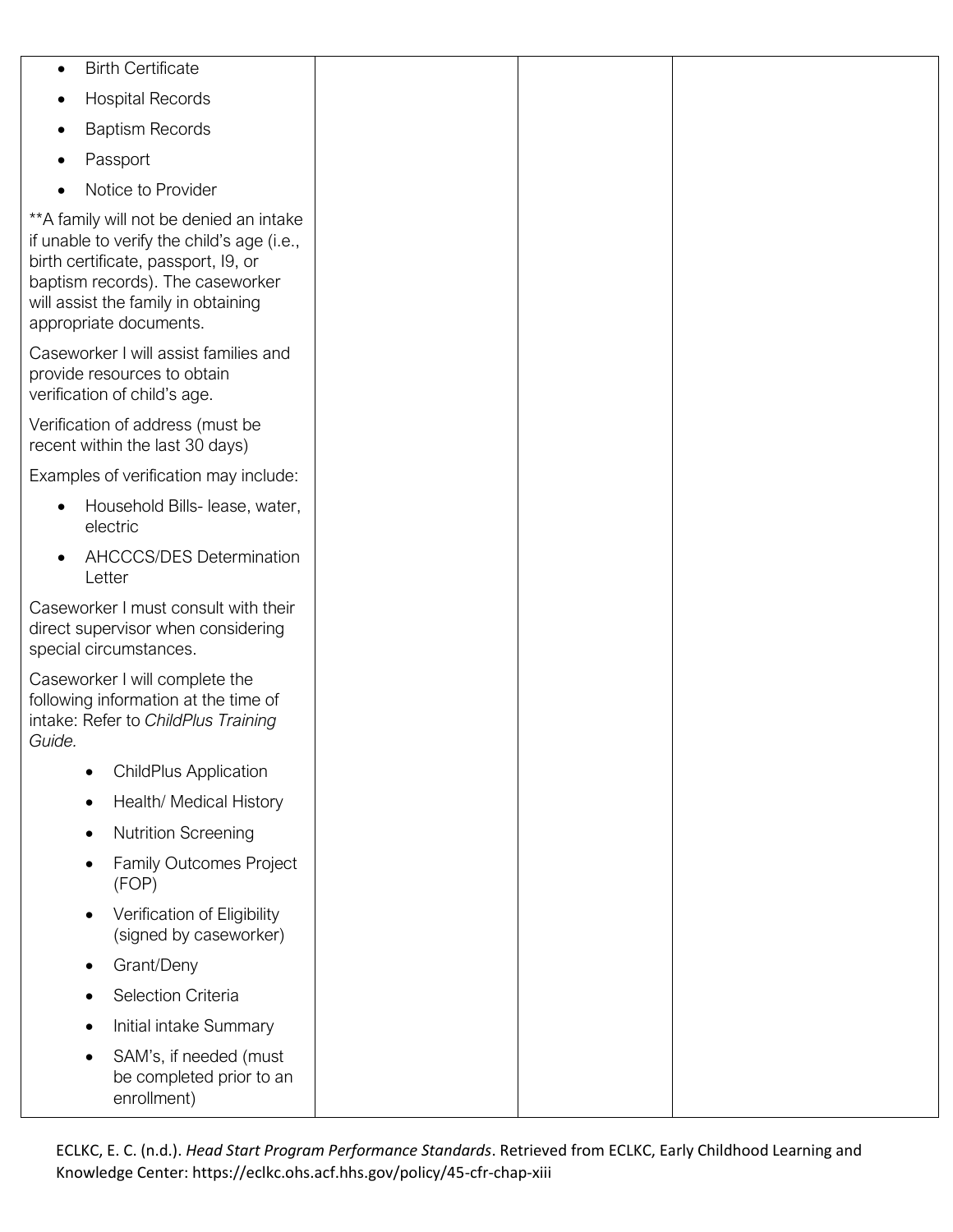Caseworker I will ensure all components of the intake are completed with accuracy and documentation is uploaded prior to setting the intake application for review.

Intakes will be reviewed and/or approved within 7 business days by designated staff and documented in the ChildPlus "Enrollment" tab to confirm eligibility. Caseworker IIIs are responsible for ensuring all documentation is complete and accurate prior to approving the intake.

# Recruitment

Recruitment and outreach are conducted on a continual cycle throughout the year. More targeted recruitment and outreach efforts will begin in February of each year to ensure full enrollment at the beginning of the school year the following August. Recruitment and outreach efforts are the responsibility of all staff within the City of Phoenix Head Start Birth to Five Program, ESP and CCP. Prior to the beginning of the enrollment year, ESPs and caseworker IIIs will create/update and establish a written recruitment plan which takes into account each ESP's unique and individual methods to recruit families. Recruitment plans can include outreach to community agencies, medical providers, or community events. A recruitment log is kept in the shared drive, and will be updated by Caseworker IIIs to reflect the specific recruitment efforts completed by each team.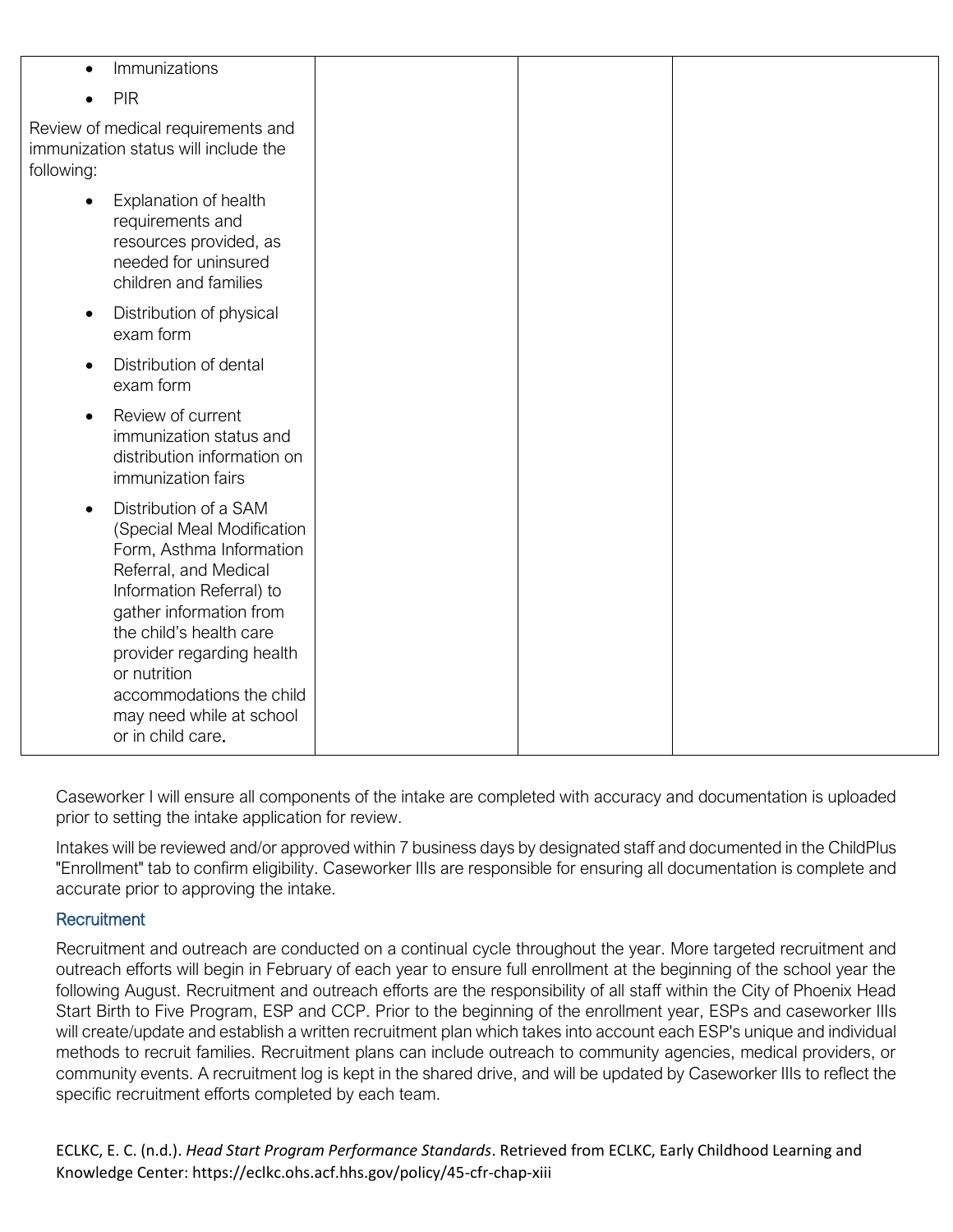The process for making families aware of the City of Phoenix Head Start Birth to Five opportunities include cyclical and routine advertising, community outreach in collaboration with the designated City of Phoenix Public Information Officer, grantee, ESP, and CCP.

Documentation is conducted through the recruitment log, recruitment plan, CSD Report of Eligible Families, Preregistration External Form Monitor List, and Pre-registration Monitor List. Ongoing monitoring is conducted through review of Recruitment Plan.

# Foster Care

To find and identify those children who are in foster care, the City of Phoenix Head Start Birth to Five program will work to develop and maintain a relationship with local DCS offices, identify group homes and shelters within the City of Phoenix Head Start Birth to Five program boundary area, identify families who are currently fostering and those who are in the process of fostering children. Recruitment efforts will continue to include local shelters, food banks, churches, and school district McKinney-Vento liaisons to locate children from at risk backgrounds.

# Children with Disabilities

Children who have an identified disability will be located through the Arizona Early Intervention Program (AzEIP) if they are birth through age 3, and the local school district's CHILD FIND process for children 3 to 5 years of age. The City of Phoenix Head Start Birth to Five Inclusion Specialists works collaboratively with Head Start directors, classroom teachers, school psychologists, and other special education staff to identify children attending a selfcontained preschool classroom but are ready for an inclusive setting. A school district, which is also a Local Education Agency (LEA), must develop written documentation of the district's policies and procedures for placement of students with I.E.P.'s and assurance of the 10% mandate.

## Selection Process

The City of Phoenix Head Start Birth to Five program caseworker III will select children who are categorically eligible and have high selection criteria during the intake approval process. Caseworker III will place the child on a class list for the ESP to review. Once the Education Service Provider has reviewed and approved the placement, the family will be sent a letter of acceptance via email by City of Phoenix Head Start Birth to Five program staff. No child will be denied placement in a Head Start preschool classroom because they are not potty trained. This process will be family-friendly and creates a collaboration between City of Phoenix Head Start Birth to Five program staff and Education Service Provider staff.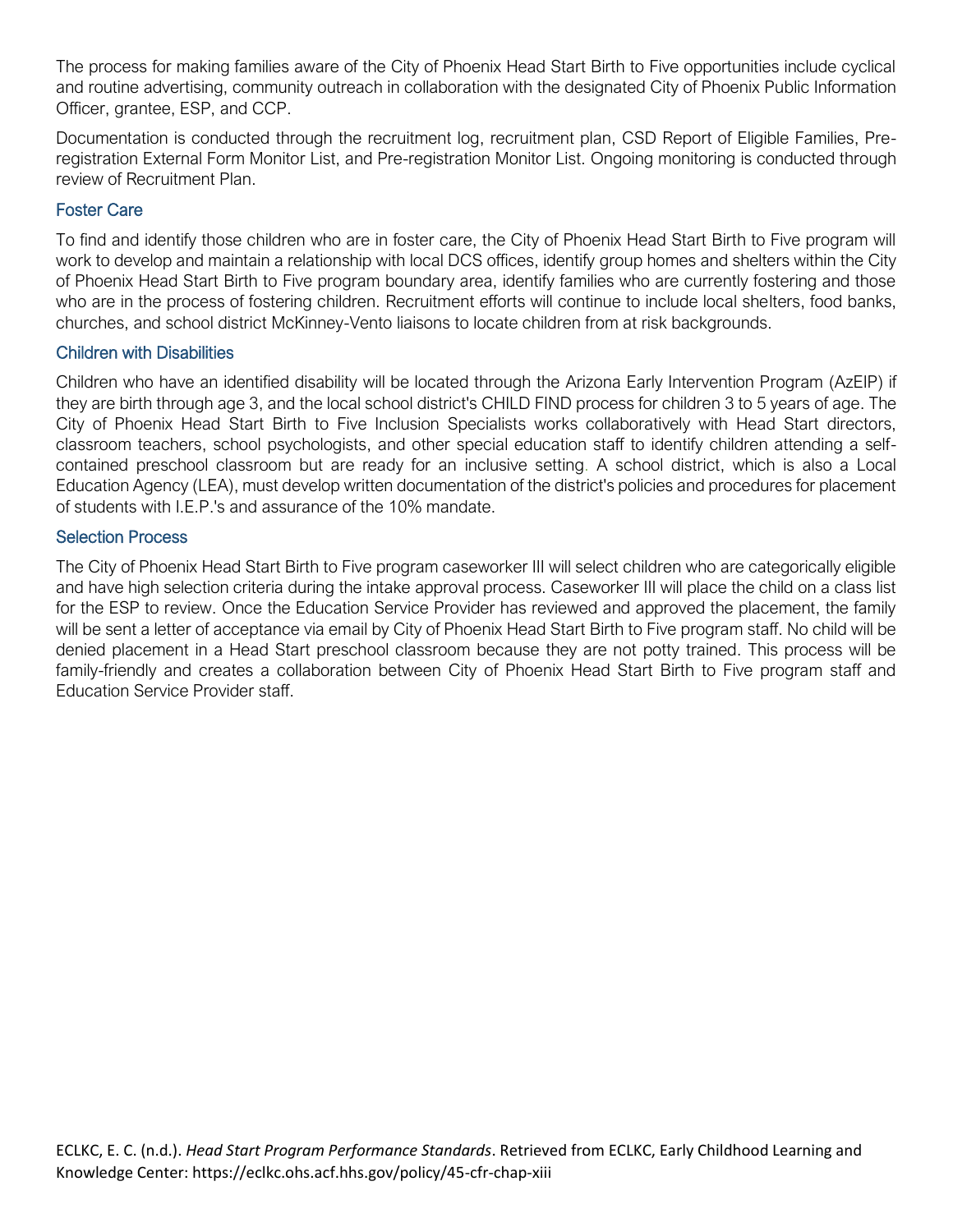|    | <b>Implementation Expectation</b>                                                                                                                                                                                                                                                                                               | Responsible Party                                           | <b>Timeline</b>                       | <b>Monitoring Activities</b>                                                      |
|----|---------------------------------------------------------------------------------------------------------------------------------------------------------------------------------------------------------------------------------------------------------------------------------------------------------------------------------|-------------------------------------------------------------|---------------------------------------|-----------------------------------------------------------------------------------|
|    | <b>Selection Process</b>                                                                                                                                                                                                                                                                                                        |                                                             |                                       |                                                                                   |
|    | 1. Intake application is approved                                                                                                                                                                                                                                                                                               | Caseworker<br>$\mathop{\mathsf{III}}\nolimits$<br><b>or</b> |                                       | Caseworker<br>$\mathbb{H}$<br>will                                                |
| 2. | Child's electronic file is marked either "Waitlist" or<br>"Accept"                                                                                                                                                                                                                                                              | another<br>authorized<br>to<br>approve<br>person<br>intakes |                                       | ensure all intakes are<br>reviewed<br>and/or<br>within 7<br>approved              |
|    | Waitlist – children are added to this list when:                                                                                                                                                                                                                                                                                |                                                             |                                       | business<br>days.                                                                 |
|    | it is before the school year starts (intake season),<br>and the child's selection criteria score is less than<br>5 points, or                                                                                                                                                                                                   |                                                             | Re-<br>Enrollment<br>will start<br>in | During<br>special<br>circumstances,<br>a<br>Program Coordinator<br>may<br>approve |
|    | the school year is in progress, and there are<br>$\bullet$                                                                                                                                                                                                                                                                      |                                                             | February                              | extensions.                                                                       |
|    | no available openings                                                                                                                                                                                                                                                                                                           |                                                             |                                       | Caseworker III must                                                               |
|    | Accept - children are automatically accepted when:                                                                                                                                                                                                                                                                              |                                                             | Initial intakes                       | submit a request for<br>extension via email to                                    |
|    | it is before the school year starts (intake season),<br>and the child's selection criteria score is 5 or<br>more points, or                                                                                                                                                                                                     |                                                             | will begin in<br>March                | their<br>assigned<br>Program Coordinator<br>during<br>the<br>-7                   |
|    | the child is re-enrolling for a second year, or                                                                                                                                                                                                                                                                                 |                                                             |                                       | business<br>day<br>approval timeframe.                                            |
|    | the school year is in progress, and there are                                                                                                                                                                                                                                                                                   |                                                             | Ongoing                               |                                                                                   |
|    | available openings                                                                                                                                                                                                                                                                                                              |                                                             |                                       |                                                                                   |
| 3. | When a child is accepted into the program, their<br>name is placed on a class list based on the closest<br>classroom; parent preference; Education Service<br>Provider feedback. In the event, there is no<br>availability in the closest site, the Caseworker III will<br>collaborate with families to identify second choice. | III/<br>Caseworker                                          |                                       |                                                                                   |
| 4. | Caseworker III, and Education Service Provider will<br>work collaboratively to identify a classroom location<br>for the child before acceptance letters are sent to<br>families.                                                                                                                                                | Education<br>Service<br>Provider                            |                                       |                                                                                   |
|    | 5. Caseworker I will send acceptance letters to families<br>via an electronic system after Education Service<br>Provider staff has given placement approval for each<br>child.                                                                                                                                                  |                                                             |                                       |                                                                                   |
|    | 6. When a vacancy occurs during the program year, the<br>Caseworker I will contact families on the waitlist to<br>identify level of interest. Once an interested family is<br>identified, the ESP will be given the families<br>information so they can contact the family to<br>complete the registration process.             |                                                             |                                       |                                                                                   |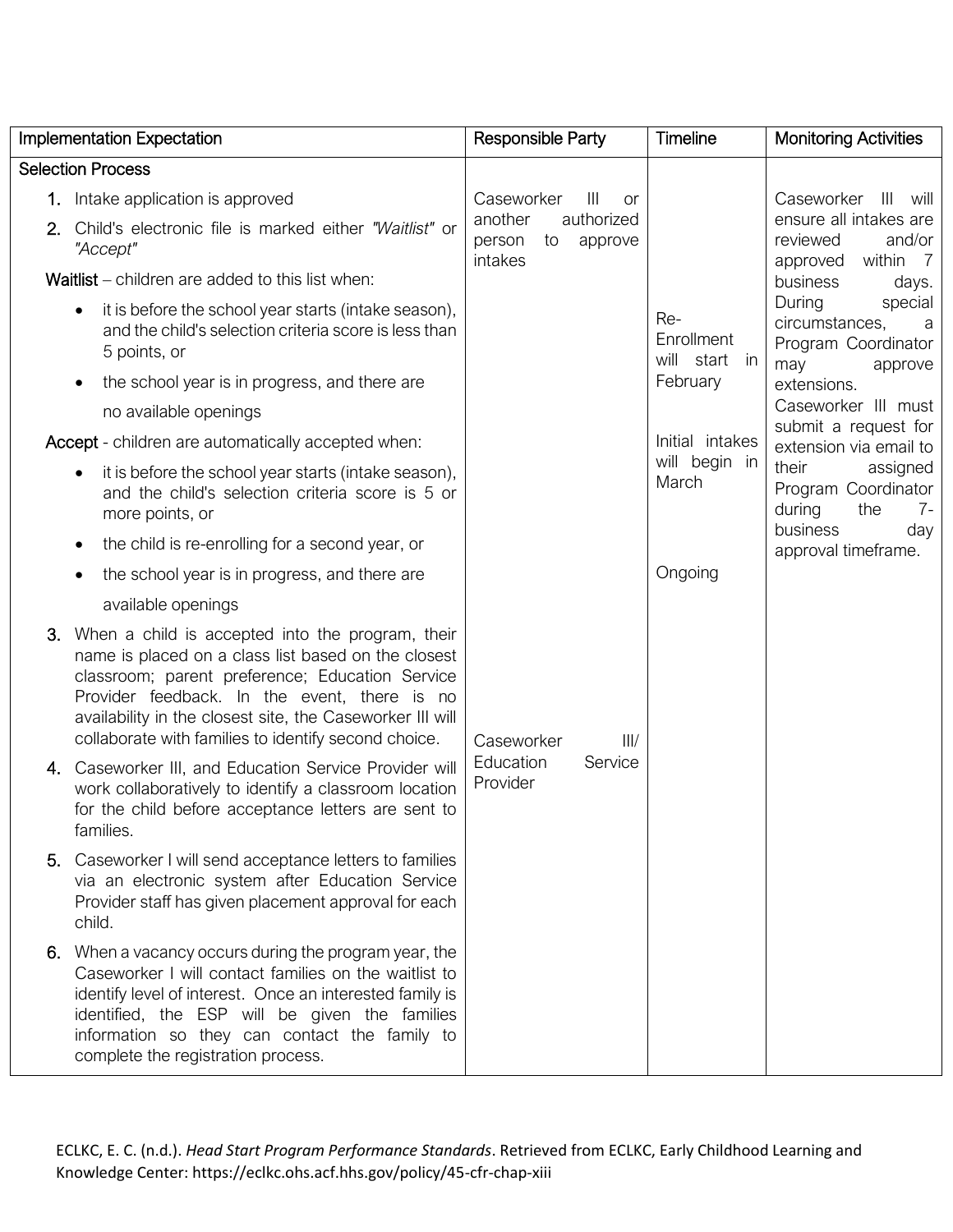# Intake Documents to be Upload into ChildPlus

| <b>Implementation Expectations</b>                                                                                                                                                                                                                                                                                                                                                                                                                                                                                                                                                                                                                             | Responsible<br>Party | <b>ChildPlus</b><br>Entry/Attachment<br>Location | <b>Monitoring Activities</b>                                                                                                                                                                                                                                                                                                                    |
|----------------------------------------------------------------------------------------------------------------------------------------------------------------------------------------------------------------------------------------------------------------------------------------------------------------------------------------------------------------------------------------------------------------------------------------------------------------------------------------------------------------------------------------------------------------------------------------------------------------------------------------------------------------|----------------------|--------------------------------------------------|-------------------------------------------------------------------------------------------------------------------------------------------------------------------------------------------------------------------------------------------------------------------------------------------------------------------------------------------------|
| <b>Uploaded Documents</b><br>Income Verification (i.e. pay stubs,<br>$\bullet$<br>W-2, tax return)<br>Self-<br>Declaration<br>Supporting<br>$\bullet$<br>document and Adobe Signed Self-<br>Declaration<br>Verification of Child's Age<br>$\bullet$<br>Address Verification (i.e., utility bill,<br>$\bullet$<br>check with Education<br>Service<br>Provider requirements)<br>Categorically Eligible (TANF/SSI,<br>$\bullet$<br>Foster Notice to Provider)<br>Any legal documents (i.e., custody,<br>$\bullet$<br>an order of protection, foster)<br><b>SAM</b><br>$\bullet$<br>Immunization Record<br>IEP (if applicable)<br>$\bullet$<br>Physical and Dental | Caseworker I         | Application<br>Health                            | Caseworker III will monitor intakes to<br>ensure all required items are included<br>and/or uploaded (if applicable) into<br>ChildPlus.<br>Additional monitoring will be conducted<br>Caseworker<br>$\mathbb{H}$<br>ensure<br>and<br>to<br>Caseworker I are including all required<br>documentation on or before<br>the<br>identified deadlines. |
|                                                                                                                                                                                                                                                                                                                                                                                                                                                                                                                                                                                                                                                                |                      |                                                  |                                                                                                                                                                                                                                                                                                                                                 |

Caseworker I will upload all documents as attachments for verification of accuracy.

# Enrollment for More Than One Year

Each child enrolled in a Head Start Preschool program must be allowed to remain in Head Start until they turn three in Early Head Start or eligible for kindergarten except in extenuating circumstances where the Head Start program may choose not to enroll a child when there are compelling reasons for the child not to remain in Head Start. If the child is age-eligible for a second year, refer to *ChildPlus Training Guide.*

Income is verified upon entry into any of the City of Phoenix Head Start programs and then again in the following situations:

- A child is transitioning from the City of Phoenix Early Head Start to Head Start
- A child will attend a preschool classroom for a third year

New intake is required to be completed. Refer to *ChildPlus Training Guide*.

# EHS Transition Plan

Refer to the Early Head Start Transition Plan.

## Family Contract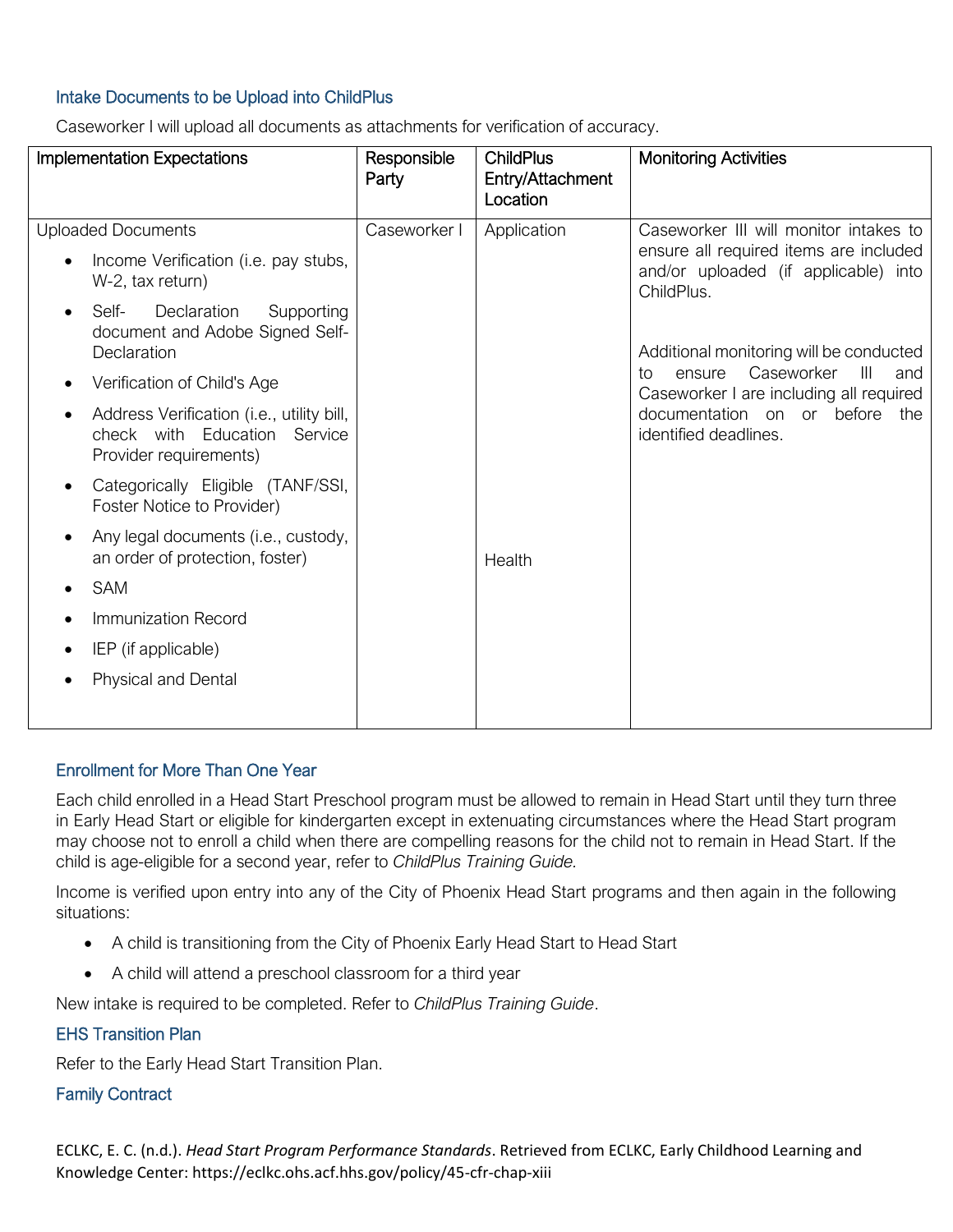The purpose of the family contract is to provide families with an overview of the Head Start program and the required elements and participation. Education Service Providers are required to review the family contract with the families during the first home visit. After family signature, the Family Contract will be uploaded into ChildPlus by the ESP.

# Family Outcome Project (FOP) Tool

The FOP tool is utilized as a part of a process for caseworkers to identify family strengths and needs. The areas assessed are; family well-being, parent- child relationships, family as learners, and family connections to peers and community. The tool is a rating scale between one to ten, if a family scores in the range of one to four, this would identify a vulnerable area for the family and will be addressed in the FPA process.

The FOP tool is completed at time of intake and again as families exit the program.

Beginning April, the HS caseworker I will complete a post-assessment on all families, utilizing the FOP tool. Each area of the FOP will be assessed on a scale of one to ten that best reflects the family's situation as the program year comes to a close. Families continuing in the program whether in home-based or second years, the post -assessment becomes the pre-assessment for the next program year for eligible children. For dual enrollment, in the case of multiple eligible children in the home, FOP will be completed with the family at the time of intake, by the caseworker I or family advocate who is completing the intake.

The Head Start caseworker I is to complete all end of the school year FOP's and enter the data by May 31<sup>st</sup>.

# Family Strengths Self-Assessment (FSSA) Tool

Caseworker I will provide the Family Strengths Self-Assessment (FSSA) tool to families (one per family- dual-enroll) within the first two weeks of enrollment. Families will be asked to complete this self-assessment at least two weeks before the development of the Family Partnerships Agreement (FPA). Within 30 days of enrollment, caseworker I will make two attempts to obtain the FSSA from the family and document all attempts in ChildPlus. In the event the FSSA is not submitted by the families within the 30 days of enrollment, caseworker I will proceed with completing the FPA without the FSSA. In the case of family in crisis, caseworker I will communicate with supervisor for guidance. See protocol for more information. Once the FSSA is completed, the caseworker I will upload the FSSA into ChildPlus.

It is the expectation the data from the FSSA and the FOP is used to determine the goal setting with the family.

# Family Partnership Agreement (FPA)

After Enrollment, the caseworker I assigned to the enrolled family is responsible for the development of a Family Partnership Agreement (FPA) plan. FPA is completed within 90 days of enrollment.

Every family must be offered an opportunity to participate in the FPA process. If the family declines participation in the FPA process, the caseworker I must document in ChildPlus under the *Family Information Tab* all attempts to establish a partnership agreement. The refusal must also be noted on the FPA screen. The caseworker I is required to offer the opportunity again to set a goal throughout the program year. Refer to *ChildPlus Training Guide.*

The caseworker I will use one of the most vulnerable areas (scores 4 and less) from the FOP and the FSSA, as well as family input to guide the FPA process. At the family's request, FPA goals may be outside of the scope of the FOP tool.

The caseworker I will work with the family to identify at least one goal. The FPA process includes the identification of the goal, a written plan, appropriate strategies, resources, support, and follow-up. A primary responsibility of the caseworker I is to provide resources, support, and follow through to assist the families in achieving their goals.

A caseworker I will sustain a relationship and assist families in achieving goals, ongoing contact and follow-up will be documented through case notes. For most families, monthly contact is appropriate. Case notes documenting all interactions, services, and resources will be entered into the ChildPlus. Refer to *ChildPlus Training Guide.*

A program must take into consideration any existing plans for the family made with other community agencies and availability of other community resources to address family needs, strengths, and goals, in order to avoid duplication of effort, this includes but not limited to children in foster care, DCS, and dually enrolled families.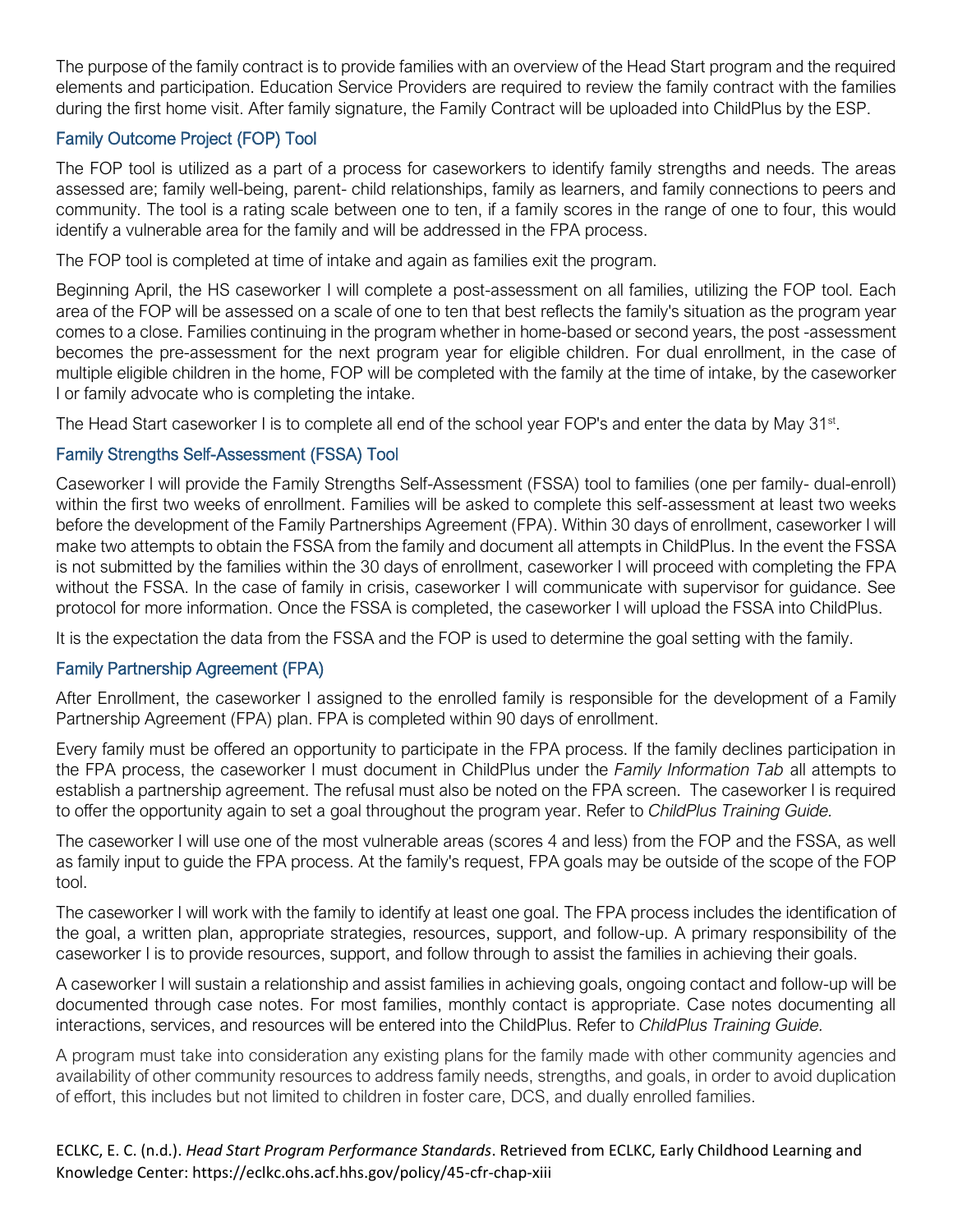The purpose of FPA contact is to provide support and resources and determine the effectiveness of the resources provided. Engagement with the family will match the needs of the families.

In addition, the caseworker I is to enter a detailed narrative in the case notes about the family's progress towards meeting their goal in the FPA events/action screen in ChildPlus. Caseworker I will ensure all FPA's are closed out in ChildPlus, under the Family Information tab prior to last day of enrollment.

## **Waitlist**

Efforts will be made to maintain a 20% waiting list for each classroom site. Once the class is filled, the rest of the children will be placed on a waiting list. Recruitment activities will be ongoing and specific to the community. A child will be determined to be placed on the waitlist when:

- it is before the school year starting (intake season), and the child's selection criteria score is less than 5 points, or
- the school year is in progress, and there are

no available openings

- a child's immunizations are delinquent
- SAM is not completed
- based on parents' choice

The City of Phoenix Head Start Birth to Five Program and the ESP/CCP leadership staff will collaborate in monitoring the waitlist. A plan of shared responsibilities will be established and updated by both parties before each school year.

## Case Note Documentation Requirements

Documentation in ChildPlus should follow the *Data, Assessment and Plan (DAP)* method. The purpose of documentation is to record actual services and communication with families and service providers. All documentation should be thorough as to "tell a story" of the family's interactions and services needed and provided. The Data portion of the note should include subjective and objective data about the families, factual data communicated by phone, text, or in person. The note should include an "assessment" of the documenter's impression of the families and/or what needs to happen and the rationale for your judgement as well as progress and challenges the families is facing. The note should always include a "plan" for next steps or needed follow-up and a timeline for when the next steps will occur. Documentation will be entered into ChildPlus under the corresponding tab.

## Collaborating for Family Success

The caseworker I will identify any pre-existing family plans and coordinate with other agencies to build on existing plans to avoid duplication of services and limit the confusion of multiple plans. In the Family Service tab in ChildPlus, the caseworker I will document any pre-existing plan.

There is no need for the caseworker I to re-create goals. Instead, the efforts must identify ways the caseworker I can support the family's current plan.

## Attendance and Absenteeism

Promoting and tracking attendance is a strong focus in the City of Phoenix Birth to Five program which is supported in the school readiness plan as well as the strategic plan goals. Attendance is taken on a daily basis and entered into the ChildPlus system within the first hour of class beginning. If a child is absent and the parent/guardian has not notified the program within the first hour of class, the program will reach out to the family to ensure the child's safety. Attendance is monitored on a weekly basis by the Caseworker I through ChildPlus reports and the classroom signin log. Monitoring of attendance will identify consecutive absences or patterns of absenteeism to address with the family. After three consecutive absences, the teacher will generate a referral to caseworker I. Collaboration and communication between the classroom teacher and the caseworker is vital to support families in promoting the child's regular attendance. In order to accomplish the goal identified in the strategic plan of achieving a 95% attendance rate, and reduce the number of children who are considered chronically absent by 10% each year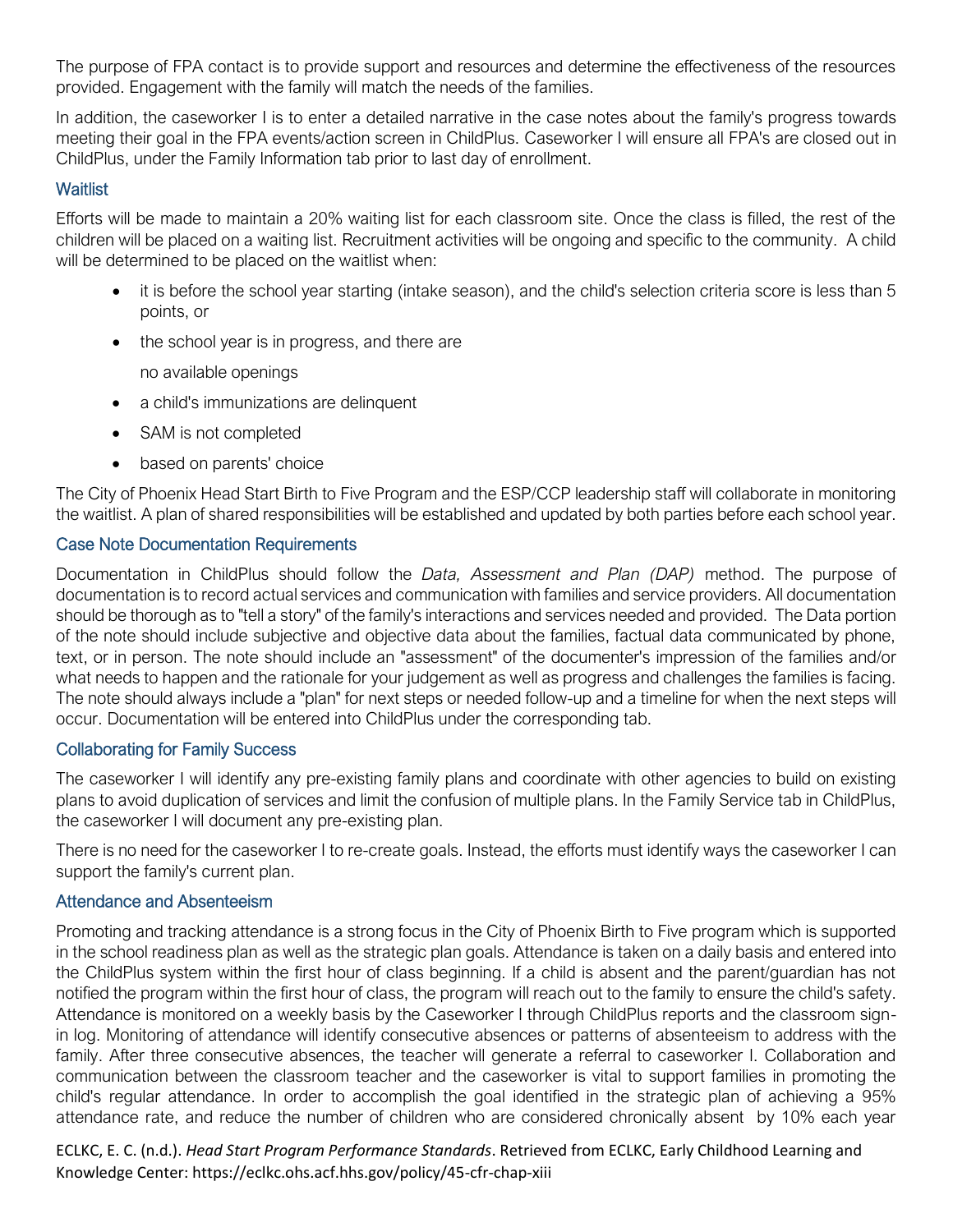through 2024, the City of Phoenix Birth to Five Program will work collaboratively with Education Service Providers to provide attendance incentive programs. If a caseworker identifies a child with two or more absences in one month, the family is contacted to identify the reason for the absences. Depending on the situation, a student success plan may be developed to help the parent overcome the barriers to getting the child to school on time and regularly. Any attendance follow up will be entered into ChildPlus under the attendance tab. Casework staff monitor the child's attendance and continue to work with the parent to ensure successful attendance. If a caseworker creates a student success plan and attempts to reengage the family but the child stops attending the program, the slot will then be considered vacant.

In the home-based program, two appointments where the parent is not home during the scheduled appointment and has not made contact with the caseworker may result in the family being withdrawn from the program. Attendance letters will be sent to request participation in the program before dropping. The parent/guardian may be informed by phone, text, or letter that they have been withdrawn. The withdrawal date is the last date of contact with the family.

## Alternative Placement/Drop Policy

- No child will arbitrarily be dropped from the Head Start Birth to Five program.
- No child shall be dropped from the program based solely on a parent/guardian's lack of participation in the program or failure to meet its requirements.
- In the rare case where a concern arises regarding a child's individual needs may not be met in the Head Start Birth to Five Program, a multi-disciplinary team meeting must occur to discuss concerns and related services available. The parent/guardian is a recognized critical part of the multi-disciplinary team. This pertains to all Head Start Birth to Five children not just children with disabilities.
- In the instance that a child in a center-based program is withdrawn or dropped for attendance, the ESP or CCP Director has the responsibility of dropping children in accordance with their program's absenteeism policy.
- The caseworker I shall be notified of the child's drop and will document the appropriate date in the ChildPlus.
- In the home-based program two "No Show" appointments and no response from the parent/guardian may result in the family being dropped.
- For families in the home-based program, an attendance letter will be sent to request participation in the program before dropping. The parent/guardian may be informed by phone message or letter that they have been dropped. The drop date is the last date of contact with the family.

# Transfer Policy

Enrolled children transferring within the City of Phoenix Head Start Birth to Five Program will be enrolled if a slot is available to ensure a continuation of services. If a slot is not available, the child will be placed at the top of the waiting list. If the family is willing to keep the child enrolled in the original ESP, permission from both directors must be obtained by current caseworker III. Caseworker III will ensure verification of new address is updated, documented in the Enrollment tab, and proof of address is uploaded into ChildPlus. Current Caseworker III will communicate transfer via email to receiving Caseworker III. It is the responsibility of the receiving Caseworker III to place child in age appropriate classroom in ChildPlus and communicate the status with the family. To ensure additional information is being transferred and completed (DECA, Developmental Screener etc.) the receiving Caseworker III will notify the ESP and the Behavioral Support Content Specialist of transfer. Once transfer is complete and child is enrolled, receiving caseworker I will schedule a staffing with both transfer sides to discuss the case of the family.

Early Head Start children may transfer from one program option to another when family employment circumstances change. The home-base program is available for non-working parents/guardians and the CCP option is available for full-time working parents or students enrolled in school. The City of Phoenix Head Start Birth to Five Program will collaborate with other grantees within the same service delivery area.

# Vacancy Policy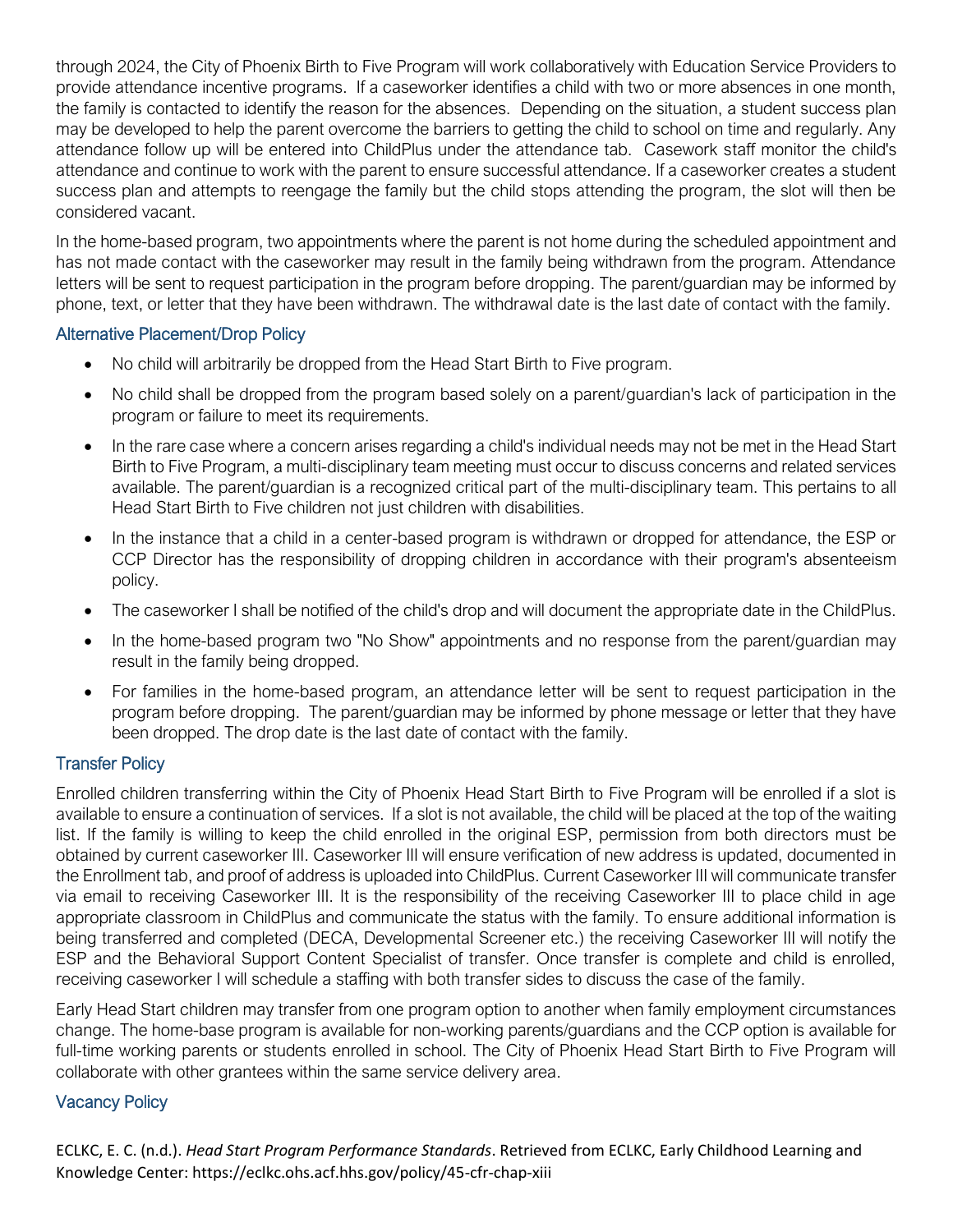All vacancies in the program will be filled utilizing the waitlist within thirty (30) calendar days from the last day the child attended. The City of Phoenix Head Start Birth to Five program will collaborate with the ESP to ensure vacancies are filled.

A home visitation slot shall be considered vacant after the last contact between the program and the family. All vacancies will be filled within a thirty (30) calendar days from the last point of contact with family. Caseworker III will ensure vacancies are filled.

A center-based slot shall be considered vacant on the child's last day the child attended school. All vacancies will be filled within a thirty (30) calendar days. The caseworker I must be informed of a newly enrolled child prior to the child's first day of class to ensure immunization requirements have been met.

# EDUCATION AND CHILD DEVELOPMENT

# Purpose

The City of Phoenix Head Start Birth to Five Program provides high-quality early education and child development services to prevent and eliminate a learning gap. The Education Service Providers (ESP) and Child Care Partners (CCP) employ teachers to implement early care and education services. Learning is based on the Head Start Early Learning Outcomes Framework, Arizona Infant Toddler Developmental Guidelines, and the Arizona Early Learning Standards, which align with the Head Start Early Learning Outcomes. Teachers utilize developmentally appropriate, effective instructional strategies and responsive relationships as a means for educational supports. Staff provides individualized learning that is culturally and linguistically responsive and includes all children with varying abilities.

## Curriculum

The City of Phoenix Head Start Birth to Five Program is responsible for ensuring the curriculum chosen by the ESP is comprehensive of learning domains, culturally and linguistically responsive, developmentally appropriate, and individualized through instruction with specific learning goals. Through well-designed learning experiences and environments, positive teacher-child interactions, and intentional quality teaching practices, the curricula support children and families in meeting School Readiness Goals determined by on-going assessment.

All program options select and implement a research-based curriculum that provides rich content, teaching practices, and learning experiences; research has shown to be effective in supporting children's learning and development. The City of Phoenix Head Start Birth to Five Program approves curriculum options that provide:

- An organized developmental scope and sequence to support children's learning
- Align with the Head Start Early Learning Outcomes Framework (ELOF)
- Have learning goals for children
- Offer standardized training and materials to support implementation

ESPs are expected to provide on-going professional development on the chosen curriculum throughout the program year, based on their analysis of curriculum fidelity data.

The current City of Phoenix Head Start Birth to Five Program approved curriculums include Creative Curriculum (Preschool, and Infants and Toddlers) Success for All: Curiosity Corner 2nd edition, and Partners for a Healthy Baby (PHB).

## Curriculum Fidelity

ESP's use the City of Phoenix Head Start Birth to Five Program curriculum fidelity tool to ensure that classrooms implement the highest quality curriculum. This process includes: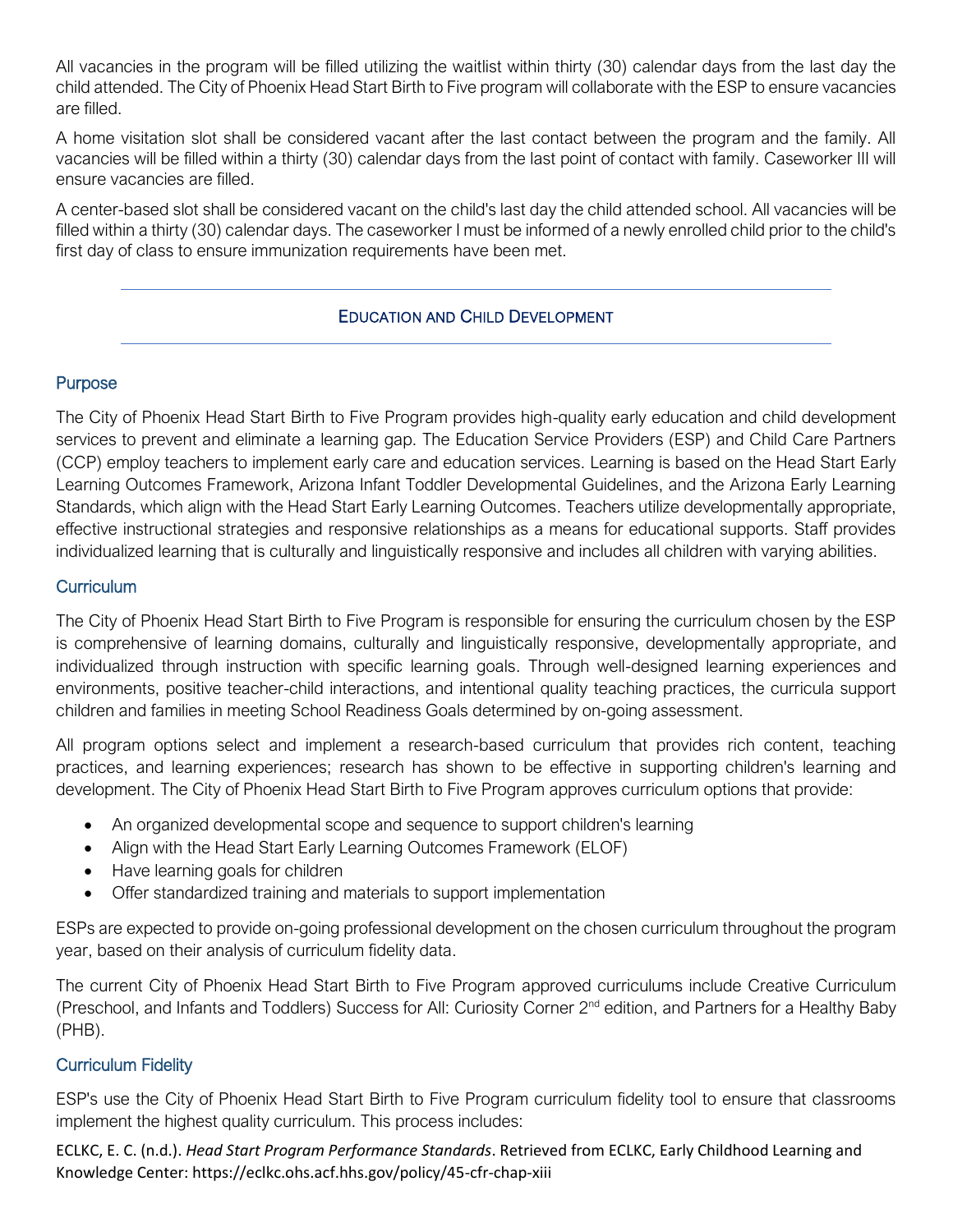- ESP's completing and submitting a curriculum fidelity action plan and submitting it into ChildPlus at the specified date.
- Teachers complete the fidelity tool as a self-assessment before the first day of school.
- Administering the curriculum fidelity tool in all classrooms, and putting the data in ChildPlus and:
	- Analyzing classroom and program data using the reports in ChildPlus,
	- Teachers complete the action plan in ChildPlus for items not met,
	- Following-up on the action plan in ChildPlus to ensure instructional staff are implementing the curriculum at the highest quality.
	- Providing professional development based on data analysis

EHS Home-Based uses the Partners for A Healthy Baby Fidelity checklist to ensure home visitors implement the curriculum with fidelity. This process includes:

- Completing the PHB fidelity checklist in conjunction with the HOVRS observation annually
- Results are entered in ChildPlus
- ChildPlus reports are analyzed to determine the individual Home Visitor needs
- Action plans are developed in ChildPlus for items "not met"

It is the EHS Home Base supervisors and EHS coach's responsibility to ensure all action plans are complete. Professional development is provided based on data analysis.

\*In the event of a pandemic or other unique circumstances a formal Curriculum Fidelity observations will not take place. Grantee coaches will continue to provide support on effective practices and strategies.

# Learning Environments

In collaboration with the City of Phoenix Head Start Birth to Five Program, Educational Service Providers offer safe and healthy learning environments for all eligible children and staff. All classrooms and socialization sites use daily checklists to ensure learning environments are clean and free of hazards, and indoor and outdoor equipment and materials are maintained and in good working condition.

To ensure children are supervised at all times, staff practice active supervision in all learning environments, both indoor and outdoor, and transitions from one location to another.

The City of Phoenix Head Start Birth to Five Program provides training on Active Supervision and monitors to ensure no child will be left alone or unsupervised. ESP and CCP contracts outline the following expectation for all learning environments:

- All learning environments will have the required materials and learning centers specified by the ESP's chosen curriculum.
- All learning environments will be organized into well-defined interest areas that are attractive, available for choice daily, and supplied with an adequate amount of developmentally appropriate material specified by the ESP's chosen curriculum.
- Materials for children's use will be stored on low, open shelves where children can reach them.
- Classroom materials will be labeled with pictures and words or outlines to identify where materials belong.

All learning environments will reflect the languages, family backgrounds, home culture, and exceptionalities of the children in the classroom and beyond and will include:

- Images that are non-stereotypical and authentic depictions of children and families
- Books in children's home languages
- Labels written in children's home languages and the languages are color-coded throughout the classroom
- Materials that reflect the diversity of the families in the classroom and community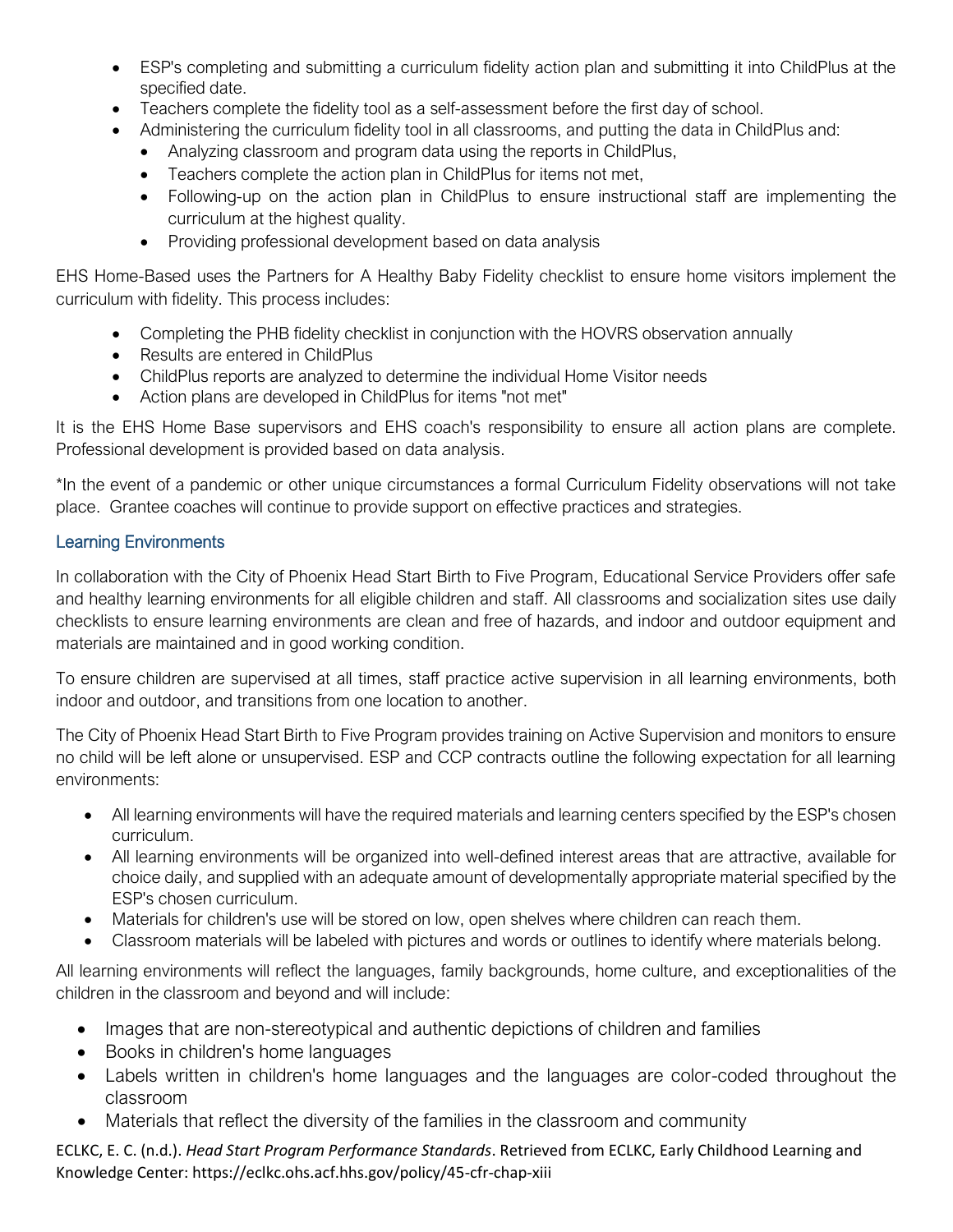# Dual Language Learners (DLL)

The City of Phoenix Birth to Five Head Start Program principles and philosophy for Dual Language Learners (DLL) is based on a belief in preserving a child's home language and culture while focusing on English language acquisition.

Research-based curriculums with linguistically appropriate materials and evidence-based strategies support DLL as crucial to developing positive self-identity, academic progress and outcomes, and strong family connections. Effective, differentiated, and engaging strategies and experiences include cooperative learning formats, frequent opportunities to engage children in discussions, home-school connections, verbal and non-verbal age-appropriate interactions, and partnership with families and members of the children's linguistic community. The ESP maintains the ability to develop their own supplemental DLL plan to identify and meet their children and families' diverse cultural and linguistic needs.

# Child Screenings and Assessments

The ESP and CCP are responsible for conducting developmental and behavioral screening for children. An ESP may use a developmental screening tool designated by their organization, while the CCP's and EHS home-based programs use the ASQ-3 screening tool. The DECA or DECA I/T is used as the behavioral screening tool by all programs. Teachers conduct screening within the first 45 calendar days of enrollment and enter the result into ChildPlus. Children designated as DLL will be screened in their primary language. If a staff member fluent in a child's primary language is unavailable, translator services will assist.

Instructional staff are responsible for conducting on-going formative assessments to gather information about each child's growth and development and ascertain what they know and can do. Instructional staff will use the information to plan and deliver instruction and review each child's progress. All program options use MyTeachingStrategies™ Gold (MTS<sup>™</sup> Gold) as its on-going child assessment tool. Instructional staff are responsible for entering on-going child-level observation data related to MTS™ Gold objectives in each child's portfolio and utilize the information to plan instruction for children. Documentation may include, but is not limited to, the following:

- Anecdotal notes
- Pictures
- Videos
- Work samples

Instructional staff complete and finalize MTS™ Gold data three times per year: fall, winter, and spring. Checkpoint dates will be established by the City of Phoenix Head Start Birth to Five Program each program year.

MTS Interrater Reliability Certification Requirements: Instructional staff are required to complete the *MyTeaching Strategies* interrater reliability certification within 120 days of the contracted start date of hire date. Staff can access the interrater reliability certification through their dashboard.

## School Readiness

City of Phoenix Head Start Birth to Five Program has a School Readiness committee made up of staff from the City of Phoenix Head Start Birth to Five Program, ESP, and CCP. The committee identified six school readiness goals aligned with the Head Start Early Learning Outcomes Framework. The goals include:

- $\triangleright$  Approaches to Learning: Children will demonstrate persistence throughout the day.
- ➢ Social and Emotional Development: Children will demonstrate self-regulation through responsibility for self and positive social interactions with others.
- ➢ Literacy and Language: Children will listen to, understand, and respond to increasingly complex language.
- $\triangleright$  Cognition: Children will use logic and reasoning skills to develop mathematical thinking and scientific thinking in everyday routines.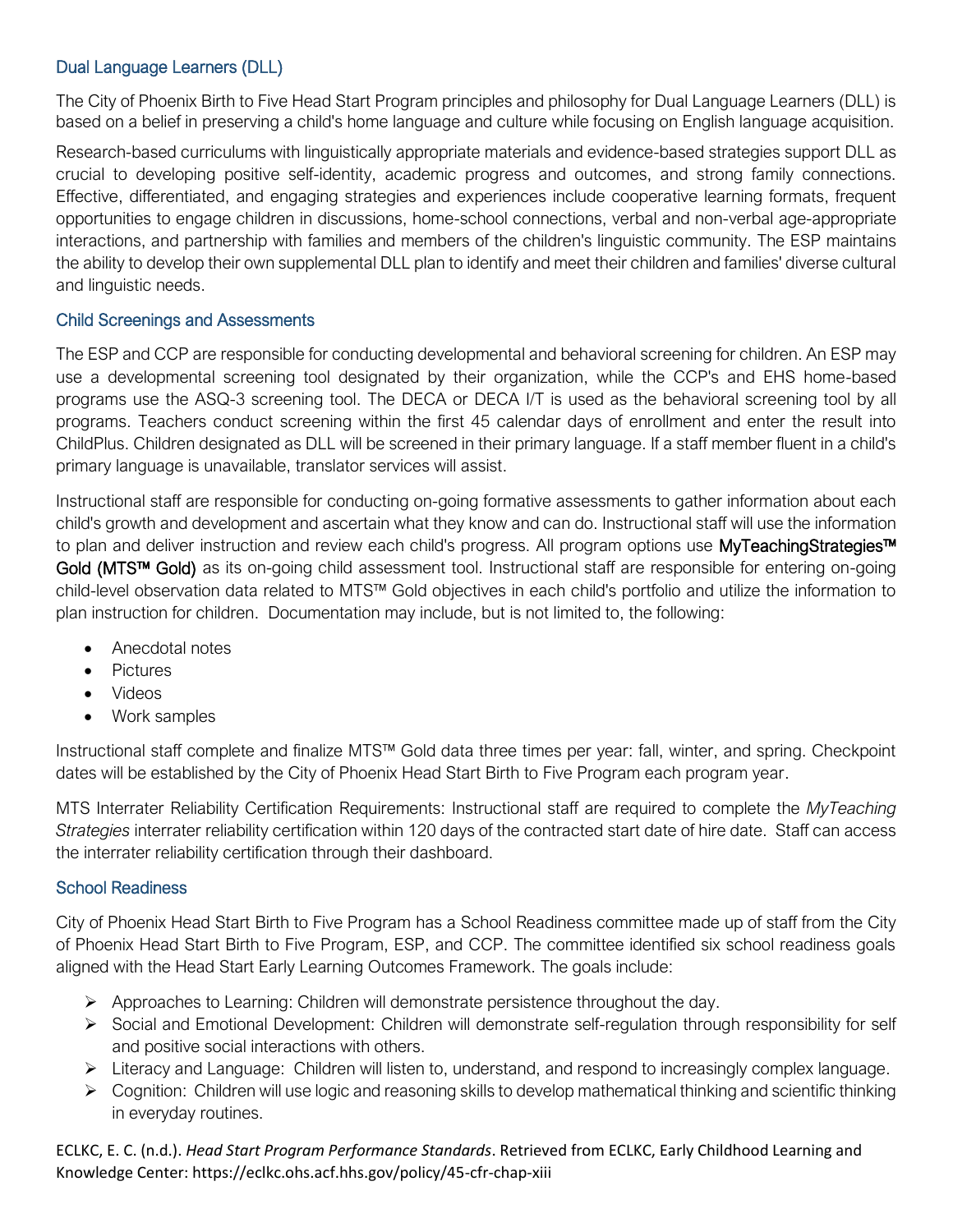- ➢ Perceptual, Motor, and Physical Development: Children will demonstrate improved perceptual-motor and physical development.
- ➢ Parent, Family, and Community Engagement: Parents and families observe, guide, promote, and participate in everyday learning of their children at home, school, and their community.

Instructional staff uses MyTeaching Strategies™ Gold (MTS™ Gold) to measure and analyze progress towards the City of Phoenix Head Start Birth to Five's School Readiness goals at the child level, classroom level, and the agency level, a minimum of three times a year: in the fall, winter, and spring. Dates will be set by the City of Phoenix Head Start Birth to Five Program each program year. Teachers analyze child assessment data three times a year at the classroom and individual child level using the Classroom Data Analysis report to compare progress and growth patterns. Program directors analyze child assessment data three times a year at the agency level, utilizing the Director's Report to compare progress and growth patterns. The director reports for Time 1, Time 2 and Time 3 will be uploaded into ChildPlus by dates set by the City of Phoenix Head Start Birth to Five Program each program year. The Education Specialist will review the director reports and provide feedback.

## Classroom Assessment and Scoring System (CLASS)

The Pre-K CLASS is an observational instrument that focuses on strengthening interactions that promote emotional support, classroom organization, and instructional support. Teacher-child interactions are the foundation of quality early education. Head Start Preschool teachers are assessed with the Classroom Assessment Scoring System (CLASS) tool twice a year. The City of Phoenix Head Start Birth to Five Program contracts with an outside agency to conduct CLASS observations. Once assessments are complete, ESP teachers and the director designee will meet with the assessor to reflect and receive feedback and develop a plan of action for professional growth and improvement. Program directors must review and analyze the CLASS Reports in ChildPlus to support teacher's professional development. City of Phoenix Head Start Birth to Five Program coaches also review the CLASS data and assist teachers with following through on their action plans.

\*In the event of a pandemic or other unique circumstances a formal CLASS observation will not take place. Grantee coaches will continue to provide support on effective practices and strategies.

# Home Visitor Rating Scale (HOVRS)

EHS Home-based uses the HOVRS tool to support home visiting practices, track continuous quality improvement, and guide professional development. Early Head Start Home Visitors are observed using the Home Visit Rating Scale (HOVRS) annually. The HOVRS measures Home Visiting Practices and Family Engagement across seven scales using a developmental approach. Upon completing observations, a HOVRS observer will meet with the home visitor to reflect, review the results, and develop an action plan to support continuous improvement and/or identify professional development needs. The EHS Home-base supervisor must connect the HOVRS results to each Home Visitors Professional Development plan.

\*In the event of a pandemic or other unique circumstances a formal HOVRS observations will not take place. Grantee coaches will continue to provide support on effective practices and strategies.

# Practice-Based Coaching

The City of Phoenix Birth to Five Head Start Program will utilize Practice-Based Coaching (PBC) as its researchbased coaching model. In accordance with HSPPS 1302.92, all coaches (City of Phoenix Head Start Birth to Five Program and ESP) implement a coordinated coaching strategy for teachers that assesses their strengths, areas of needed support, and which staff will benefit most from intensive coaching. The coach will support teachers and home visitors in developing their skills and knowledge to provide high-quality services for children and families.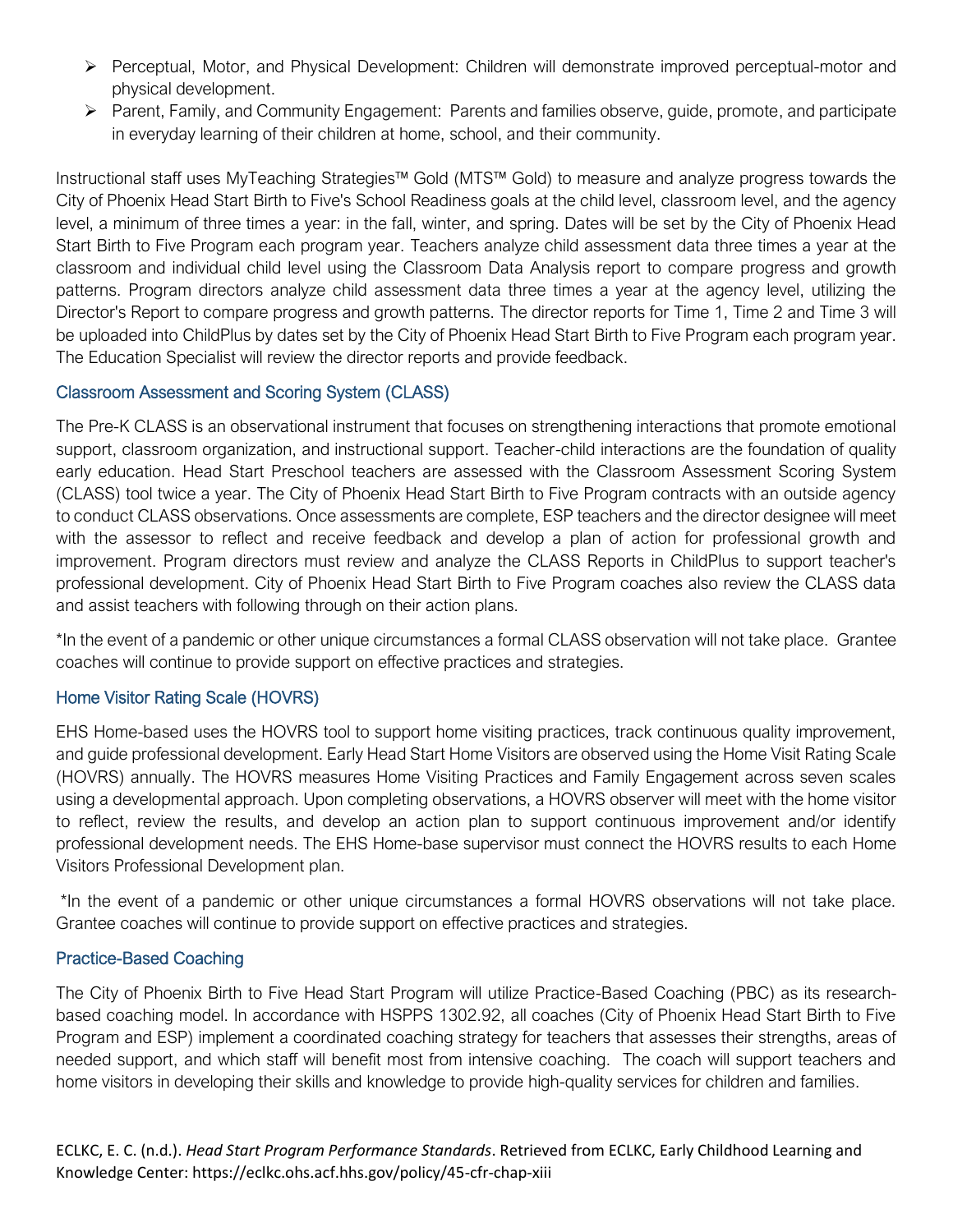Per the PBC model, coaching includes shared goals and action planning, focused observation and reflection, and feedback to support teachers' and home visitor's professional development. Coaching will be related to staff needs, professional development goals, and the Program's school readiness goals. Also, coaches support staff in aligning adopted research-based curriculums to the Head Start Early Learning Outcomes Framework. Coaching classroom teachers are used to support effective teaching practices and to increase positive child outcomes. Coaching for home visitors is used to support effective home visiting practices and to increase family engagement.

Coaching aims to provide a systemic way for teaching staff to reflect upon their practices to make continuous quality improvement in their practices. Preschool teachers who receive a 3.24 or below in instructional support on their CLASS observation and home visitors who receive a 3 or below on their HOVRS observation will be identified as benefiting from intensive coaching. City of Phoenix Head Start Birth to Five Program education staff meet with ESPs during May/June to review data to determine who would benefit most from intensive coaching and complete a coaching plan. (see coaching plan)

\*In the event of a pandemic or other unique circumstance a virtual coaching service delivery will be implemented.

# Coaching Documentation

All ESP and City of Phoenix Head Start Birth to Five Program coaching staff are expected to enter and maintain coaching activities/documentation in ChildPlus using the following forms:

- The Coaching Observation/Feedback Form
- The Professional Development Action Plan Form
- Practice-Based Coaching Satisfaction Form

# Expectations of ESP Directors and Coaches

Once a month, the City of Phoenix Head Start Birth to Five Program Education Specialist facilitates a meeting for all ESP and Grantee coaches. At this meeting, the group analyzes data and trends generated from coaching reports.

# Parent Conferences

The City of Phoenix Head Start Birth to Five Program will engage families in their child's education and developmental progress and activities in the Program in accordance with HSPPS 1302.34(b)(3). A minimum of two-parent conferences per Program year will be held with families. Parent conferences are held following the Fall and Spring assessment checkpoints or as needed.

\*In the event of a pandemic or other unique circumstance, conferences will be conducted virtually.

The City of Phoenix Head Start Birth to Five Program recognizes parents are their child's first teacher and encourage program input and participation. During this time, parents will have the opportunity to learn about their child's growth and development, set goals for their child, provide feedback on the Program's assessment tool and curricula.

## HEALTH

# **Purpose**

As a core function of helping children and families, the City of Phoenix Head Start Birth to Five program promotes health literacy and the adoption of health behaviors that support well-being. The program strives to provide highquality health, mental health, and nutrition services that are developmentally, culturally, and linguistically appropriate and support each child's individual growth. Health Services are conducted in three ways (1) individualized supports for children and families, (2) health education, and (3) healthy classroom practices.

# Health Services Advisory Committee (HSAC)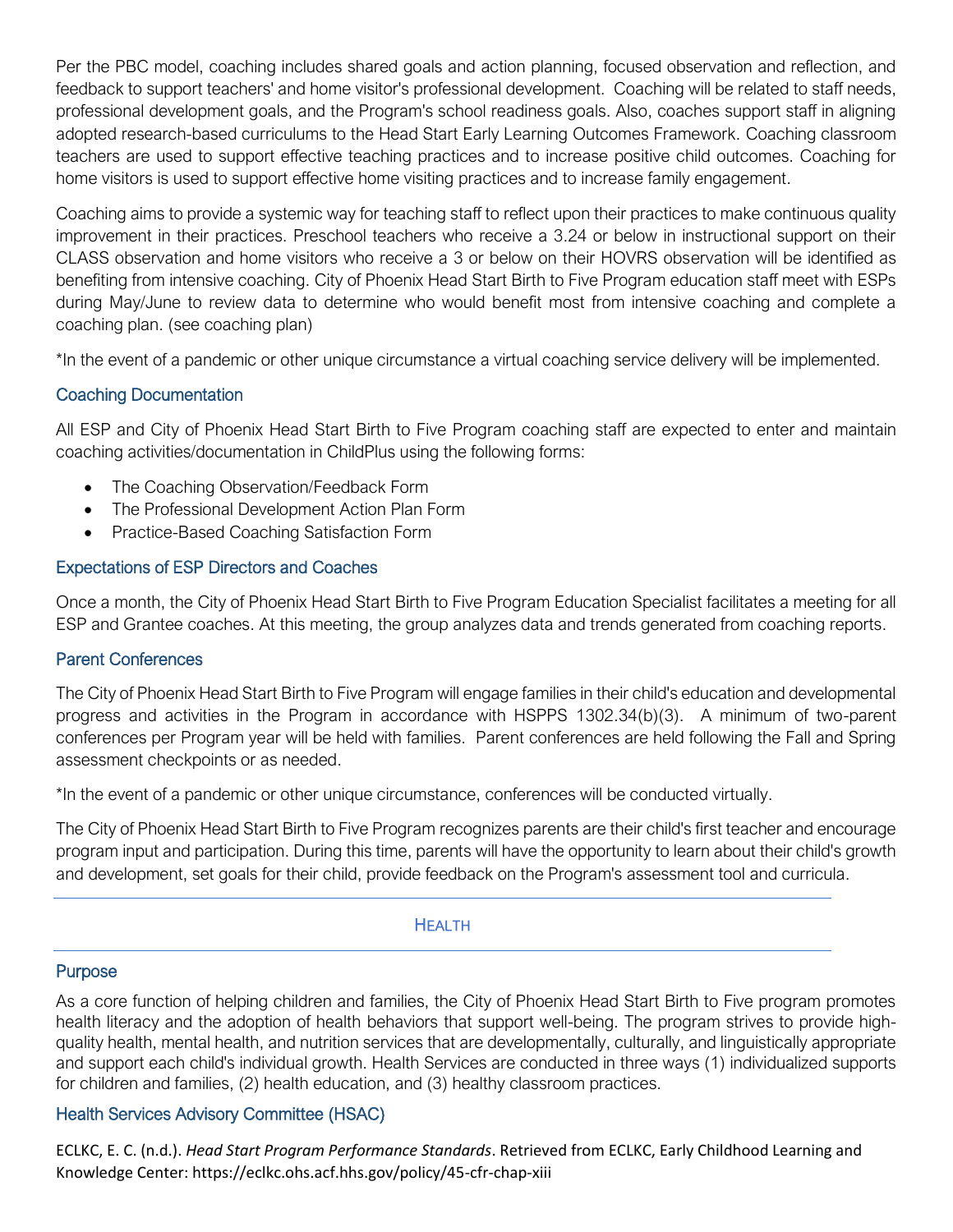The Health Services Advisory Committee (HSAC) is an advisory group composed of Head Start staff, parents, community health, safety & nutrition providers. This committee's focus is to address current health trends affecting the City of Phoenix Head Start community and support the planning and operation of health services within the Head Start program. The committee meets quarterly in a community-based setting. The health and nutrition specialists are responsible for chairing the committee and implementing the HSAC guidance into program policies and protocols. Refer to the HSAC Brochure for more information.

\*\* In the event of a pandemic or other unique circumstances, the HSAC meetings are conducted virtually.

# Collaboration and Communication with Parents

Parents have the primary, long-term responsibility for their children's health. They must be actively involved in their child's health care. Caseworkers and specialists collaborate with parents as partners in the health and well-being of their children. Health communication and educational materials will be evidence-based and represent families' home language and cultural traditions (as available). Caseworkers support parents/guardians in becoming actively involved in their child's health care and advocating for their child's health.

- Caseworkers discuss children's health with parents as part of the health history at intake and ongoing conversation during the school year.
- When concerns are identified from a screening, exam, or observation, caseworkers promptly notify parents and assist parents in obtaining follow-up care.
- Caseworkers encourage parents to keep children's screenings and exams up-to-date and to follow up when concerns are identified.
- Parents are educated by casework and ESP staff on navigating the health care system, the importance of regular screenings and medical and dental evaluations, and basic information about child health.
- This emphasis on health literacy also includes healthy behaviors and diet for lifelong health.

# Parent Advance Authorization

At intake, caseworker I obtain authorization from the parent or other person with legal authority for all health and developmental procedures administered through the program or by contract or agreement. This consent form will include written documentation to inform and notify grantee staff if the parents/guardians refuse to authorize health services. If a parent/guardian refuses authorization for health services, written documentation is kept in the caseworker and child/family files. This information is to be documented in ChildPlus in the intake summary.

# Parent Communication Around Health Emergency Policies

It is important parents understand the policy for health emergencies on their child's Head Start campus.

- Within the infant-toddler program option, caseworkers give parents a parent handbook and review with parents the health emergency policies and center-based specific health emergency information.
- Within the preschool program option, ESP staff give parents a parent handbook and review with parents the health emergency policies and center-based specific health emergency information

# Health and Nutrition Assessment

At intake, caseworker I will complete a *Health History* form with the parents/guardians to identify any medical, dental, nutritional, or mental health concerns. Health concerns may also be determined by reviewing EPSDT documentation, screenings, parent concerns, and staff observation of children's behavior. The *Health History* form is completed annually for all children to identify any new or recurring developmental, medical, oral, or mental health concerns.

# Source of Health Care

Caseworker I will help determine whether a child has a source of continuous and accessible health/dental care that serves as a medical/dental home.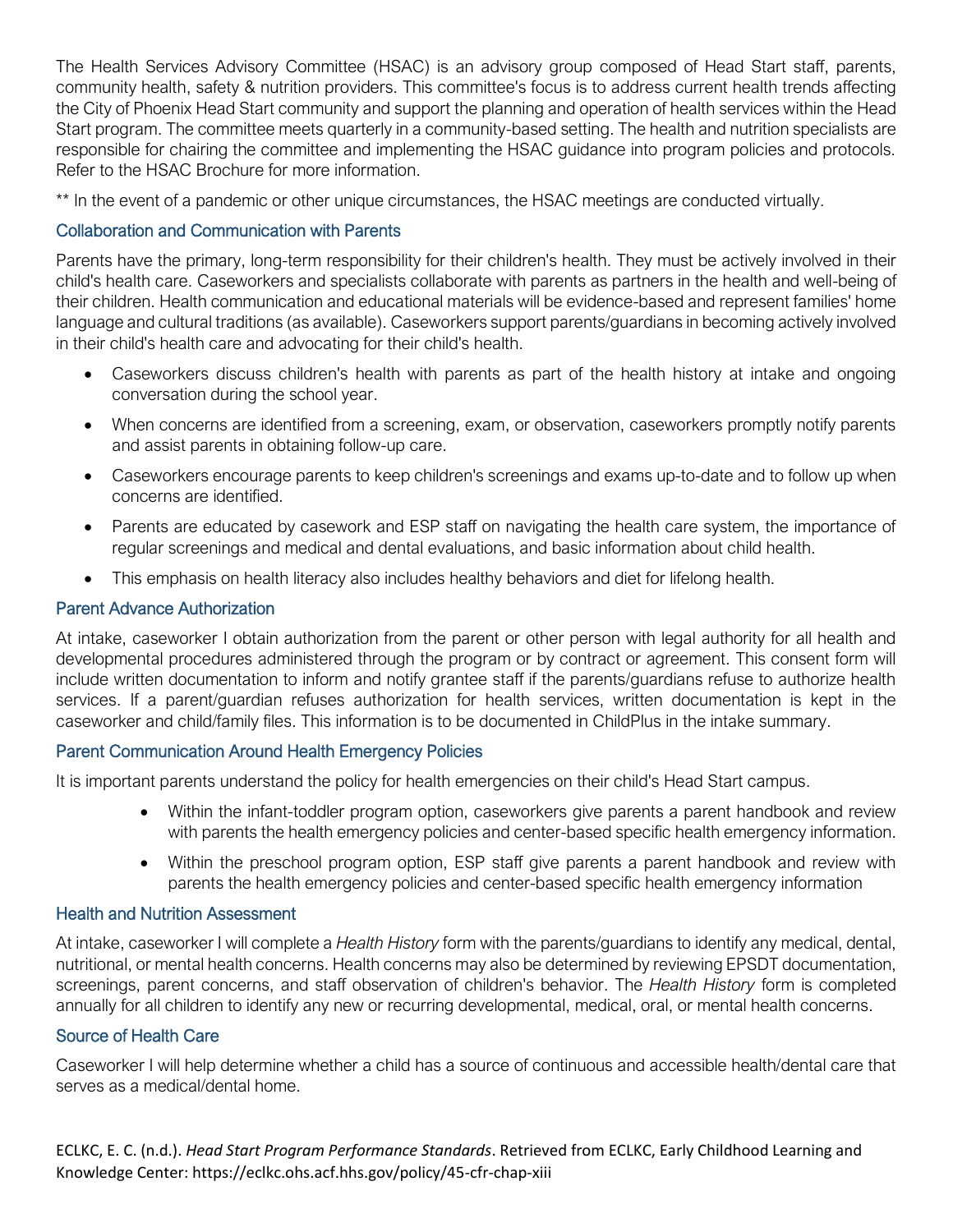| Implementation<br>Expectation                                                                                                                                                                                                                       | <b>Responsible Party</b>         | <b>ChildPlus Entry</b> | <b>Monitoring Activities</b>                                                                                                                                                                                            | Reports & Tools                                      |
|-----------------------------------------------------------------------------------------------------------------------------------------------------------------------------------------------------------------------------------------------------|----------------------------------|------------------------|-------------------------------------------------------------------------------------------------------------------------------------------------------------------------------------------------------------------------|------------------------------------------------------|
| At intake, the child's<br>insurance and<br>medical/dental home<br>status are determined<br>by the<br>parent/guardian.<br>Information is entered                                                                                                     | CWI, CWIII                       | Health Information     | During Intake review,<br>a condition of<br>approval is the<br>completion of the<br>health provider form.<br>Insurance status and<br>medical and dental                                                                  | <b>Health Provider Form</b><br>ChildPlus Report 3021 |
| into ChildPlus. A case<br>note in the health/<br>dental coverage note<br>field is entered to<br>reflect the health<br>insurance and<br>medical/dental home<br>information and/or<br>status at enrollment.                                           | CWI, CWIII, Health<br>Specialist |                        | home is tracked in<br>ChildPlus to ensure<br>the child is connected<br>to medical coverage<br>and medical and<br>dental homes.<br>Casework staff update<br>the health/dental<br>coverage information<br>with changes in |                                                      |
| If the parent can't<br>provide this<br>information at intake,<br>the caseworker<br>obtains this<br>information no later<br>than 30 days after<br>enrollment.                                                                                        |                                  |                        | coverage status                                                                                                                                                                                                         |                                                      |
| If the child does not<br>have a continuous<br>source of health care<br>or insurance, the<br>parent/guardian is<br>immediately informed<br>of available free or<br>low-cost community<br>based medical,<br>dental, and health<br>resources and care. |                                  |                        |                                                                                                                                                                                                                         |                                                      |

# Hearing and Vision Screenings

No later than 45 calendar days after enrollment, caseworkers obtain or perform evidence-based vision and hearing screening. Screening results can be obtained from the child's most recent up-to-date EPDST visit. Some children will be overdue for screening or lack documentation of an evidence-based vision and hearing screening. In that case, certified grantee staff perform the health service and obtain the vision and/or hearing screening using appropriate health equipment and/or assessment.

| <b>Sensory Screening</b>                                                                      | Responsible Party                | Implementation Expectation | <b>Monitoring Activities</b>                           |
|-----------------------------------------------------------------------------------------------|----------------------------------|----------------------------|--------------------------------------------------------|
| Hearing Screening - Infant<br>Toddler A screening results<br>letter is given to the parent at | CWI, CWIII, Health<br>Specialist | Children 0-12m             | ChildPlus Report 3016<br>reviews are used to assess if |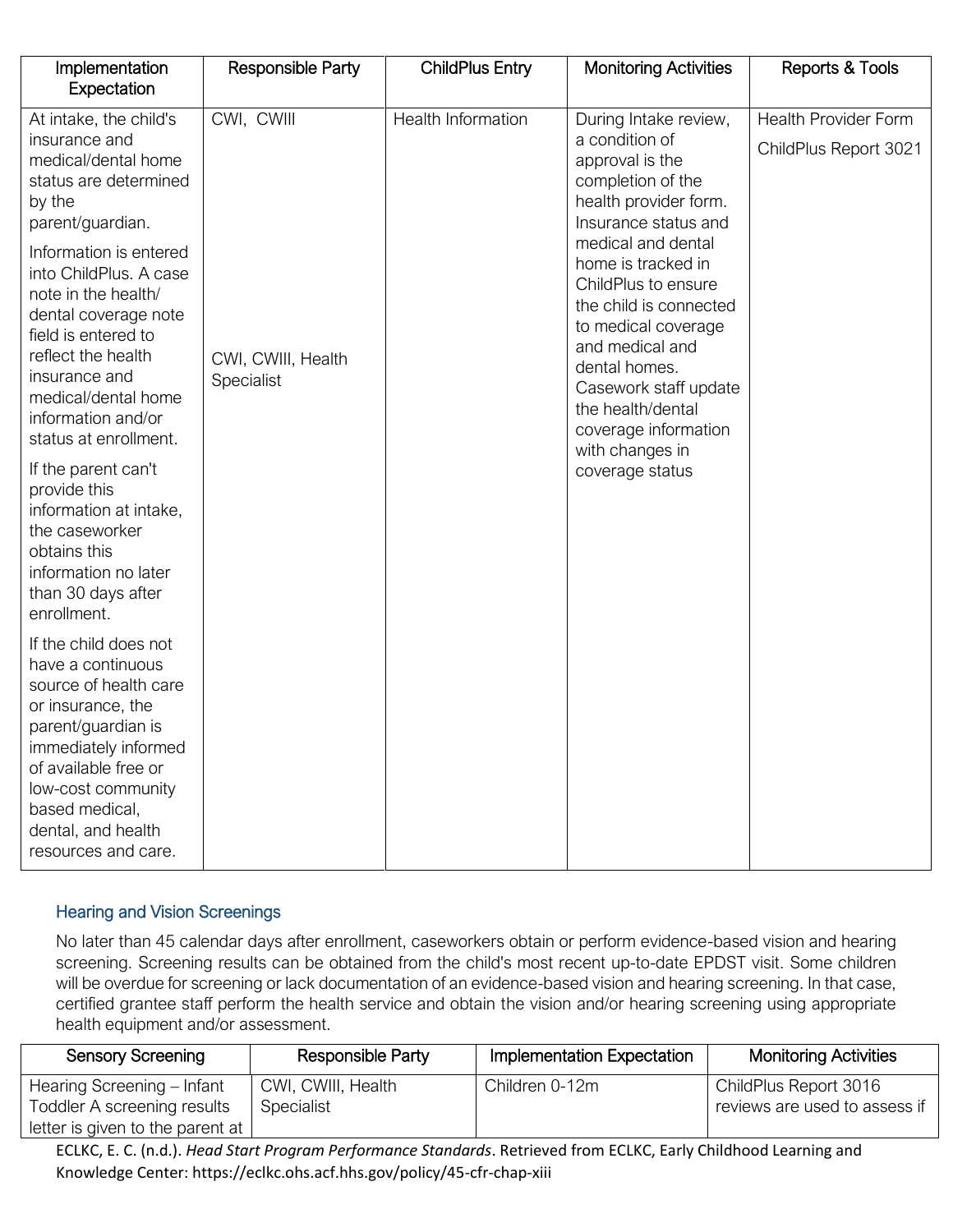| the time of the screening. A<br>copy of the screening result<br>letter is uploaded to the |                    | Newborn Hearing Screening<br>used as an evidence-based<br>screening result.                                                                                                                                                                                  | 45-day hearing requirements<br>are complete.                                                                                                |
|-------------------------------------------------------------------------------------------|--------------------|--------------------------------------------------------------------------------------------------------------------------------------------------------------------------------------------------------------------------------------------------------------|---------------------------------------------------------------------------------------------------------------------------------------------|
| child's file.                                                                             |                    | Assessment of pass or fail<br>from the child's newborn<br>hearing screening result will<br>be used to obtain the<br>evidence-based hearing<br>screening.                                                                                                     | Monthly health monitoring<br>reports are completed and<br>reviewed to assess if any 45-<br>day requirements are<br>incomplete and/or failed |
|                                                                                           |                    | Children 13m-3 years                                                                                                                                                                                                                                         | screening is followed up for<br>appropriate referral.                                                                                       |
|                                                                                           |                    | Initial OAE screening was<br>performed to obtain the<br>evidence-based hearing<br>screening. Health or<br>casework staff to perform<br>screening and/or<br>rescreening.                                                                                      | Referrals are made to<br>appropriate health/CWIII to<br>complete screenings,<br>rescreens, follow up support.                               |
|                                                                                           |                    | Children with hearing<br>impairments:                                                                                                                                                                                                                        |                                                                                                                                             |
|                                                                                           |                    | All children with documented<br>hearing impairments and/or<br>equipped with adaptive<br>hearing equipment will not<br>be screened; however, the<br>caseworker I must obtain a<br>written record of the child's<br>most recent hearing/medical<br>evaluation. |                                                                                                                                             |
| Hearing Screening -                                                                       | CWI, CWIII, Health | Children $3 - 5$ years                                                                                                                                                                                                                                       | ChildPlus Report 3016                                                                                                                       |
| <b>Preschool Option</b>                                                                   | Specialists        | Perform hearing screening<br>using Puretone hearing<br>screening devices and<br>following the AzDHS                                                                                                                                                          | reviews are used to assess if<br>45-day hearing requirements<br>are complete.                                                               |
|                                                                                           |                    | screening protocol.                                                                                                                                                                                                                                          | Monthly health monitoring<br>reports are completed and                                                                                      |
|                                                                                           |                    | Children with hearing<br>impairments:                                                                                                                                                                                                                        | reviewed to assess if any 45-<br>day requirements are                                                                                       |
|                                                                                           |                    | All children with documented<br>hearing impairments and/or<br>equipped with adaptive<br>hearing equipment will not                                                                                                                                           | incomplete and/or failed<br>screening is followed up for<br>appropriate referral.                                                           |
|                                                                                           |                    | be screened; however, the<br>caseworker I must obtain a<br>written record of the child's<br>most recent hearing/medical<br>evaluation.                                                                                                                       | Referrals are made to<br>appropriate health/CWIII staff<br>to complete screenings,<br>rescreens, follow up support.                         |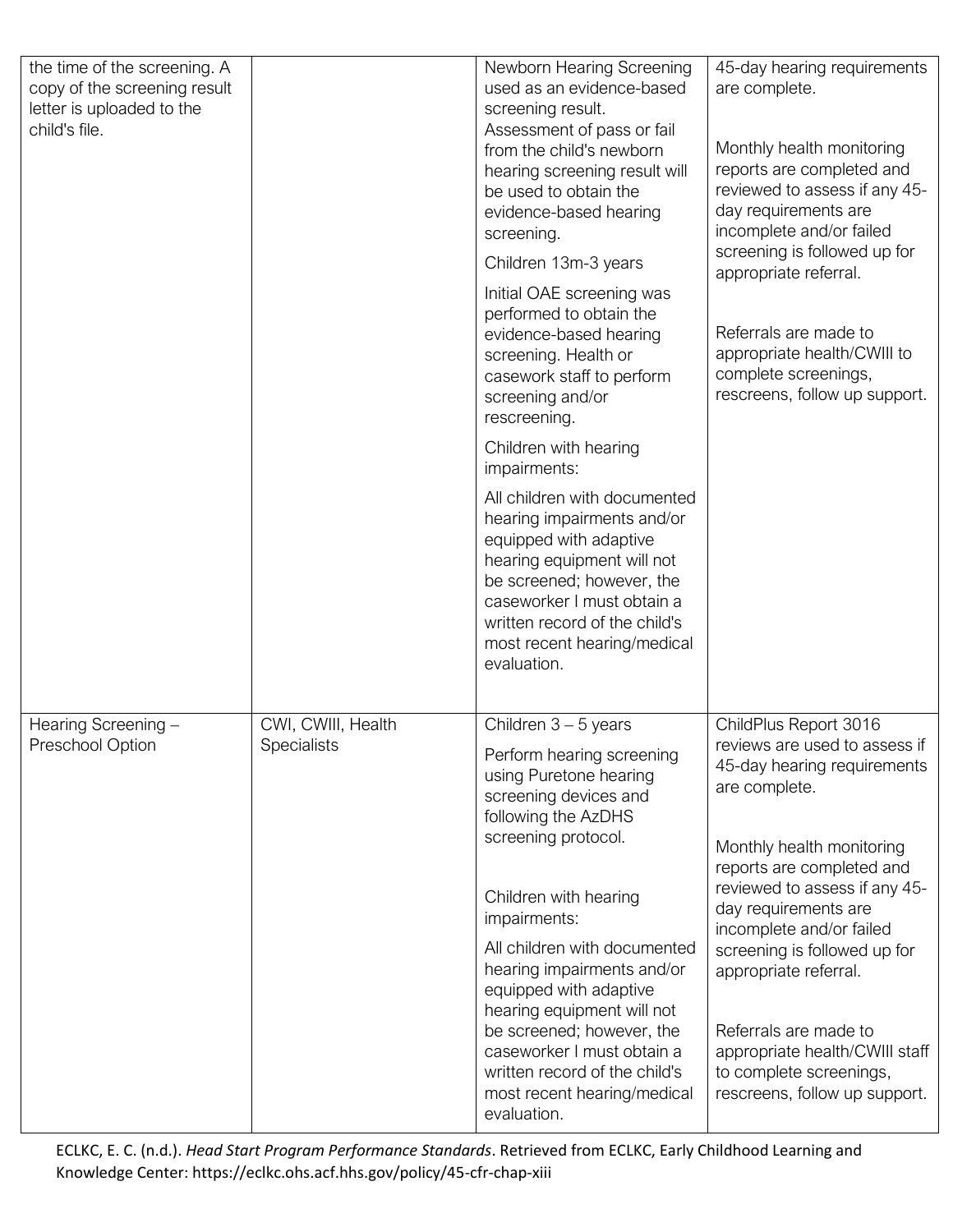| Vision Screening - Infant<br>Toddler   | CWI, CWIII, Health<br>Specialist | Children 6weeks -12m<br>Eight Key Vision<br>Development Milestone to<br>Monitor From Birth to First<br>Birthday checklist used to<br>obtain evidence-based<br>screening result.<br>Children 13m-3 years<br>Instrument-based vision<br>screenings are performed by<br>the caseworker I and health<br>staffs that are trained on the<br>applicable SPOT vision<br>screener<br>Children with vision<br>impairments:<br>All children with documented<br>vision impairments and/or<br>equipped with adaptive<br>vision equipment will not be<br>screened; however, the<br>casework I must obtain a<br>written record of the child's<br>most recent vision<br>evaluation. | ChildPlus Report 3016<br>reviews are used to assess if<br>45-day vision requirements<br>are complete.<br>Monthly health monitoring<br>reports are completed and<br>reviewed to assess if any 45-<br>day requirements are<br>incomplete and/or failed<br>screening is followed up for<br>appropriate referral.<br>Referrals are made to<br>appropriate health/CWIII staff<br>to complete screenings,<br>follow up support. |
|----------------------------------------|----------------------------------|---------------------------------------------------------------------------------------------------------------------------------------------------------------------------------------------------------------------------------------------------------------------------------------------------------------------------------------------------------------------------------------------------------------------------------------------------------------------------------------------------------------------------------------------------------------------------------------------------------------------------------------------------------------------|---------------------------------------------------------------------------------------------------------------------------------------------------------------------------------------------------------------------------------------------------------------------------------------------------------------------------------------------------------------------------------------------------------------------------|
| Vision Screening - Preschool<br>Option | <b>CWI</b>                       | Children $3 - 5$ years<br>Instrument-based vision<br>screenings are performed by<br>the caseworker I and health<br>staff trained on the<br>applicable SPOT Vision                                                                                                                                                                                                                                                                                                                                                                                                                                                                                                   | ChildPlus Report 3016<br>reviews are used to assess if<br>45-day vision requirements<br>are complete.                                                                                                                                                                                                                                                                                                                     |
|                                        |                                  | Screener.<br>Children with vision<br>impairments:                                                                                                                                                                                                                                                                                                                                                                                                                                                                                                                                                                                                                   | Monthly health monitoring<br>reports are completed and<br>reviewed to assess if any 45-<br>day requirements are                                                                                                                                                                                                                                                                                                           |
|                                        |                                  | All children with documented<br>vision impairments and/or<br>equipped with adaptive<br>vision equipment will not be                                                                                                                                                                                                                                                                                                                                                                                                                                                                                                                                                 | incomplete and/or failed<br>screening is followed up for<br>appropriate referral.                                                                                                                                                                                                                                                                                                                                         |
|                                        |                                  | screened; however, the<br>casework staff must obtain a                                                                                                                                                                                                                                                                                                                                                                                                                                                                                                                                                                                                              | Referrals are made to<br>appropriate health/CWIII staff                                                                                                                                                                                                                                                                                                                                                                   |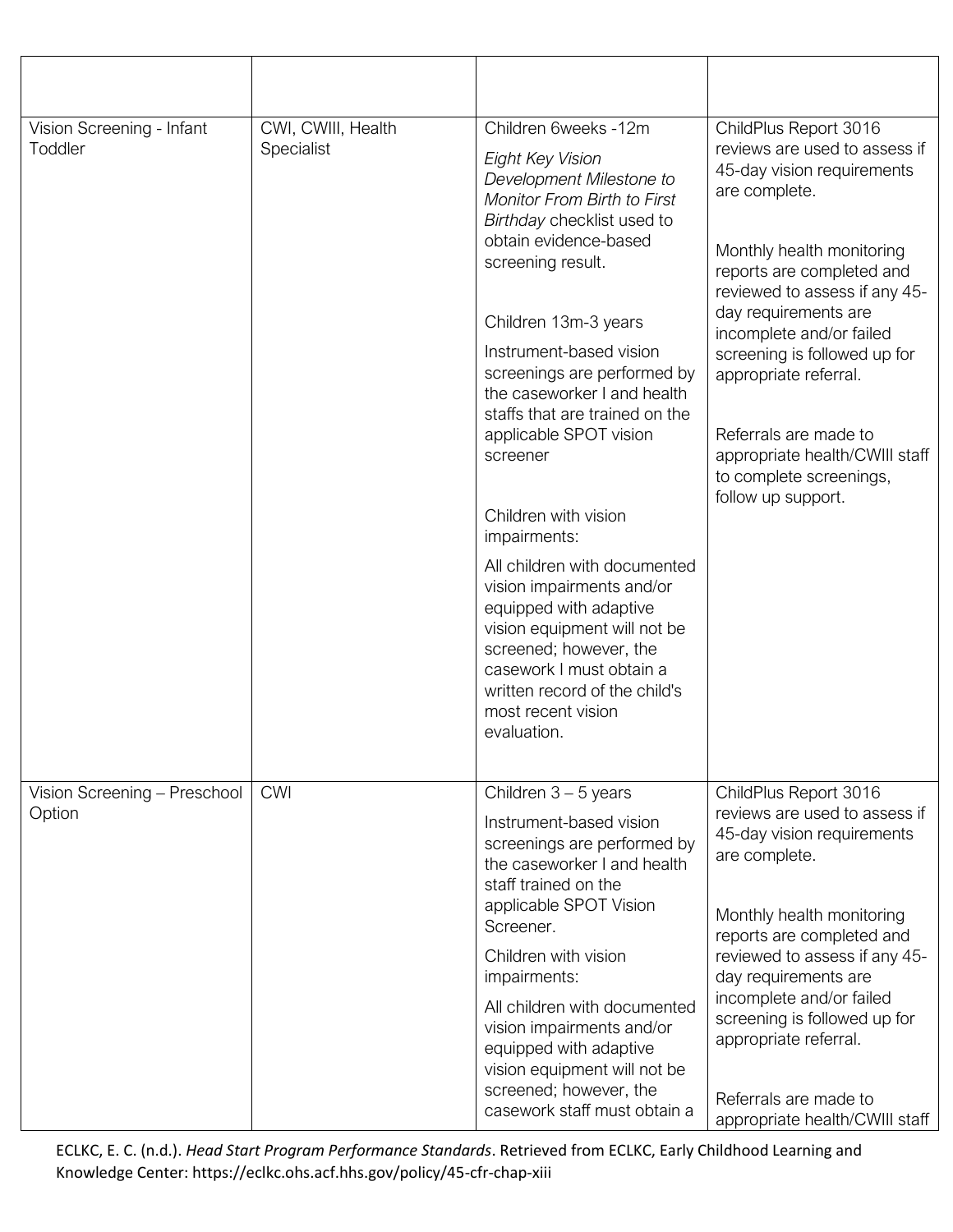|  | written record of the child's | to complete screenings, |
|--|-------------------------------|-------------------------|
|  | most recent vision            | follow up support.      |
|  | evaluation.                   |                         |
|  |                               |                         |

# Ensuring Up-to-Date Child Health Status

Caseworkers obtain and review medical, dental, and immunization records to determine if children are up-to-date on basic EPSDT services, including screenings.

| Implementation<br>Expectation                                                                                                                                                                                                                                                                                                                                                                                                                                                                                              | Responsible Party                            | <b>Timeline</b>            | <b>Monitoring Activities</b>                                                               | Reports & Tools                                     |
|----------------------------------------------------------------------------------------------------------------------------------------------------------------------------------------------------------------------------------------------------------------------------------------------------------------------------------------------------------------------------------------------------------------------------------------------------------------------------------------------------------------------------|----------------------------------------------|----------------------------|--------------------------------------------------------------------------------------------|-----------------------------------------------------|
| Caseworker I will<br>review the<br>immunization record<br>and the EPSDT and<br>dental exam<br>documentation at<br>intake or enrollment. If<br>the parent cannot<br>provide this<br>documentation, the<br>caseworker asks the<br>parent to provide the<br>documentation as<br>soon as possible or<br>requests it directly<br>from the child's<br>medical providers,<br>with parent<br>authorization. The<br>caseworker I<br>determines if the child<br>is up to date in<br>accordance with the<br>AHCCCS EPSDT<br>schedule. | CWI, CWIII                                   | Within 90 calendar<br>days | Review<br>health<br>report to<br>screening<br>obtain applicable 90-<br>day EPDST milestone | ChildPlus Report 3016<br><b>Health Requirements</b> |
| If the child is not up to<br>date, the parent(s) are<br>supported in bringing<br>the child up to date as<br>soon as possible.<br>Parents are educated<br>on the importance of<br>timely, comprehensive<br>well child visits and<br>dental exams, as well<br>as up-to-date<br>immunizations.<br>Casework and<br>specialist staff assist in<br>the assessment of any                                                                                                                                                         | CWI, CWII, CWIII<br><b>Health Specialist</b> | Within 90 calendar<br>days | Review<br>Οf<br>monthly<br>health<br>monitoring<br>report                                  | CP<br>3016<br>Report<br><b>Health Requirements</b>  |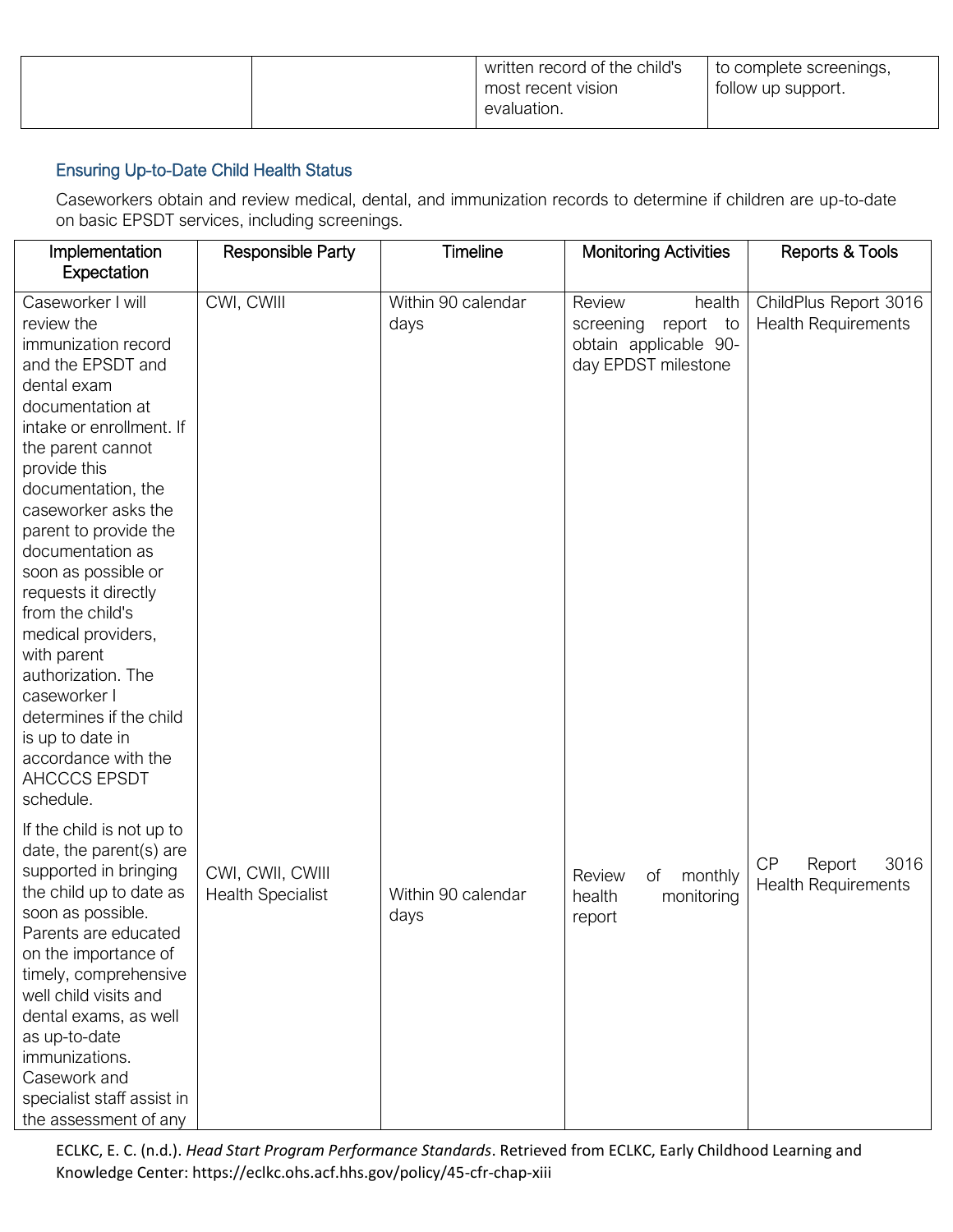| barriers to obtaining<br>health care. Casework<br>I will provide parents<br>with information such<br>as, but not limited to:                                                                                                                                                                                                                                                                                                                                                                                                                     |                                  |                                                        |                                              |                                              |
|--------------------------------------------------------------------------------------------------------------------------------------------------------------------------------------------------------------------------------------------------------------------------------------------------------------------------------------------------------------------------------------------------------------------------------------------------------------------------------------------------------------------------------------------------|----------------------------------|--------------------------------------------------------|----------------------------------------------|----------------------------------------------|
| free<br>$\bullet$<br>immunization<br>clinics                                                                                                                                                                                                                                                                                                                                                                                                                                                                                                     |                                  |                                                        |                                              |                                              |
| community<br>health fairs                                                                                                                                                                                                                                                                                                                                                                                                                                                                                                                        |                                  |                                                        |                                              |                                              |
| community<br>mobile health<br>services                                                                                                                                                                                                                                                                                                                                                                                                                                                                                                           |                                  |                                                        |                                              |                                              |
| free/low-cost<br>dental<br>providers/<br>clinics, and                                                                                                                                                                                                                                                                                                                                                                                                                                                                                            |                                  |                                                        |                                              |                                              |
| other health<br>care resources<br>to help bring<br>the child's<br><b>EPSDT</b><br>services up to<br>date.                                                                                                                                                                                                                                                                                                                                                                                                                                        | Health Specialist,<br>CWI, CWIII |                                                        | Review<br>of<br>health<br>requirement<br>and | CP<br>3065<br>Report<br><b>Health Events</b> |
| If necessary,<br>caseworkers provide<br>appropriate health<br>screenings and<br>assessments with<br>parent consent.<br>These include height,<br>weight, head<br>circumference, vision<br>and, and hearing<br>screening., and a<br>nutritional assessment<br>(part of the health<br>history). Caseworkers<br>also provide paper<br>screenings for TB and<br>lead exposure as<br>needed. As needed,<br>children may be<br>referred to receive<br>necessary screenings<br>and/or assessments<br>from community<br>health and/or dental<br>partners. |                                  | At enrollment, ongoing<br>during program<br>enrollment | health events report                         |                                              |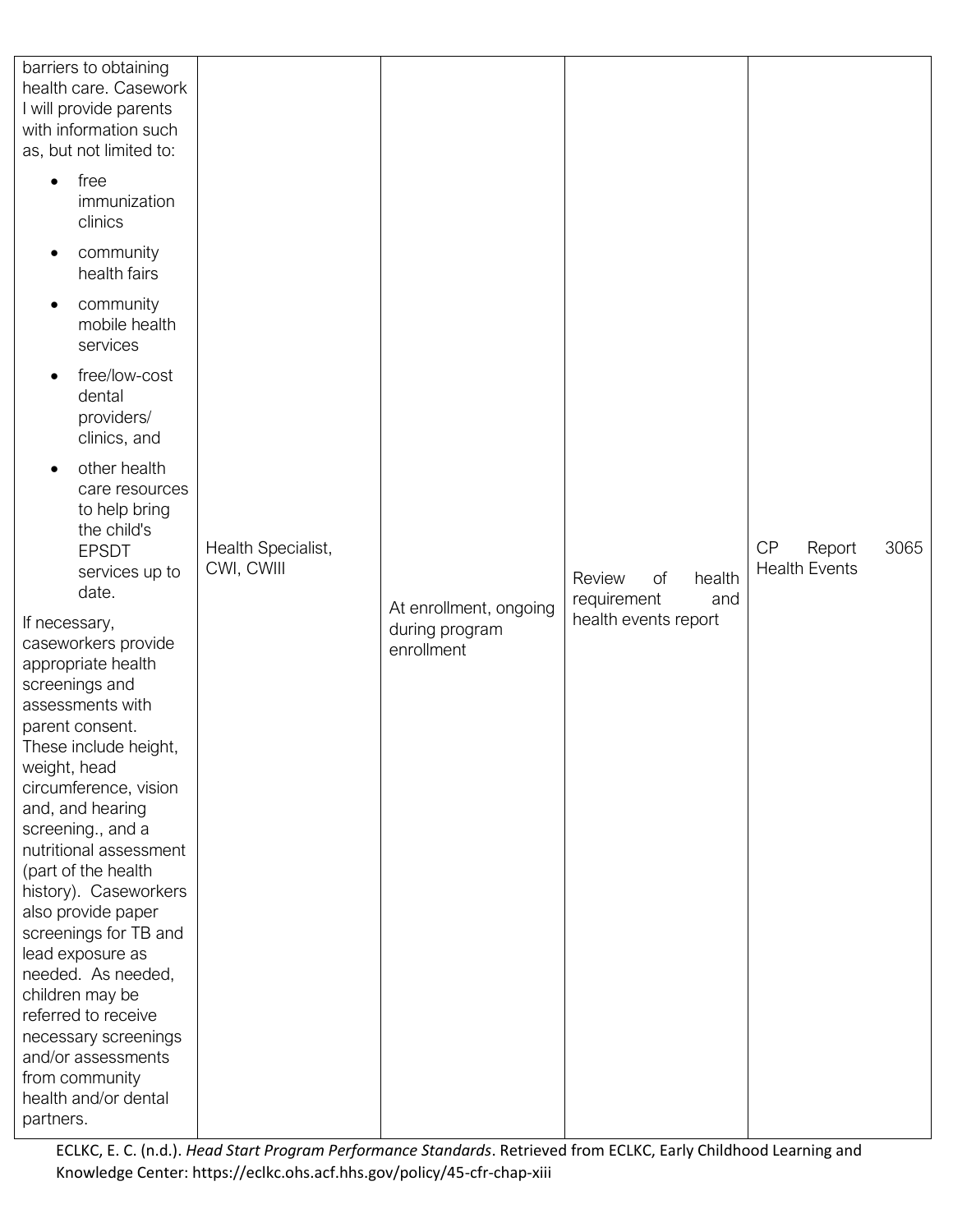\* \* In the event of a pandemic or other unique circumstances, caseworkers may not be able to provide in-person height, weight, blood pressure, and hearing, and vision screening.

## Summary of 30, 45, and 90-day Deadlines

| <b>Requirement Deadline</b> | Requirement                                                                                                                                                                                                       |
|-----------------------------|-------------------------------------------------------------------------------------------------------------------------------------------------------------------------------------------------------------------|
| 30 Day                      | Consult with parents to determine whether each child has ongoing sources of continuous,<br>accessible health care.                                                                                                |
| 45 Day                      | Must either obtain or perform evidence-based vision and hearing screenings.                                                                                                                                       |
| 90 Day                      | Obtain determinations from health care and oral health care professionals as to whether or not<br>the child is up-to-date on a schedule of age appropriate preventive and primary medical and<br>oral health care |

## **Immunizations**

Children must be up-to-date for all immunizations required by Arizona law to enroll in The City of Phoenix Birth to Five Program. Families provide the child's immunization record to caseworker 1. The caseworker I can also search for the child's records through the Arizona State Immunization Information System (ASIIS). As defined by the McKinney-Vento Act, children who are homeless are allowed to enroll with delinquent immunizations, and exceptions may also be made for children in foster care. (Arizona law does allow a two-week grace period for children to catch up on immunizations after enrollment). Families are expected to maintain children's up-to-date immunization status throughout enrollment by getting their child immunized as needed. Ideally, children should be vaccinated through their medical home; however, if families don't have a medical home, caseworkers will provide resources for families regarding free immunization clinics.

Caseworker I are responsible for entering children's immunizations into ChildPlus, referring children for additional shots as needed, and maintaining up-to-date immunization records in ChildPlus. If the child has no immunizations, documentation must be entered in the ChildPlus immunization notes.

#### Immunization Exemptions

If a child is not immunized per families opposition and/or requests an exemption, the caseworker I will adhere to the guidance below:

- 1. Ask parent/guardian why they don't want to immunize their child. Do not discuss the types of exceptions.
- 2. Document the parent/guardian's statement in the ChildPlus immunization notes, as close to their wording as possible. Do this during the conversation or as soon as possible.

NOTE: If the parent says they have a religious belief against immunizations, **do not** ask about their religion.

- 3. Communicate with the parent/guardian; the health specialist must be consulted to determine if an exemption can be allowed. Do not offer an exemption or an exemption form.
- 4. Contact the health specialist for guidance, providing the ChildPlus number.
- 5. The health specialist will make the determination and connect with the caseworker I on the next steps.

## Types of Immunization Exemptions

Arizona law allows 2 types of exemption for licensed child care, religious exemptions, and medical exemptions. Arizona law does not allow a personal belief exemption for childcare, although a personal belief exemption is allowed for school.

The health specialist determines if an exemption can be granted as described below: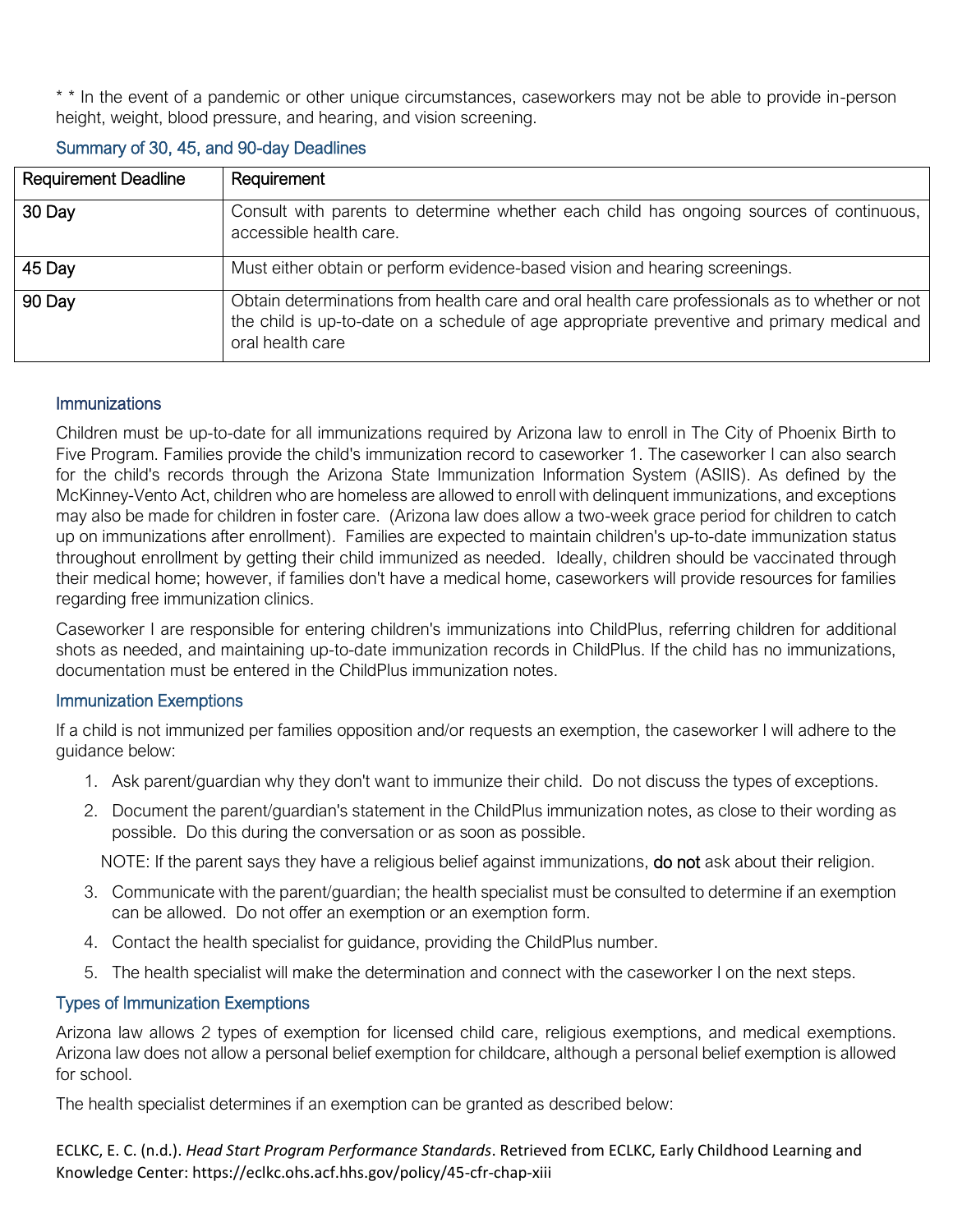- Personal belief exemptions are not allowed by state law. Exemptions will not be granted when parents express a personal belief against immunizations.
- Medical exemptions apply to children who have a valid medical reason not to be immunized. A medical exemption also applies if a child shares a home with someone who would be at risk if the child is vaccinated. (This second category only applies to live attenuated vaccines.)
- Medical exemptions must be validated by a licensed physician or a registered nurse practitioner fully completing the Arizona Department of Health Services Medical Exemption Form. Refer to the AzDHS Medical Exemption form [https://azdhs.gov/documents/preparedness/epidemiology-disease](https://azdhs.gov/documents/preparedness/epidemiology-disease-control/immunization/school-childcare/medical-exemption-form.pdf)[control/immunization/school-childcare/medical-exemption-form.pdf.](https://azdhs.gov/documents/preparedness/epidemiology-disease-control/immunization/school-childcare/medical-exemption-form.pdf)
- The health specialist reviews the medical exemption form before a medical exemption is granted.
- Religious exemptions apply to children whose family's religion opposes immunizations. Parents whose request for a religious exemption is clearly stated at the outset will be allowed the exemption.

Parents may request a religious exemption after stating a personal belief against immunizations or after requesting a medical exemption that the child's doctor does not validate. These religious exemption requests will not be granted.

## National Vaccine Shortages

Very rarely, national vaccine shortages may make it impossible for children to receive all vaccines required by state law to attend licensed child care. The Arizona Dept. of Health Services Immunization Program Office and/or Maricopa County Dept. of Public Health would issue temporary revisions to state laws and recommendations on administering vaccines so that vaccines can be reasonably allocated to children most at risk.

The health specialists will provide guidance on following the temporary immunization schedule changes to grantee staff and education service providers. The health specialist will work with the business systems analyst to reprogram the immunization schedule in ChildPlus, if possible. Caseworker I and caseworker III will monitor immunizations every month, as do ESPs and health specialists.

## Immunizations During National Vaccine Shortages or Other Exceptional Circumstances

National vaccine shortages may make it impossible for children to get all the recommended shots. Vaccinepreventable disease outbreaks may make it necessary to require additional immunizations for childcare. In these situations, the Arizona Department of Health Services Immunization Program Office issues temporary revisions to state laws. The Grantee health specialists provide caseworkers and ESPs with updates on the temporary changes to the immunizations required for childcare. The Grantee health specialists work with the Business Systems Analyst to revise ChildPlus immunization parameters.

## Annual Immunization Data Report

ESP directors or their designees will submit the annual Immunization Data Report to the Arizona Department of Health Services (AzDHS) for their licensed Head Start locations. The Head Start health specialist will support the ESPs in creating the reports as needed. AzDHS also provides significant guidance for this process. Refer to Immunization Training Modules for more information: [HTM-05 Immunizations](https://www.phoenix.gov/humanservicessite/Documents/Head%20Start%20Immunizations%20Final.pdf) and [HTM-05B Hib](https://www.phoenix.gov/humanservicessite/Documents/Head%20Start%20Immunizations-Hib%20Vaccine%20Flow%20Charts.pdf) Vaccine Flow Charts.

## Ongoing Care

Beginning at intake, Caseworker I and health staff educate parents and provide ongoing assistance to eliminate barriers to health services while the child participates in the program. Caseworker I and health and nutrition specialists collaborate with families to ensure the child completes the recommended schedule of EPDST well-child visits, oral health care and treatment, and ongoing evaluation and treatment as needed.

## Ongoing Care – Dental Exams and Treatment

ECLKC, E. C. (n.d.). *Head Start Program Performance Standards*. Retrieved from ECLKC, Early Childhood Learning and Knowledge Center: https://eclkc.ohs.acf.hhs.gov/policy/45-cfr-chap-xiii Parents are encouraged to have children complete oral health screenings/exams by an oral health care professional according to the AAP recommendation or within 6 months of the first tooth's eruption or 12 months of age, whichever comes first. Caseworkers and specialists also work with families to ensure children receive any treatment needed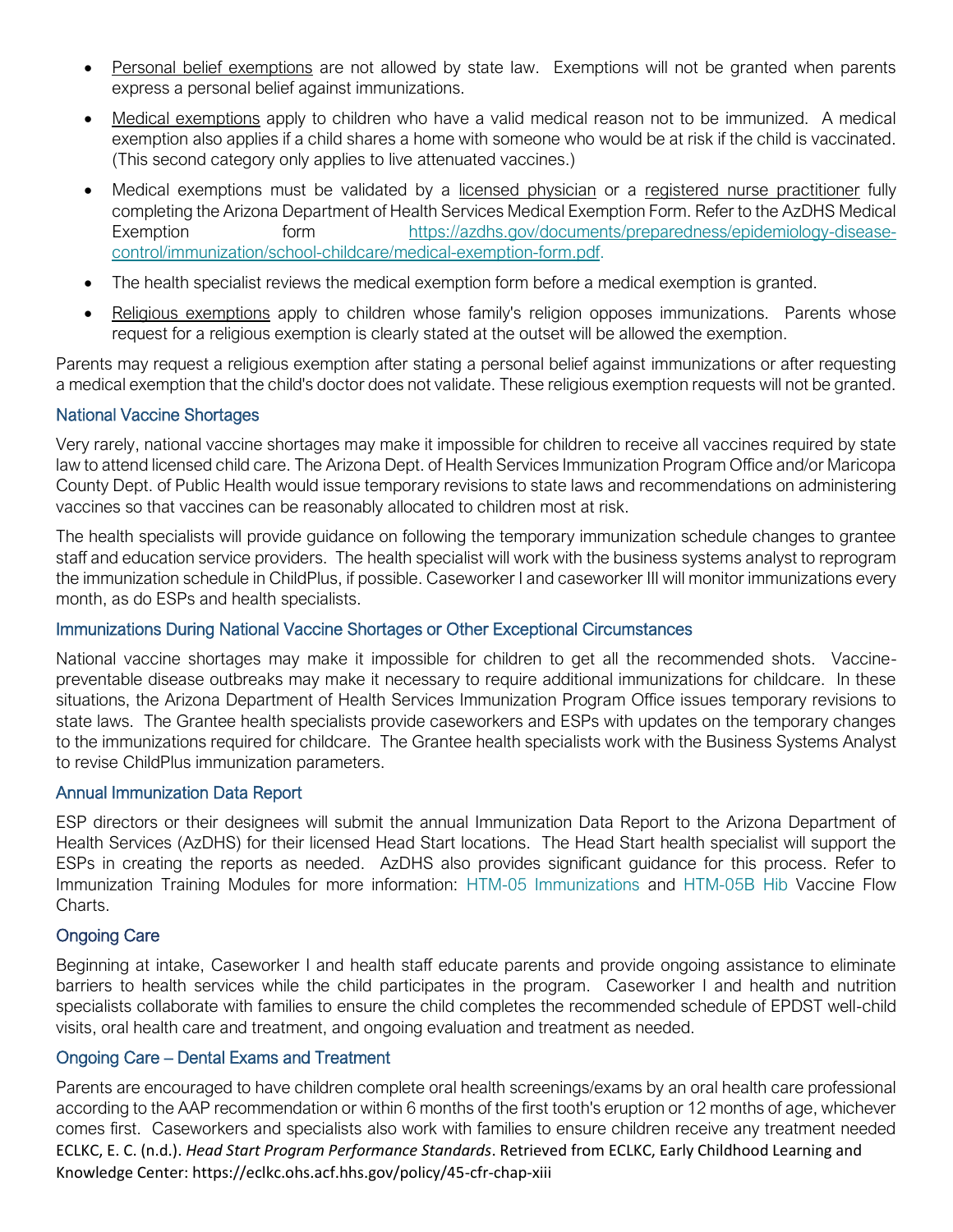and ongoing regular preventive care as recommended by the oral health professional. Caseworkers follow-up with families monthly at a minimum to ensure children receive exams, preventive services, and complete treatment.

In case of dental emergencies, such as the dental exam indicates urgent treatment is needed, the child is experiencing oral pain, or the situation is a dental emergency. The caseworker I will work closely with parents to ensure the child receives dental treatment soon as possible; however, no later than 72 hours from Head Start staff becoming aware of the situation.

The City of Phoenix Birth to Five Program may pay for dental care when necessary, as a last resort's payer, if funding permits. For children not eligible for AHCCCS or KidsCare, whose families cannot afford care, casework staff will make a referral to the Health Specialist (EHS) or the Casework Supervisor (HS) for assistance.

Eligible for The City of Phoenix Birth to Five Program dental funding if:

- A child is uninsured or
- A child is underinsured, and their family cannot afford the patient portion of the fees.

The City of Phoenix Birth to Five Program contracts with licensed dental practices for care is billed using the AHCCCS fee schedule. When a child with private funds receives Birth to Five Program funded dental care, the private insurance is billed first, and the Birth to Five Program is billed for the remainder using the AHCCCS fee schedule.

## Oral Health Practices in the Classroom

The City of Phoenix Birth to Five Program is committed to developing age-appropriate oral health practices. At our center-based programs, children brush their teeth at least once per day. Classrooms follow guidelines set by the American Dental Association on the use of fluoride toothpaste.

To prevent or lessen the spread of communicable diseases, instructional staff follow safety and sanitation guidelines while preparing, handling, and storing children's toothbrushes. While supervising toothbrushing, the instructional staff is responsible for modeling and coaching children on age-appropriate toothbrushing techniques. Parents will receive resources to support their child and family's good dental health throughout their child's enrollment.

\*\*Toothbrushing may be suspended during a pandemic, communicable disease outbreak, or other unique circumstances where the risks outweigh the benefits. If toothbrushing is not provided in the classroom, ESPs and grantee staff will increase oral health education and provide toothbrushes and toothpaste to families. Toothbrushing may be conducted in virtual classrooms by the teacher. Refer to [Toothbrushing Operational Procedure.](https://www.phoenix.gov/humanservicessite/Documents/Head%20Start%20Toothbrushing%20Operational%20Procedure.pdf)

## Lead Assessment & Follow Up

The grantee lead screening requirement is per the ADHS Targeted Lead Screening requirements. Caseworker I obtain lead screening results of blood lead test results from the medical provider and follow up as needed. Followup includes obtaining medical documentation from the provider/lab where the child received the blood lead testing. Case follow-ups are created based on elevated blood lead results, risk determination from paper screening, or pending lead level results. Children with high lead levels are referred to the City of Phoenix Lead Hazard Control Program as appropriate. Caseworkers support parents in obtaining further evaluation, treatment, and environmental interventions as necessary. Refer to the [AzDHS Targeted Lead Screening Requirements.](https://www.azdhs.gov/documents/preparedness/epidemiology-disease-control/lead-poisoning/2018-targeted-lead-screening-plan.pdf)

Refer to the [Head Start Lead Protocol](https://www.phoenix.gov/humanservicessite/Documents/Head%20Start%20Lead%20Protocol.pdf) and the [Early Head Start Lead Protocol.](https://www.phoenix.gov/humanservicessite/Documents/Early%20Head%20Start%20Lead%20Protocol%20FINAL.pdf)

# TB Assessment & Follow Up

The Grantee follows the AHCCCS EPDST TB screening schedule. TB paper screenings for risk factors should be completed at the appropriate EPDST visits. If the medical provider hasn't completed a screening, the caseworker I will conduct a paper screening with the parent. If the child is at risk for TB exposure, caseworker I will refer the child to the medical provider for further evaluation and support parents in obtaining further assessment and treatment as necessary. Refer to H-02 Screening – TB for more information.

## Extended Follow-up Care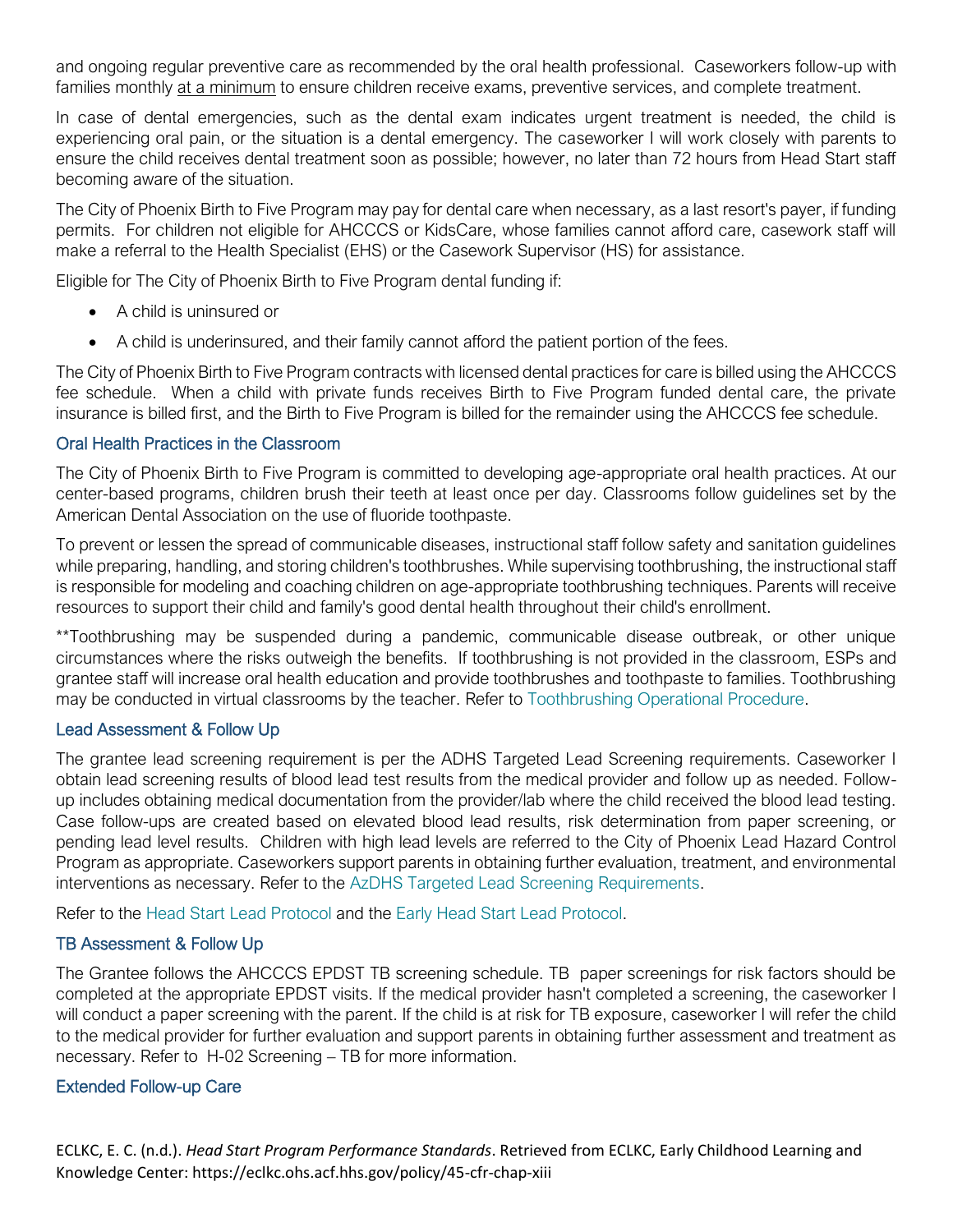Caseworker I and health and nutrition specialists support families in obtaining further care for children who may need diagnostic testing, evaluation, or treatment by a medical professional for a health problem or developmental delay. When a child receives a medical diagnosis requiring treatment, staff will document the issue in ChildPlus. If the caseworker I needs support in ensuring a child has access to health care and receives necessary evaluations and treatment, the caseworker I will enter a "MED" event in ChildPlus for non-nutritional concerns, or a "Med" event for nutritional concerns. The MED/Med event alerts the health and nutrition specialists to the issue so they can assist. Caseworkers and specialists track these children and support families in obtaining necessary health services.

## Child Nutrition

# **Purpose**

The City of Phoenix Birth to Five Program has been designed to be nutritionally, culturally, linguistically, and developmentally appropriate for children zero to five years old. It serves to include children with special dietary needs and children with disabilities. Our caseworkers ask parents detailed questions about their child's eating behaviors and choices to meet program goals. Refer to the Child Plus Training Guide.

Although religious and cultural preferences are not required to accommodate our nutrition program, our education service providers review all enrollment applications and give the type of preferences to their food service managers for use in menu planning.

## Special Dietary Needs

A special health care procedure is developed and implemented to ensure the nutrition program meets the needs of children with special dietary needs and disabilities. For complete details on this procedure and relevant documents, refer to the Special Health Care Needs Procedure H-13 and Child Plus Training Guide.

The following table outlines the process related to children requiring special meal modifications while attending our program.

| Implementation                                                                                                                                                                                             | <b>Responsible Party</b> | <b>Child Plus</b>                                     | <b>Monitoring Activities</b>                                                                           |
|------------------------------------------------------------------------------------------------------------------------------------------------------------------------------------------------------------|--------------------------|-------------------------------------------------------|--------------------------------------------------------------------------------------------------------|
| Expectation                                                                                                                                                                                                |                          |                                                       |                                                                                                        |
| At intake, staff will interview<br>the parent/guardian to<br>determine child's nutrition<br>status.                                                                                                        | Caseworker I             | Enrollment documentation,<br>nutrition screening form | Caseworker IIIs will check<br>for completeness of<br>enrollment paperwork                              |
| If accommodations are                                                                                                                                                                                      | Caseworker I             | SMMRF or Approved                                     | Caseworker IIIs                                                                                        |
| needed, a Special Meal<br><b>Modification Request Form</b><br>(SMMRF) will be given to the<br>parent/guardian to be<br>completed by their child's<br>health care provider to verify<br>this accommodation. |                          | <b>Education Service Provider</b><br>equivalent form  | Review of enrollment<br>paperwork                                                                      |
| A health concern is opened<br>in Child Plus.                                                                                                                                                               | Caseworker I             | Open a health concern,<br><b>SMMRF</b>                | Weekly, nutrition specialist<br>monitors the status of all<br>pending SMMRFs through<br>Concern's List |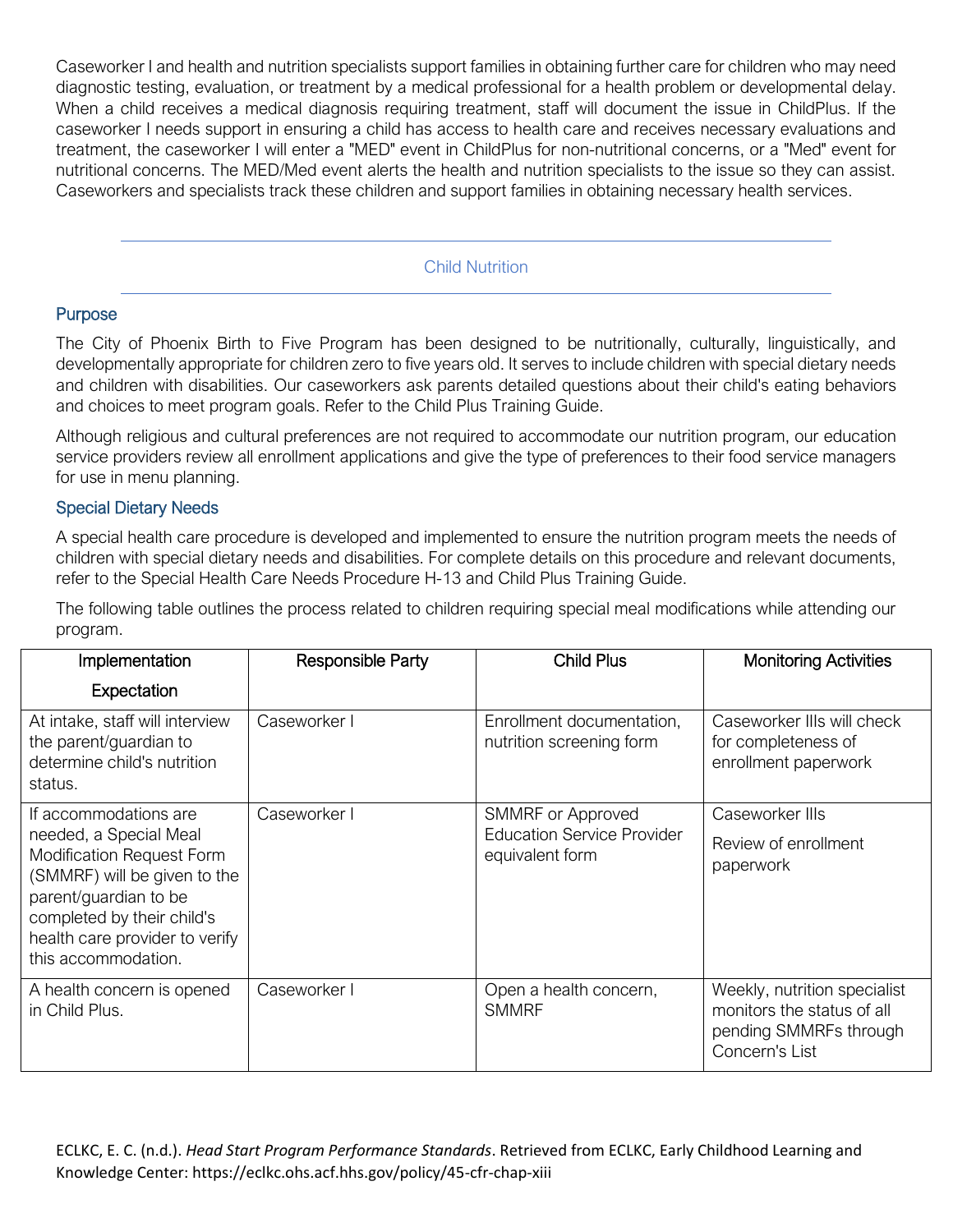| Follow-up with the<br>parent/guardian continues<br>until completed SMMRF<br>from Health Care Provider is<br>provided.                                                                                             | Caseworker I and Nutrition<br>Specialist | Follow up activities are<br>documented under this open<br>health concern                           | Weekly, nutrition specialist<br>monitors the status of all<br>pending SMMRFs through<br>Concern's List |
|-------------------------------------------------------------------------------------------------------------------------------------------------------------------------------------------------------------------|------------------------------------------|----------------------------------------------------------------------------------------------------|--------------------------------------------------------------------------------------------------------|
| Once SMMRF is returned, it<br>is reviewed with the<br>parent/guardian who signs<br>and dates agreement with<br>health care provider's orders<br>and enrollment paperwork<br>sent to Caseworker III for<br>review. | Caseworker I                             | SMMRF is uploaded into<br>child's electronic file and<br>action noted under this<br>health concern | Weekly, nutrition specialist<br>monitors the status of all<br>pending SMMRFs through<br>Concern's List |
| Enrollment information will<br>be sent to Education Service<br>Provider (ESP) for selection.                                                                                                                      | Caseworker III                           | SMMRF is uploaded with<br>this additional information.                                             |                                                                                                        |
| ESP selects child and<br>documents on SMMRF what<br>actions they will take to<br>accommodate child safely.                                                                                                        | ESP, Nutrition Specialist                | SMMRF is uploaded with<br>this additional information.                                             |                                                                                                        |
| ESP notifies the nutrition<br>specialist that SMMRF is<br>ready for review.                                                                                                                                       |                                          |                                                                                                    |                                                                                                        |
| Nutrition Specialist reviews<br>SMMRF.                                                                                                                                                                            | ESP, Nutrition Specialist                | Completed SMMRF is<br>uploaded and actions are                                                     | Based on a list generated by<br>ChildPlus showing all                                                  |
| <b>Nutrition Specialist</b><br>documents approval on<br>SMMRF.                                                                                                                                                    |                                          | documented under health<br>concern.                                                                | children with food allergies<br>and medications, the<br>nutrition specialist makes<br>yearly classroom |
| <b>Nutrition Specialist uploads</b><br>document into ChildPlus.<br>The ESP and grantee staff<br>are notified of this action.                                                                                      |                                          |                                                                                                    | observations to ensure the<br>accommodation plan is<br>being implemented.                              |
| Implementation of SMMRFs<br>are monitored.                                                                                                                                                                        |                                          |                                                                                                    |                                                                                                        |

# Meal Requirements

Many of the City of Phoenix Head Start Birth to Five Program children come from homes experiencing food insecurity. Therefore, the instructional staff ensures each child in a program receive meals and snacks as follows:

- Classrooms fewer than six hours per day receive meals and snacks that provide one-third to one-half of the child's daily nutritional needs.
- Children in classrooms operating for six hours or more per day must receive meals and snacks that provide one-half to two-thirds of the child's daily nutritional needs.
- Our home-based option children receive healthy snacks during regularly scheduled socialization site visits.

To ensure the nutritional requirements for children are met, the ESP/CCP uses either the United States Department of Agriculture's (USDA) Child and Adult Care Food Program (CACFP) or the National School Lunch and National School Breakfast Programs (NSLP/NSBP). Participating in these programs ensures meals and snacks served to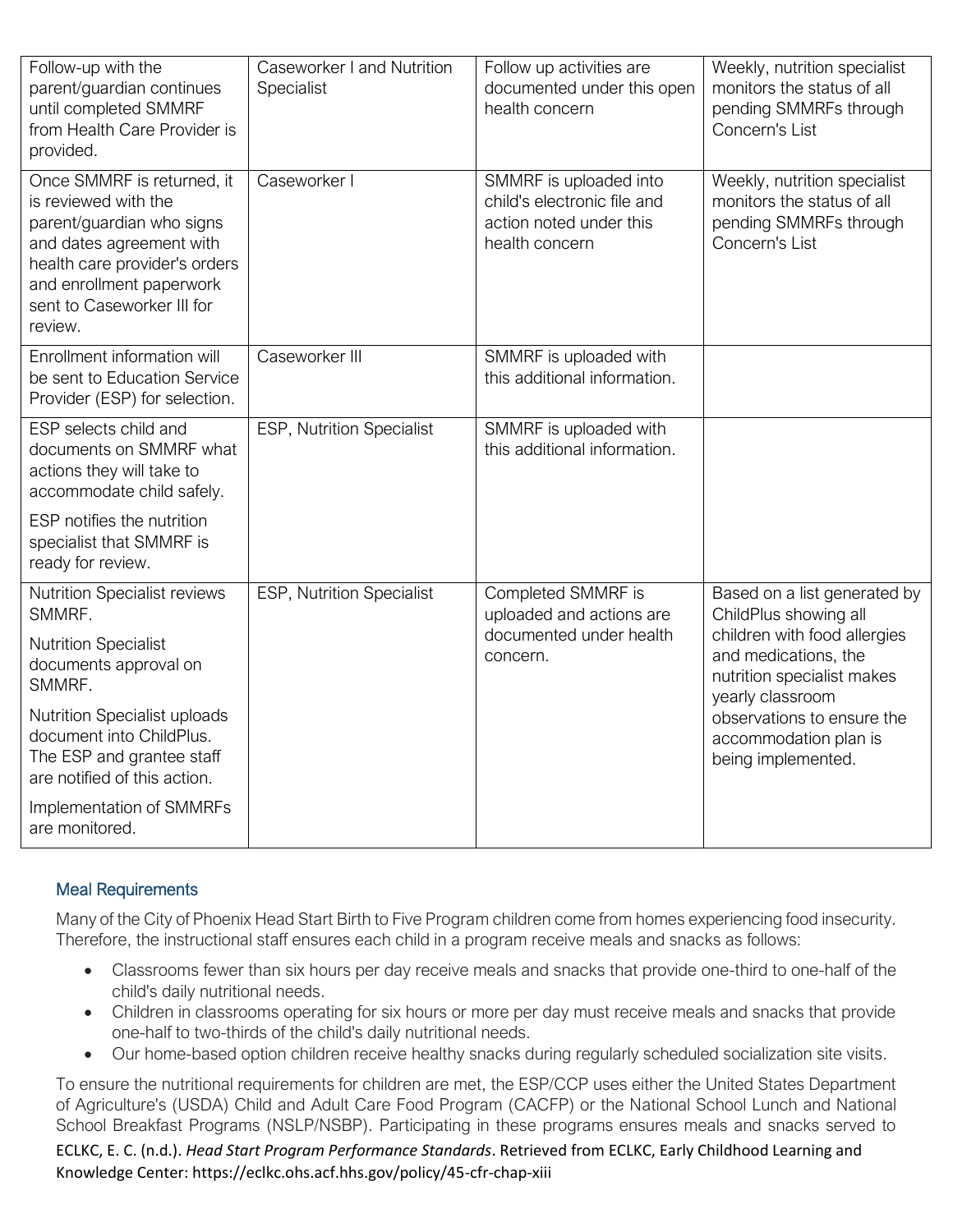children are low in sugar, salt, and fat. These national programs monitor the ESP/CCP to follow USDA guidelines and local, county, state, tribal, and federal regulations on food safety and sanitation.

The children in the City of Phoenix Head Start Birth to Five Program are at high risk of their daily nutrition requirements being met unless meals and snacks provided during class sessions are consumed. Therefore, all children arriving late and having missed mealtime will be offered a nourishing meal/snack upon arrival. The instructional staff is encouraged to ask open-ended questions to determine the nutritional needs of the child.

Aside from the numerous health benefits of water, children need to develop the habit of making water their beverage of choice for thirst. Large quantities of highly sweetened drinks promote tooth decay and childhood obesity; therefore, the ESP/CCP ensures safe drinking water is available to children.

## Breastfeeding and Feeding Infants

Breastfeeding provides many medical and emotional benefits to both the mother and child. Therefore, the City of Phoenix Head Start Birth to Five Program encourages all expectant mothers to breastfeed their children. Breastfeeding promotion is conveyed by distributing culturally appropriate materials, displaying breastfeeding posters, and providing breastfeeding education to pregnant women during home visits and at socializations. The City of Phoenix Head Start Birth to Five Program socialization sites have designated space for mothers who want to breastfeed their infants privately. CCP's are trained on the benefits of breastfeeding and techniques for handling and storage of human milk. Refer to the Proper Handling & Storage of Human Milk <http://www.cdc.gov/breastfeeding/recommendations/> for more information.

Bottle-fed infants should be held while feeding and on-demand to the extent possible. In general, it is discouraged to prop or leave the bottle in a baby's mouth or lay them down with a bottle without supervision. These practices increase the baby's risk of choking, ear infections, and tooth decay. For specific details on bottle-feeding babies, CCP's and parents/guardians are encouraged to receive training and technical assistance from either the health or nutrition specialist.

## Meal Service: Toddlers Ages 1 to 3

As with every age group receiving nutrition services, toddlers are fed according to their individual developmental readiness and feeding skills and fed on demand to the extent possible. To do this, the CCP's need to frequently discuss with parents/guardians what foods their child is safely eating at home so these foods can be given while in the classroom. CCP'c must prepare and serve food that reduces the risk of choking hazards. As an additional precaution, children must receive meals and snacks under the instructional staff's supervision. The nutrition or health specialist provides educational resources to the parents/guardian or CCP on how to meet this age group's daily nutritional needs.

## Meal Service: Ages 1 and Up

As age-appropriate as possible, the City of Phoenix Head Start Birth to Five Program supports classrooms eating meals and snacks family-style. Family-style meals build children's fine and gross motor skills, improves coordination, and foster's a sense of community in the classroom. Additionally, family-style meals empower children to make positive food choices among nutritious foods and allow children the opportunity to decide how much of a food they will eat. Empowering children helps them maintain their internal cues for satiety which are helpful in weight management. The City of Phoenix Head Start Birth to Five has developed a family-style meal service checklist that can be used by the ESP/CCP as an internal monitoring tool to evaluate the effectiveness of their meal service.

Research has shown that using food as a reward or punishment can foster unhealthy relationships with food, such as obesity, anorexia, or bulimia. Therefore, the ESP/CCP's are to avoid these behaviors when providing meals and snacks to children. Children must be given enough time to eat. For some children, the meals and snacks they receive are the only food they may be getting for the day. Therefore, instructional staff must rearrange their meal/snack times to ensure children riding buses have ample time to eat. Also, instructional staff may have to ask parents/guardians to wait until meal/snack time is over before departing with their children. The nutrition specialist is available to train or provide technical assistance to ESP/CCP's to handle these situations safely.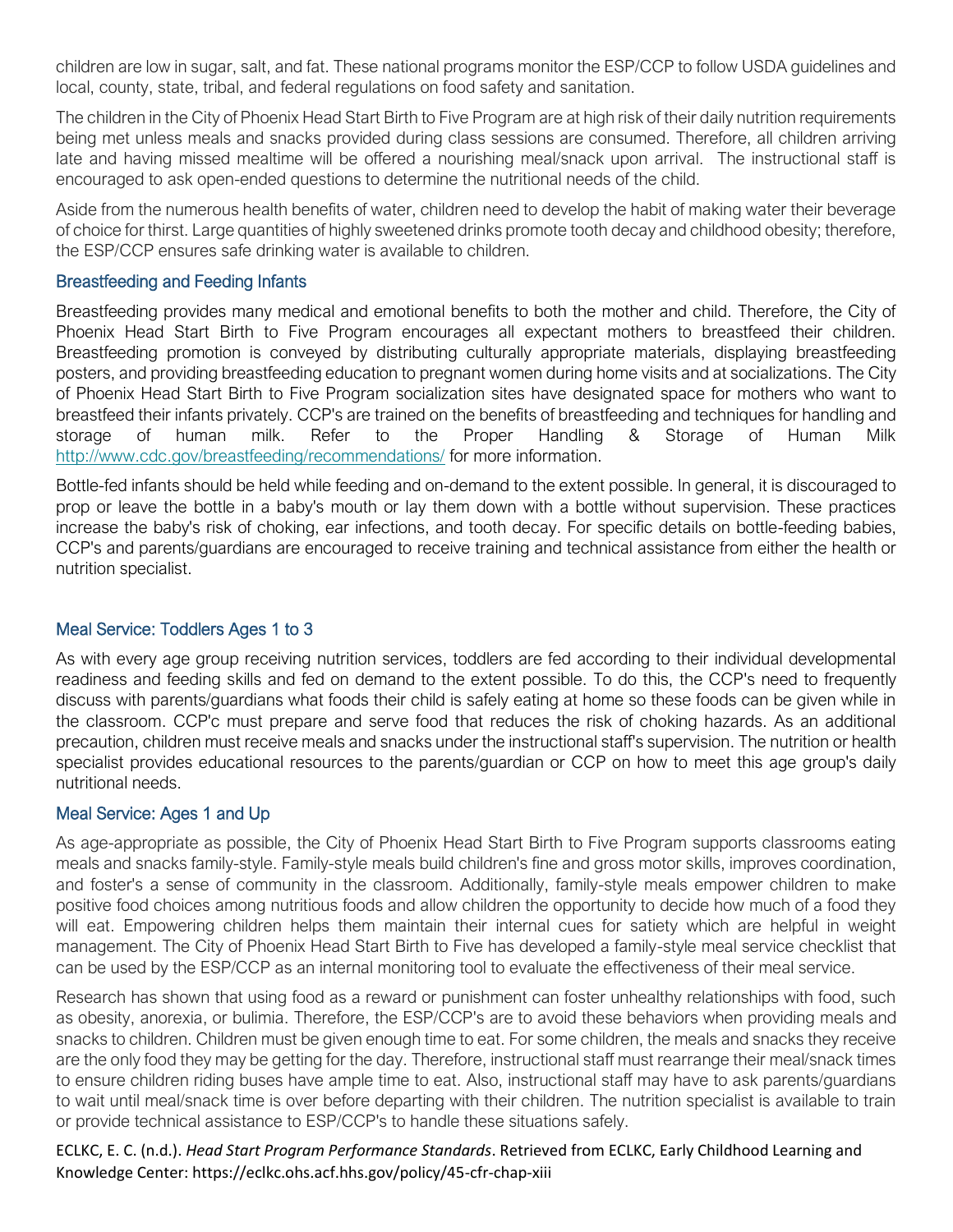\*\*In the event of a pandemic or other unique circumstances, the ESP/CCP's will provide meal services in compliance with guidelines set forth by local, county, state, and federal agencies.

# Family Support Services for Health and Nutrition

To encourage collaboration, communication, and ongoing support to parents around medical, oral, nutrition, and mental health, a calendar is completed with various grantee staff to ensure education and support are provided in these areas. Evidence-based educational materials, evidence-based interventions, community assessment information, and HSAC recommendations are used to develop support services.

Health and well-being supportive topics include:

- Preventive medical and oral health care,
- Emergency first aid,
- Environmental hazards health and safety practices for the home
- Health and developmental consequences of tobacco products use
- Exposure to lead
- Food security
- Financial health
- Importance of physical activity
- Safe sleep
- Healthy pregnancy and post-partum care; breastfeeding support
- Health system navigation
- Understanding how to access health insurance for themselves and their families, including information about private and public health insurance and designated enrollment periods;
- Understanding the results of diagnostic and treatment procedures as well as plans for ongoing care
- Familiarizing children with services they will receive while enrolled in the program and enrolling and participate in a system of ongoing family health care.
- Current community assessment needs

# Community Partnerships

The City of Phoenix Head Start Birth to Five Program has intentional, ongoing collaborative relationships and partnerships with community organizations that align with Head Start health services delivery.

# Children with Special Health/Nutrition Care Needs Requiring Classroom Accommodation

The City of Phoenix Head Start Birth to Five has a protocol to ensure appropriate accommodations for children with special health conditions or medical dietary concerns which require classroom accommodation. Medical and nutritional concerns which may require classroom accommodation are called "Special Health Care Needs" or "SHCN." The health and nutrition specialists manage and monitor the SCHN process.

# Purpose and Definitions

The purpose of the SHCN process and the accommodations plans is to:

- Protect the health and safety of children with SHCN.
- Prevent or respond to an SHCN situation. (For example, prevent exposure for children with food allergies, or administer medication to a child having an asthma attack).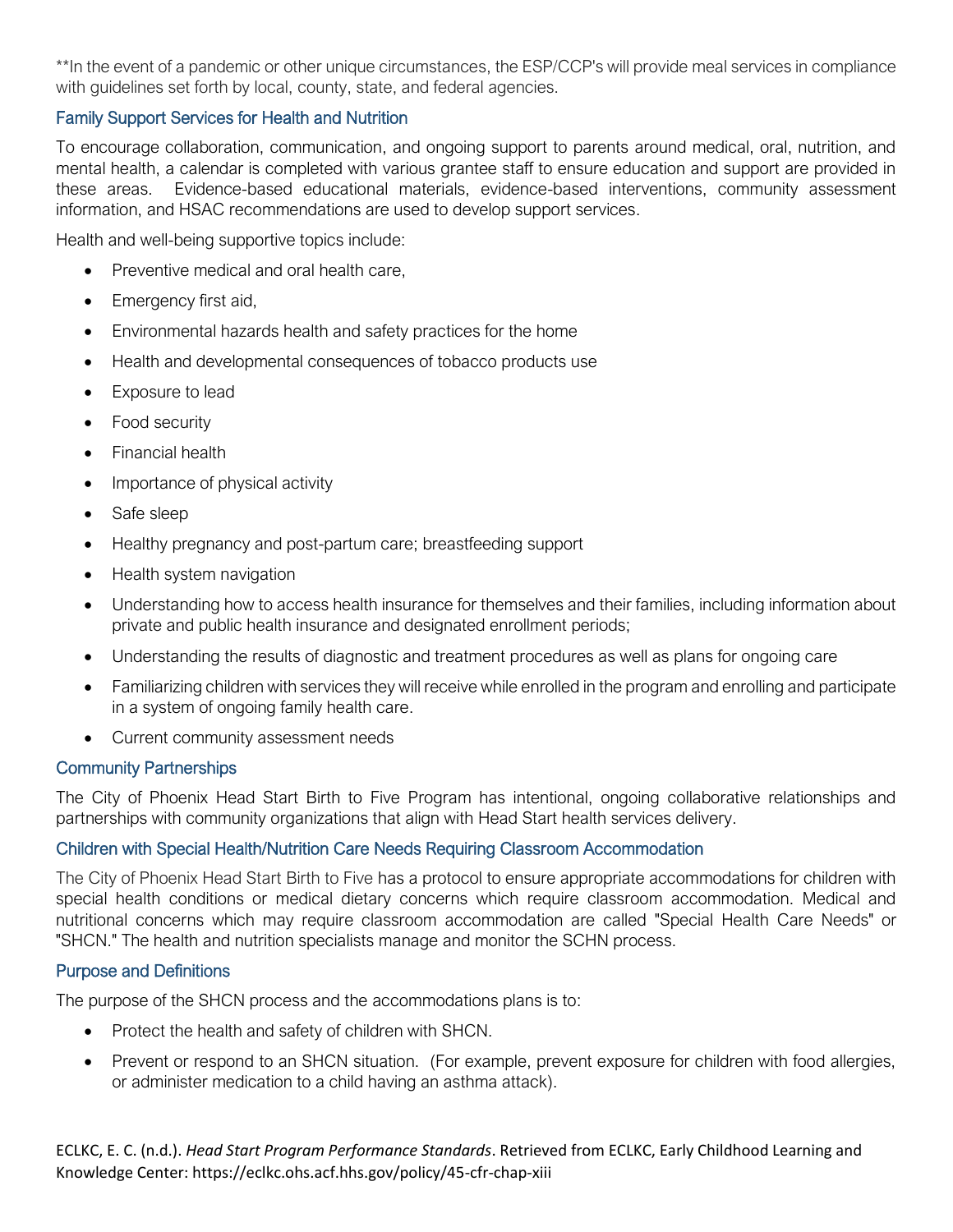- Provide a supportive, positive classroom experience for children with SHCN. (For example, provide reassurance to a child following a seizure).
- Reassure parents that Head Start/Early Head Start is fully prepared to care for their child.

Head Start writes SHCN plans using directions from the child's doctor's medical records and parent input. The caseworker I obtain doctor instructions using a standard Head Start form. Head Start has three forms to get this information:

- SMMRF (Special Meal Modification Request Form): used for children who may need any medically necessary dietary accommodations.
- AIR (Asthma Information Request Form): used for children who may have asthma or reactive airway disease (RAD). Children with other respiratory conditions that affect breathing, such as cystic fibrosis or primary ciliary dyskinesia, also need AIR documentation.
- MIR (Medical Information Request Form): used for children who may need a medical accommodation not covered under the SMMRF or AIR. This category includes diseases, illness, or injury.

Collectively, these forms are called SAM (SMMRF, AIR, MIR) forms. Head Start uses these forms, medical records, and parent input to write SMMRF, AIR, and MIR (SAM) Plans.

The difference between completed SAM forms from the doctor and SAM plans is:

- The completed SAM forms are the doctor's instructions: What needs to happen.
- The SAM Plan explains how Head Start will follow the instructions: How HS will make this happen.

SAM Plans outline one or more of the following:

- Medical procedures to prevent or respond to a problem, such as administering medication for a seizure.
- Non-medical procedures to prevent or respond to a problem, such as providing a quiet space for a child feeling mildly unwell due to an SHCN.
- Dietary accommodations for food allergies, intolerances, diabetes, and metabolic disorders.

NOTE: Head Start does not administer maintenance medications. However, in exceptional cases, a health or nutrition specialist may approve the administration of maintenance medications during class.

# The SHCN/SAMs Process

The process of obtaining SAM information and completing SHCN plans requires communication and coordination between grantee caseworkers, specialists, and ESP/CCP's. Caseworkers and ESP/CCP's involved in this process are encouraged to contact the health and nutrition specialists for guidance whenever needed. Caseworkers, specialists, and ESP/CCP's document all activities and communication to complete the SAM process in the ChildPlus SAM notes.

The protocol has multiple stages, as summarized in the table below.

| Implementation Expectation                                                                                            | Responsible Party | <b>Timeline</b>                  | <b>Monitoring Activities</b>                                                                               |  |
|-----------------------------------------------------------------------------------------------------------------------|-------------------|----------------------------------|------------------------------------------------------------------------------------------------------------|--|
| Stage 1                                                                                                               |                   |                                  |                                                                                                            |  |
| Identify children who may<br>need classroom<br>accommodation and create<br>the appropriate SAM event<br>in ChildPlus. | Caseworker I      | Before enrollment and<br>ongoing | Casework supervisors and<br>specialists monitor SAM<br>events and completion of<br>SAM forms in ChildPlus. |  |
| Obtain completed SAMs<br>from doctors.                                                                                |                   |                                  |                                                                                                            |  |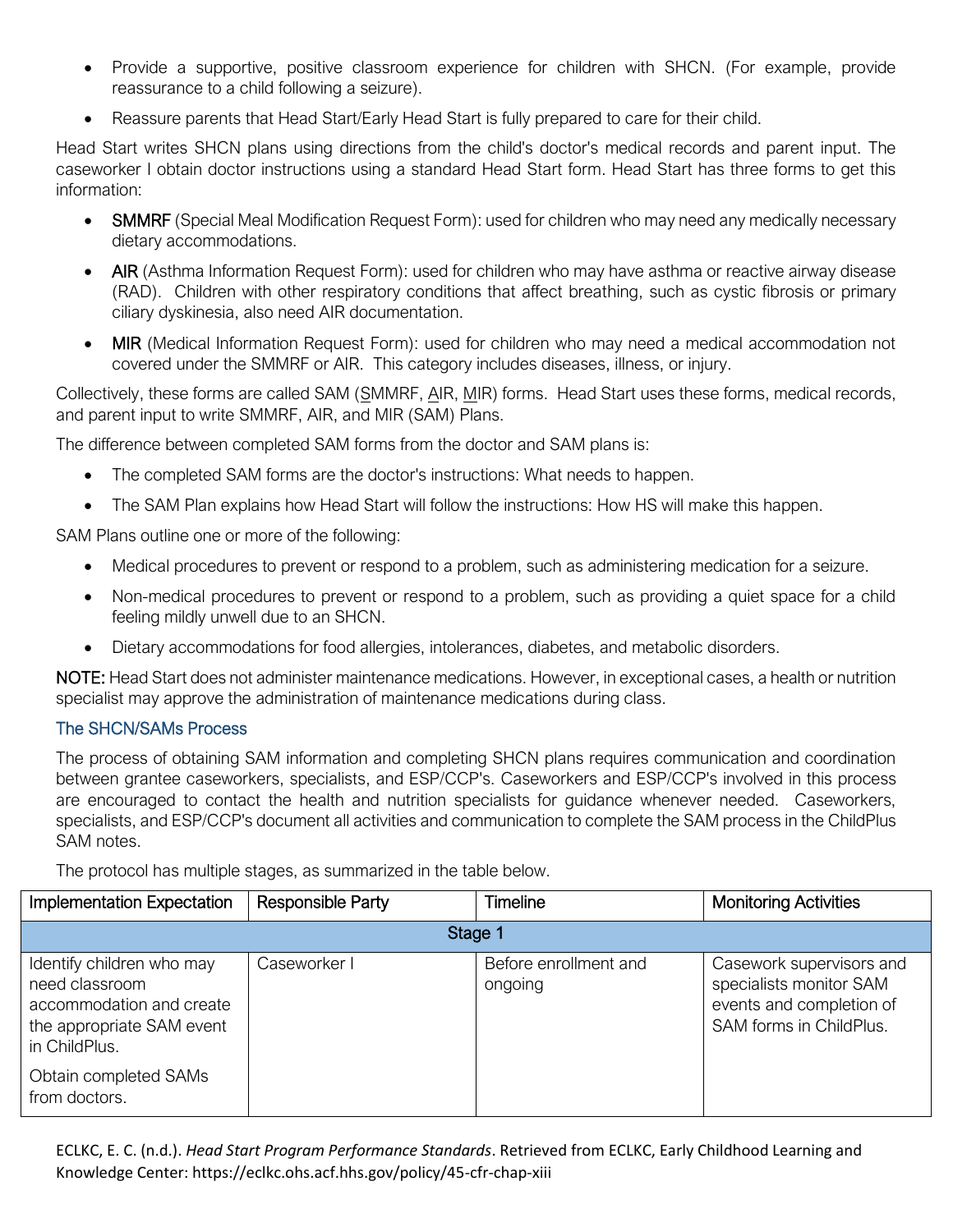| Upload SAMs into ChildPlus.                                                                                                                                             |                                                                      |                                   |                                                                                                                                                     |
|-------------------------------------------------------------------------------------------------------------------------------------------------------------------------|----------------------------------------------------------------------|-----------------------------------|-----------------------------------------------------------------------------------------------------------------------------------------------------|
|                                                                                                                                                                         |                                                                      | Stage 2                           |                                                                                                                                                     |
| Monitor SAM events in<br>ChildPlus for completed<br>SAM documentation.                                                                                                  | <b>Health and Nutrition</b><br>Specialists                           | Before enrollment and<br>ongoing  | Specialists monitor SAM<br>events and completion of<br>SAM forms in ChildPlus.                                                                      |
| Follow up on SAM events<br>without completed SAM<br>documentation.                                                                                                      | Assigned ESP Employees                                               |                                   | Specialists alert casework<br>supervisors to SAM events<br>requiring follow-up.                                                                     |
| Determine if<br>accommodation is needed<br>according to the SAM<br>documentation.                                                                                       |                                                                      |                                   | ESPs also monitor SAM<br>events in ChildPlus.                                                                                                       |
| If accommodation is<br>needed, determine if the<br>child will be attending on-<br>site classes or be a virtual<br>learner.                                              |                                                                      |                                   |                                                                                                                                                     |
|                                                                                                                                                                         |                                                                      | Stage 3                           |                                                                                                                                                     |
| SAM plans are written either<br>by the health or nutrition<br>specialists or by the ESP.<br>ESPs must have grantee<br>approval to write plans.                          | Assigned ESP Employees<br><b>Health and Nutrition</b><br>Specialists | Before enrollment and<br>ongoing. | Specialists monitor SAM<br>events and the completion<br>of SAM plans in ChildPlus,<br>alert ESPs to SAM events<br>requiring accommodation<br>plans. |
| Whenever possible, SAM<br>plans are completed and<br>approved by a health or<br>nutrition specialist before<br>enrollment.                                              |                                                                      |                                   | Specialists coordinate with<br>ESPs when specialists are<br>writing plans on behalf of the<br>ESP.                                                  |
| ESPs that write their own<br>plans submit promptly to the<br>health and nutrition                                                                                       |                                                                      |                                   | ESPs also monitor SAM<br>events and completion of<br>SAM plans.                                                                                     |
| specialists for review.<br>When specialists are<br>completing the plans,<br>specialist and ESP<br>coordination are critical to<br>ensure plans are written<br>promptly. |                                                                      |                                   | <b>ESPs monitor SAM events</b><br>and coordinate with the<br>specialists when the<br>specialists are writing the<br>plans.                          |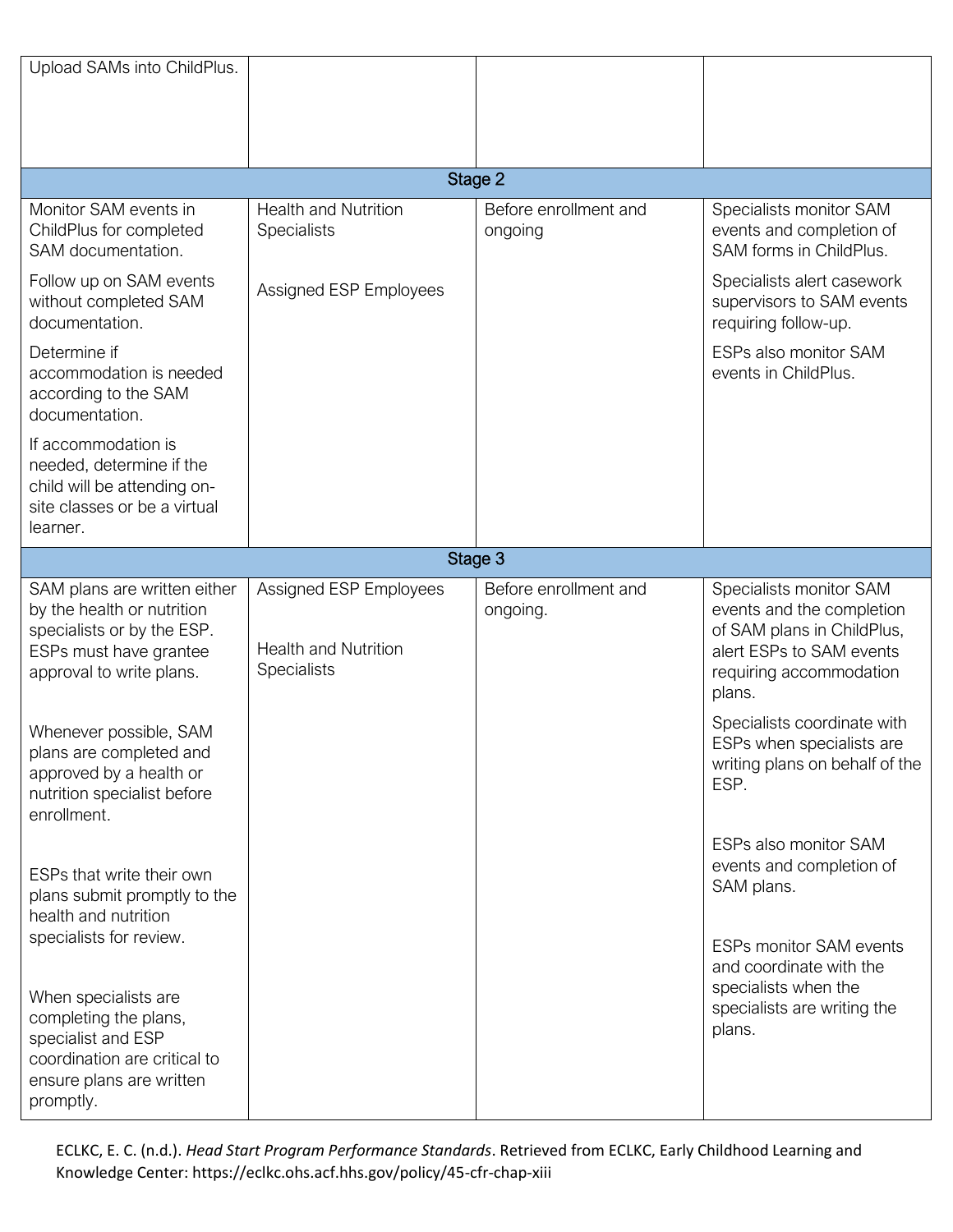| Stage 4                                                                                                                                                                                                                                                                                              |                                                   |                                  |                                                                                                                    |
|------------------------------------------------------------------------------------------------------------------------------------------------------------------------------------------------------------------------------------------------------------------------------------------------------|---------------------------------------------------|----------------------------------|--------------------------------------------------------------------------------------------------------------------|
| Review and Approval of the<br>SAM Health/Nutrition Plans.                                                                                                                                                                                                                                            | <b>Health and Nutrition</b><br><b>Specialists</b> | Before enrollment and<br>ongoing | Specialists monitor SAM<br>events in ChildPlus for<br>completion and approval of<br>all plans.                     |
|                                                                                                                                                                                                                                                                                                      |                                                   | Stage 5                          |                                                                                                                    |
| Implementation of the SAM<br>Plans<br>On occasion, children's<br>SAM plans may be<br>inadequate the child's<br>needs, or a child's needs in<br>the classroom may change.<br>The specialist is notified, and<br>it is determined if the child's<br>plan can be revised or if a<br>new plan is needed. | <b>ESPs</b><br>Specialists                        | After enrollment and<br>ongoing. | Designated ESP staff,<br>instructional staff, school<br>nurses (if applicable).                                    |
| Stage 6                                                                                                                                                                                                                                                                                              |                                                   |                                  |                                                                                                                    |
| Monitoring of SAM plan<br>implementation.                                                                                                                                                                                                                                                            | Specialists                                       | Periodically                     | Specialists visit ESP offices,<br>classrooms, and school<br>nurse's offices to monitor<br>SAM plan implementation. |

## Medication Administration

Grantee health and nutrition specialists oversee the SHCN process including the storage and administration of medications at CCPs and school-based programs, according to the Six Rights of Medication Administration:

- 1. Right Child
- 2. Right Medication
- 3. Right Dose
- 4. Right Time
- 5. Right Route
- 6. Right Reason

Medication storage and administration require written authorization or instructions from the health care provider, with sufficient information to ensure compliance with the six rights listed above. Parents must also provide written authorization.

The City of Phoenix Head Start Birth to Five Program ensures safe and hygienic medication administration practices through operational procedures that include instruction based on:

- 1) Labeling and storing, under lock and key, and refrigerating, if necessary, all medications, including those required for staff and volunteers;
- 2) Designating a trained staff member(s) or school nurse to administer, handle and store child medications;
- 3) Obtaining physicians' instructions and written parent or guardian authorizations for all medications administered by staff;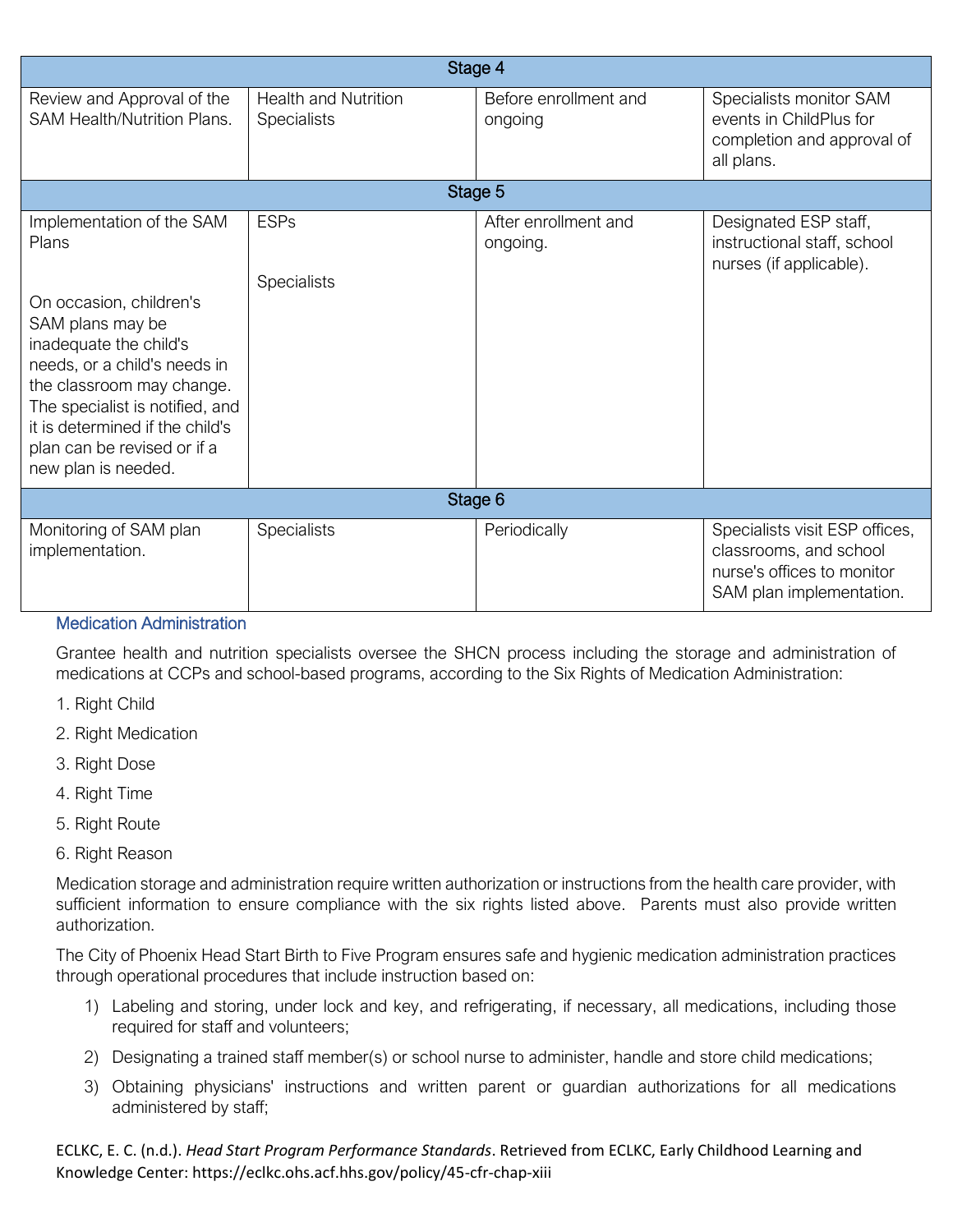- 4) Maintaining an individual record of all medications dispensed and reviewing the record regularly with the child's parents;
- 5) Communicate with families on the importance of ensuring the expiration date is included on the medication;
- 6) Recording changes in a child's behavior that have implications for drug dosage or type, and assisting parents in communicating with their physician regarding the effect of the medication on the child;
- 7) Ensuring that appropriate staff members can demonstrate proper techniques for administering, handling, and storing medication, including using any necessary equipment to administer medication.
- 8) Ensure instructional staff return all non-expired medication to families once school year concludes.

Grantee health and nutrition specialists review SAM forms, medication authorization forms, and medication labels to ensure compliance and monitor SHCN and medication administration on-campus (unless a pandemic or other unusual circumstance requires suspension of on-site monitoring).

Refer to TM-10 Medication Administration for school-based medication guidance and Medication Administration Guidance – With or Without a School Nurse. For CCP, refer to H-10E-CCP Medication Administration.

## Staff Health and Wellness

Prospective hires receive an initial physical exam and TB screening at Concentra to ensure they are free of infectious diseases, which could pose a risk to others that cannot be reduced or eliminated through reasonable measures. Significant health insurance discounts incentivize employees to obtain annual physical exams. Employees complete a yearly TB screening questionnaire in ChildPlus.

## **INCLUSION**

## Purpose

The City of Phoenix Head Start Birth to Five program is committed to improving outcomes for young children with suspected delays or identified disabilities and their families. Head Start has been a leader in the movement to support the inclusion of children with developmental delays/disabilities in early childhood settings. Head Start's founders and early pioneers recognized that children with and without developmental delays/disabilities would benefit from participating in the same classroom.

## Ten Percent Requirement

Head Start Program Performance Standards (HSPPS) 1302.14 (b) states "a program must ensure at least 10 percent of its total funded enrollment is filled by children eligible for services under the Individuals with Disabilities Education Act (IDEA,) unless the responsible Health and Human Services official grants a waiver." Once the program meets the 10 percent requirement, they must maintain it for the remainder of the year.

It is the responsibility of the Inclusion Specialist to ensure the program maintains the enrollment of IDEA-eligible children and meets the 10 percent requirement. The Inclusion Specialist works with families, caseworker I, caseworker III, and CCP directors to ensure enrolled children receive the services and supports they need to participate and maintain their enrollment successfully.

Points to keep in mind about the 10 percent requirement:

- Children who have been evaluated and deemed eligible for IDEA services, regardless of whether they are receiving such services, count toward the 10 percent requirement
- Children with developmental delays/disabilities who have not been deemed eligible for IDEA services do not count toward the 10 percent requirement
- Children who are waiting for an evaluation or are in the evaluation process do not count toward the 10 percent requirement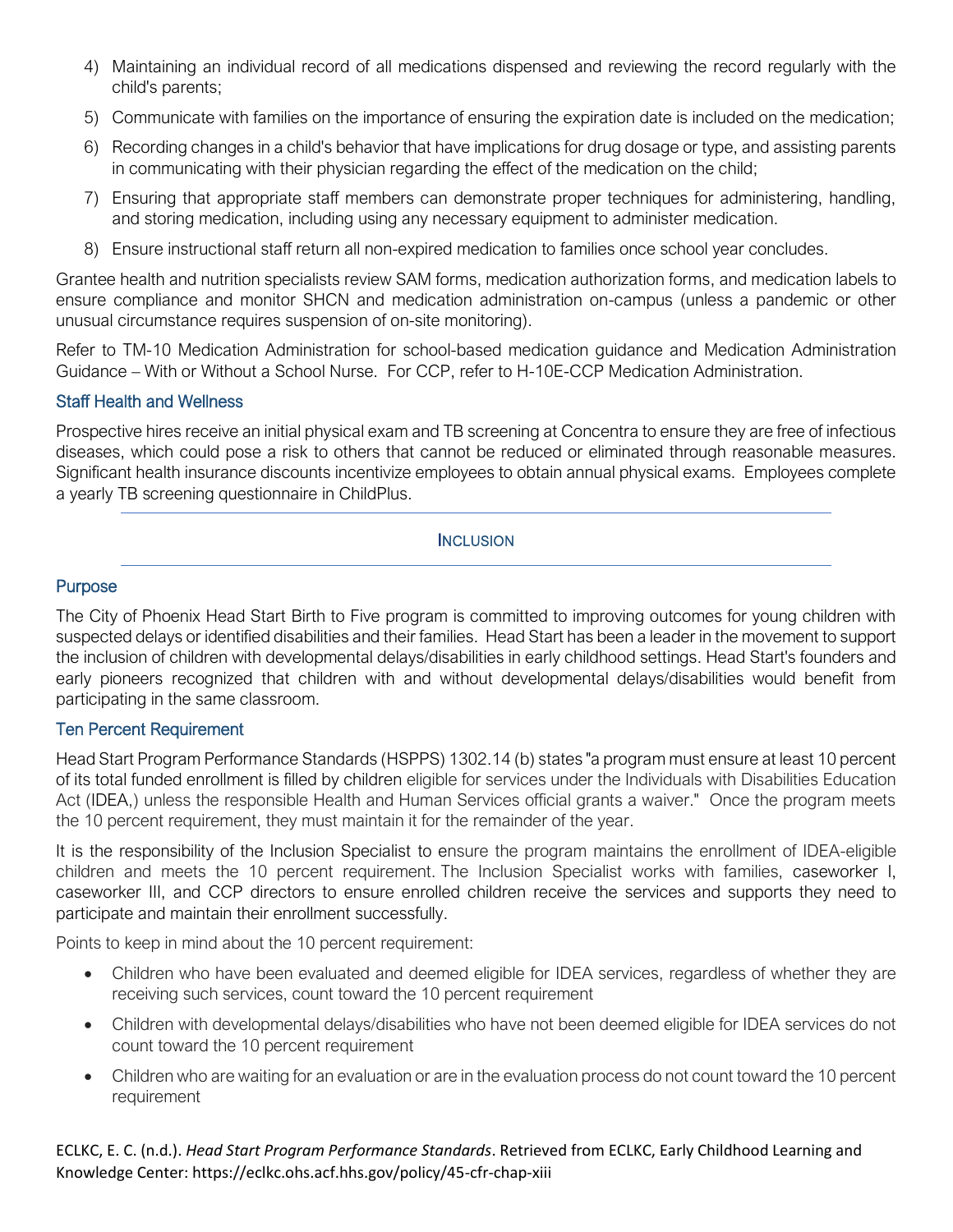- The 10 percent requirement is based on total funded enrollment, not actual enrollment, unless otherwise specified by the Office of Head Start
- If a child is deemed eligible, but the family does not consent to IDEA services, the child still counts toward the 10 percent requirement. [Standard in Action](https://eclkc.ohs.acf.hhs.gov/sites/default/files/pdf/10-percent-eligibility.pdf) – 10 Percent

# Outreach/Recruitment

The Inclusion Specialist's responsibility is to work closely with the ERSEA team to ensure the program meets the 10 percent requirement. This includes, but is not limited to, reaching out to Arizona Early Intervention Program (AzEIP) providers, the Division of Developmental Disabilities (DDD) Child Find Coordinators, Local Education Agencies (LEA), and other community partners who work with children with developmental delays/disabilities.

Outreach/Recruitment activities:

- Regular email blasts to partners highlighting that the City of Phoenix Head Start Birth to Five program is an inclusive environment that provides comprehensive services for all children and support for families
- Attend staff meetings of AzEIP/DDD providers and LEA to discuss the benefits of Head Start
- Write articles for local publications highlighting the comprehensive services provided by the City of Phoenix Head Start Birth to Five program, e.g., AzEIP and Raising Special Kids newsletters
- Serve on AzEIP's Interagency Coordinating Council for Infants and Toddlers (ICC)
- Participate/serve in other capacities outside of the City of Phoenix Head Start Birth to Five program, e.g., Disability Resources Committee, Parents as Teachers Advisory Board, Arizona Head Start Association State-wide Recruitment Committee, and Latinos Unidos de Arizona
- Reach out to leaders in the community who work with children who have developmental delays/disabilities to discuss the benefits of Head Start

## Pre-Registration

The Inclusion Specialist follow-ups on pre-registrations and pending intakes, as necessary. The Secretaries notify the Inclusion Specialist when a child on the pre-registration list:

- Has an IFSP or IEP
- Receives private therapy
- Has a developmental delay or diagnosis, and the parent/guardian needs assistance accessing services while on the pre-registration list
- Parent/guardian has developmental concerns about their Child

The Inclusion Specialist will collaborate with the caseworker I during the eligibility process to support parents/guardians in making necessary referrals to community resources, such as Raising Special Kids, LEA, AzEIP, the child's primary medical home, or behavioral health agencies.

# Early Head Start

- Secretaries enter the information in ChildPlus under pre-registration, indicating the child has an IFSP, getting private therapy, or the family has developmental concerns
- Inclusion Specialist notifies the appropriate Caseworker III about the child
- Inclusion Specialist follows pre-registration/intake until the program eligibility determination is made

## Head Start

The Inclusion Specialist works directly with LEA Child Find teams to coordinate Pre-registrations. When an LEA Child Find team refers a family to Head Start, the Inclusion Specialist: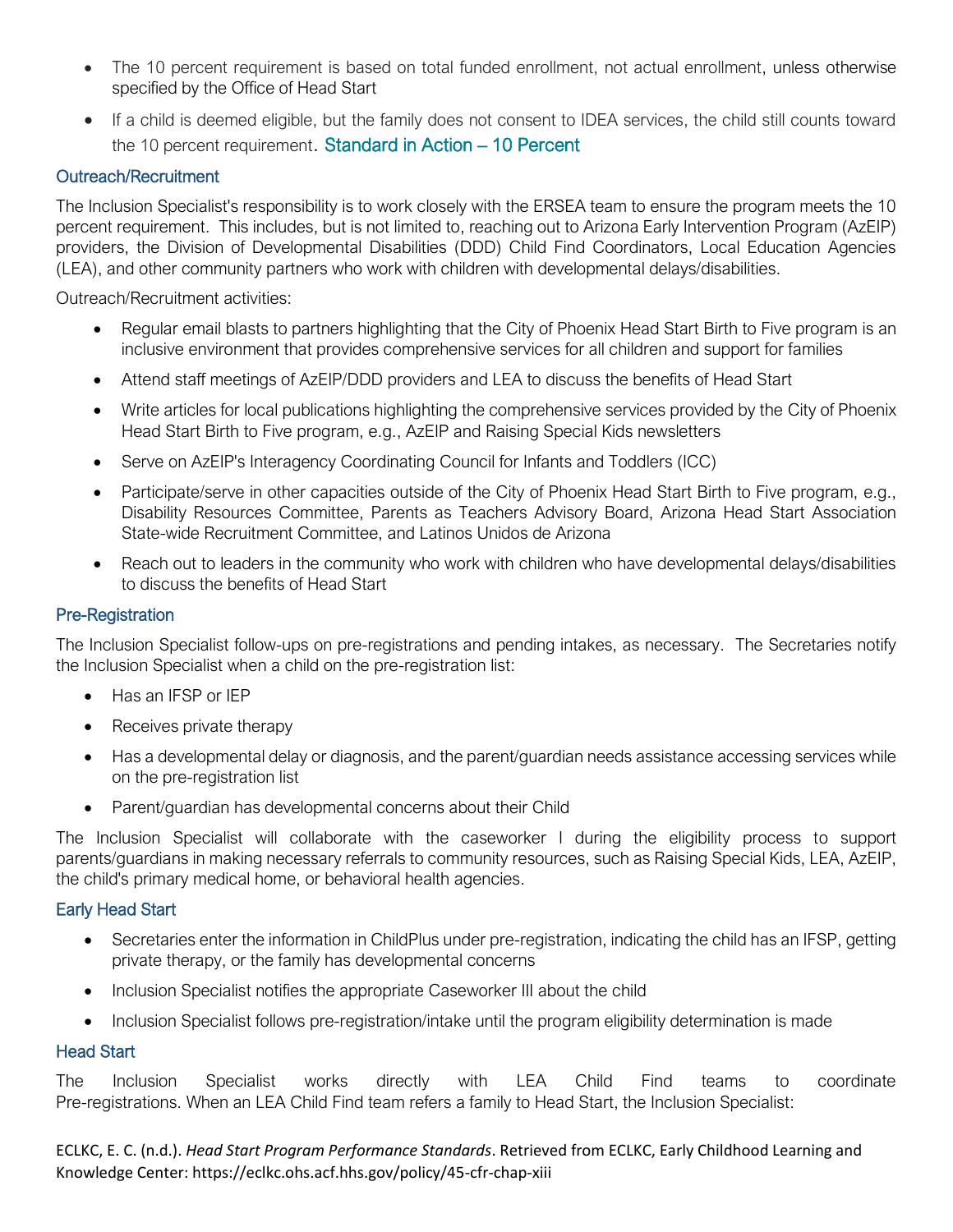- Enters information in the pre-registration section of ChildPlus and contacts the corresponding Caseworker III for Caseworker I intake assignment
- Inclusion Specialist notifies the Caseworker I if the child is pending in the Child Find process or if the process is closed
- Inclusion Specialist follows pre-registration until an eligibility determination is made
- Inclusion Specialist notifies the Child Find team of the intake status and whether the family is eligible for Head **Start**

## Developmental Screening

Screening is one of the first steps in learning about a child. Nearly half of the children with developmental delays/disabilities in Head Start and Early Head Start are identified after enrolling in the program. This usually occurs through the screening or the ongoing assessment of enrolled children. All children must have a current developmental screen, including those with an IFSP/IEP, within 45 calendar days of when the child first attends the program.

To ensure the program uses a research-based, standardized screening tool that is age, developmentally, culturally, and linguistically appropriate, the Inclusion Specialist oversees the developmental screening component of the program.

## [Developmental Screening Process Memo](https://www.phoenix.gov/humanservicessite/Documents/Developmental%20Screening%20Process.pdf)

## Early Head Start

The current Early Head Start approved screening tool is the Ages & Stages Questionnaire-3® (ASQ-3.) The Inclusion Specialist trains all staff in the home-based and CCP settings on all aspects of the ASQ-3.

- The ASQ-3 screens 5 areas of a child's development: communication, gross motor, fine motor, problemsolving, and personal social
- In collaboration with each child's family and with consent, the program must complete a current developmental screening on ALL children within 30-45 calendar days of when the child first attends the program or, for the home-based program option, receives a home visit
- The ASQ-3 is conducted in collaboration with the child's family and Caseworker I or the teacher
- Results must be shared with the parent/quardian within one week of completing the screening
- The Caseworker I/or EHS-CC Partnership designated staff member uses the Screening Flowchart to interpret the results and identify the next steps

When sharing ASQ-3 results with the family, they must be provided with the following:

## Pass

- Parent Results Letter with "Your child's development appears on schedule" checked
- ASQ-3 activities in all developmental areas from the ASQ-3 Learning Activities book and Hello Parent Letter outlining the activities
- Document the results in ChildPlus under the Education: events tab
- Upload the ASQ-3 and Parents Result Letter under the Education: attachments tab

## Rescreen

- Parent Results Letter with "Your child's development will be monitored for the next two months" checked
- ASQ-3 activities in all developmental areas from the ASQ-3 Learning Activities book and Hello Parent Letter outlining the activities
- Document the results in ChildPlus under the Education: events tab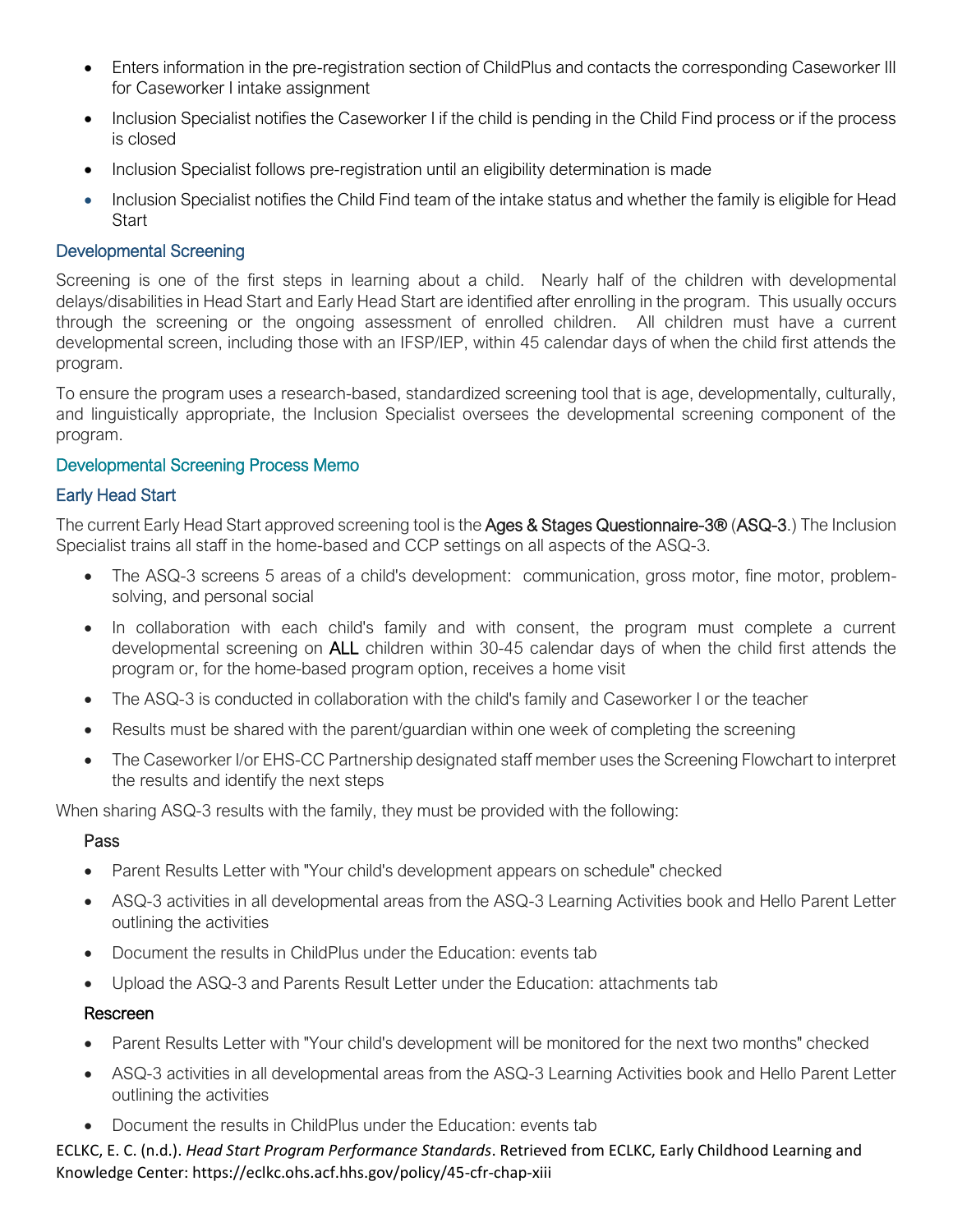- Upload the ASQ-3 and Parents Result Letter under the Education: attachment tab
- The child will be rescreened in 2 months

# Fail

- Parent Results Letter with "Further assessment with a professional may be needed" checked
- ASQ-3 activities in all developmental areas from the ASQ-3 Learning Activities book and Hello Parent Letter outlining the activities
- Document the results in ChildPlus under the Education: events tab
- Upload the ASQ-3 and Parents Result Letter under the Education: attachment tab
- A referral to AzEIP is discussed with the family:
	- o If the family does not want to make a referral to AzEIP, this is noted in ChildPlus under the Education; events tab and the child is rescreened in two months
	- o If the family request a referral to AzEIP, the following options are discussed with the parent/guardian:
		- a. Referral by family to AzEIP.
			- o The caseworker I will obtain the Release of Information completed by the family and uploaded in ChildPlus under the Education; attachments tab. An email is sent to the Inclusion Specialist who documents the family referral in ChildPlus under the Disability: concerns tab.
		- b. Referral by Inclusion Specialist to AzEIP on behalf of the family
			- o The Inclusion Specialist will obtain the completed (by family) Release of Information and the completed (by caseworker I) AzEIP referral form. The forms are uploaded in ChildPlus under the Education: attachments tab. An email is sent to the Inclusion Specialist who documents the referral in ChildPlus under the Disability: concerns tab and makes the referral to AzEIP through their secured website at <https://des.az.gov/services/disabilities/developmental-infant>

# Head Start

The Inclusion Specialist collaborates with each ESP to ensure developmental screens occur within 45-days and monitors developmental screening data in ChildPlus.

- Each ESP chooses which research-based developmental standardized screening tool to use.
- Each ESP designates who is responsible for entering developmental screening information and follow-up actions in ChildPlus (classroom teacher, ESP data clerk, or other ESP staff member).
- Each ESP notifies the Inclusion Specialist who the designated point of contact for this requirement at the beginning of each program year.
- Developmental screening results and required follow-up actions are due in ChildPlus by the end of the month the action is completed. This includes rescreen results, referrals to Response to Intervention Teams or Child Study Teams, and referrals to Child Find for additional screening and evaluations. The developmental screen is not considered complete until it has a close date with the final action status documented in ChildPlus.
- Refer to the Adding a Developmental Screening Teachers document for step-by-step instructions on how to add all required documentation. [Adding Developmental Screening](https://www.phoenix.gov/humanservicessite/Documents/Adding%20a%20Developmental%20Screening%20Teachers%20Update%2012-10-2020.pdf)
- The Inclusion Specialist is responsible for running ChildPlus reports after the 5<sup>th</sup> of each month to check on the status of developmental screens and required follow-up actions. The Inclusion Specialist sends the designated ESP point of contact monthly emails regarding the following items as necessary:
	- o List of children with expired developmental screens in ChildPlus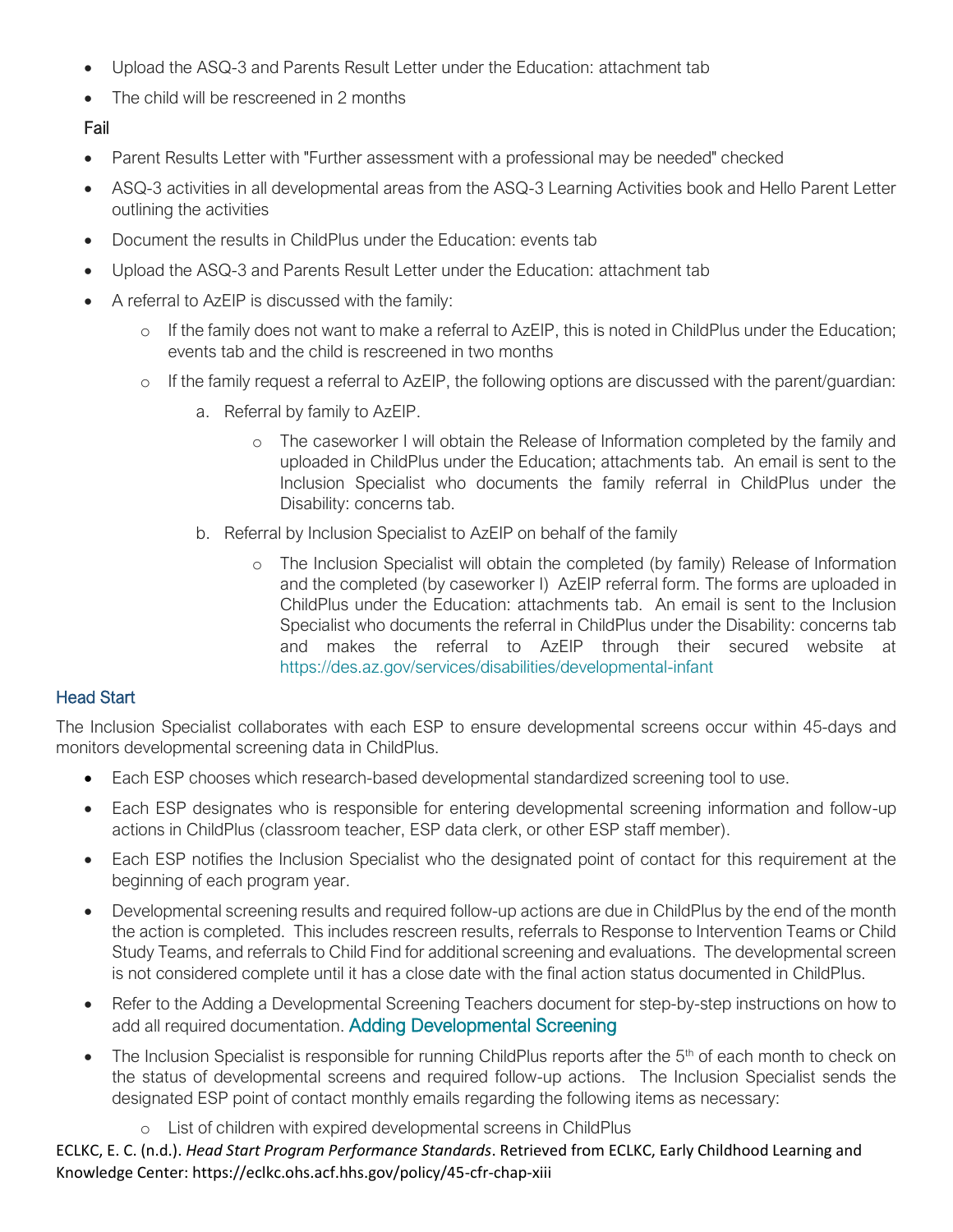- o List of children with missing follow-up actions in ChildPlus due to rescreen, fail, or refer status on initial developmental screen
- ESP must bring identified items up to compliance in ChildPlus within 30 days

## Parent/Guardian or Teacher Developmental Concern

A parent's/guardian's or teacher's concern about a child's development should always be taken seriously. With parent/guardian consent, a referral can be made to AzEIP or LEA at any time. A referral is not contingent on the results of a developmental screening.

## Early Head Start

- The Inclusion Specialist tracks developmental concerns entered in ChildPlus
- All actions related to the concern are documented in ChildPlus

## Head Start

The Inclusion Specialist tracks developmental concerns entered in ChildPlus:

- Each ESP enters a parent/guardian or teacher concerns in ChildPlus when the concern is not due to a 'rescreen' or 'fail' status on a child's developmental screen.
- Each ESP documents all follow-up actions within 30 days in ChildPlus.

# Children referred to IDEA Part B and C

The HSPPS Part 1302 Subpart C requires that a program promptly and appropriately address any identified needs based on the screening results and other information. The Inclusion Specialist supports Family Advocates/Caseworker I, families, and their children through the IDEA referral process. This includes coordinating with the IDEA Part B and C providers to ensure evaluations and eligibility determination are done in a timely manner. The Inclusion Specialist also helps the City of Phoenix Head Start Birth to Five program staff and families understand each step of the process, gives them information on what actions may be taken, and prepares them to make decisions.

After the formal evaluation, if the child is not eligible for IDEA services, the Inclusion Specialist determines whether the evaluation indicates a significant/moderate delay. If the child has a significant/moderate delay, the Inclusion Specialist partners with the Family Advocate/Caseworker I and parent/guardian to access additional services and supports available through the child's health insurance or under Section 504 of the Rehabilitation Act.

Things to keep in mind:

- In Early Head Start, the AzEIP provider has 45 days from the date of referral to determine eligibility and complete the IFSP. The AzEIP provider then has 45 days from the day the IFSP was completed to begin services. The Inclusion Specialist collaborates with the Caseworker I and the family to ensure the AzEIP provider complies with the timelines.
- In Head Start, the LEA has 30 calendar days from the day of consent to complete the evaluations. If eligible for IDEA, parents/guardians must agree to the initial IEP and special education services to initiate. If an IEP is implemented, the LEA must ensure services begin as soon as possible within the LRE.

## **Individualization**

Individualization is an important Head Start concept. To meet the needs of children with identified developmental delays/disabilities, the Inclusion Specialist collaborates with our IDEA partners (AzEIP and LEA) using the IFSP or the IEP as the guide to address the individual needs of the child.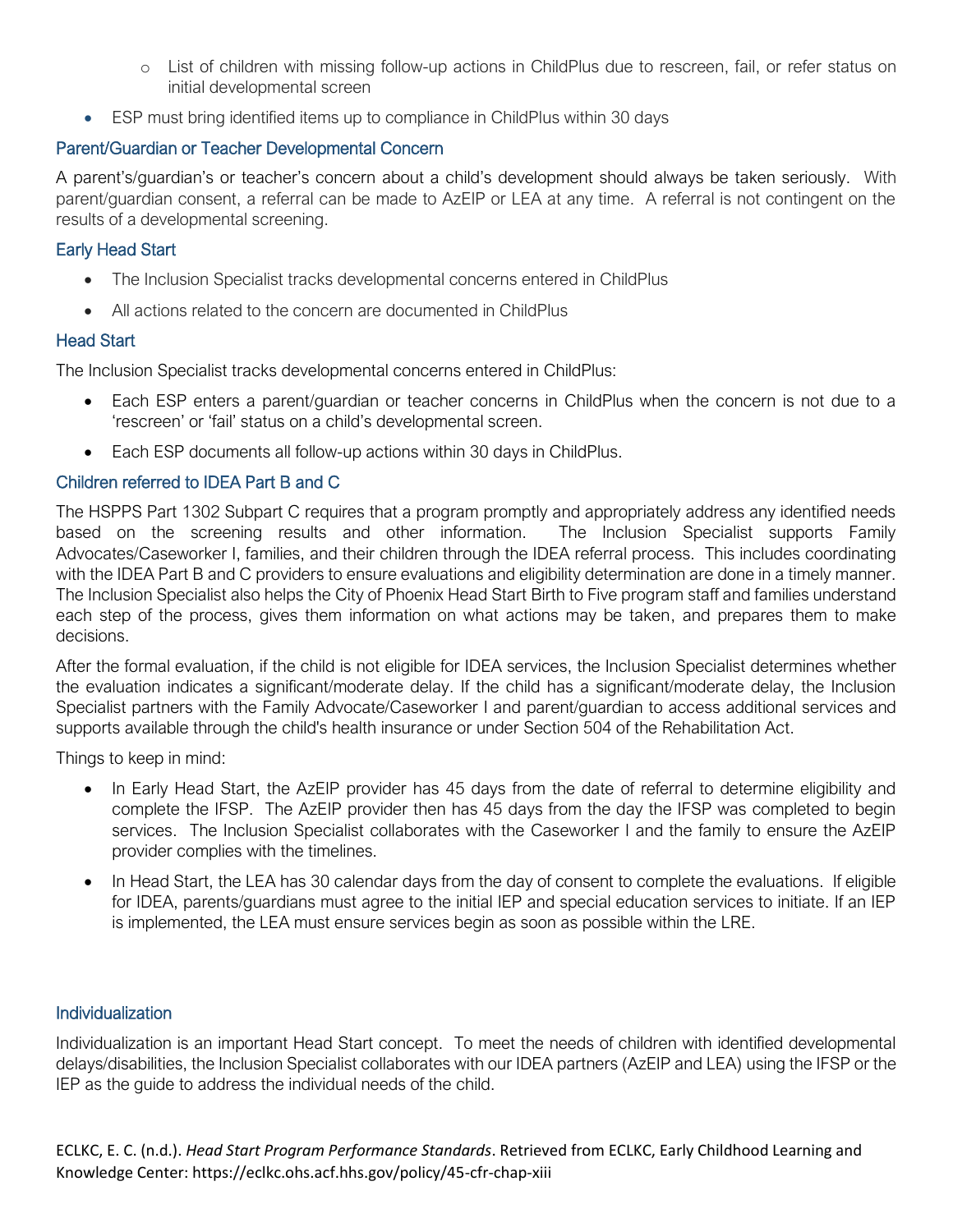The Inclusion Specialist works with Family Advocates and teachers to ensure each child receives the individualized services outlined on their IFSP/IEP in the least restrictive environment (LRE.) The Inclusion Specialist also supports Family Advocates and teachers to use information from screenings, assessments, observations, and information provided by the family to determine a child's strengths/needs and adjusts strategies to better support the child's individualized learning.

# Early Head Start

Early Head Start inclusion staffings are held to review a child's IFSP. When a child enters the program with an IFSP, the Inclusion Specialist sends a Release of Information to the Part C provider requesting the developmental evaluation report and the latest IFSP. The records are uploaded in ChildPlus under the Disability: attachments tab, and the Inclusion Specialist conducts an inclusion staffing with the following:

- Home-based: Caseworker I and III, and Development Support Coach
- Childcare partnerships: teacher and Development Support Coach

During the staffing, the IFSP outcomes are reviewed along with TSG data, if available. Individualization, modifications, and adaptions are also discussed. This information is documented in ChildPlus under the Disability: inclusion staffing tab.

Staffings are also held when children receive clinic-based therapy. This is documented in ChildPlus under the Disability: inclusion staffing tab.

# Head Start

Head Start Staffings are held upon request from a parent/guardian, ESP staff, or City of Phoenix Head Start Birth to Five program staff. The Inclusion Specialist coordinates the staffing meeting and invites all appropriate team members, e.g., Behavior Support Specialist, Health Specialist, Nutritionist, or IDEA therapy providers.

Staffings can also be held anytime a staff member needs support from the Inclusion Specialist, e.g., when developmental concerns about a child or staff need help with individualization or accommodations. This information is documented in ChildPlus under the Disability: inclusion staffing tab.

Staffings are also held when children receive clinic-based therapy. This is documented in ChildPlus under the Disability: inclusion staffing tab.

# **Transitions**

The Inclusion Specialist works closely with program staff, Part B and C partners, and families to help children with developmental delays/disabilities navigate transitions. The program uses a coordinated approach as there are many pieces to put in place as children move from:

- Early Head Start to Head Start/LEA developmental preschool
- Preschool to kindergarten
- IDEA Part C services to Part B services
- One program setting, classroom, or service provider to another

# \*\*Refer to the City of Phoenix Head Start Birth to Five program Transition Plan

# Early Head Start

The Inclusion Specialist:

- Attends the Early Head Start transition staffing, which is held six months before the child's third birthday
- Discusses placement options with the Family Advocate/Caseworker I and family
- Supports the Family Advocate/Caseworker I and family during the transition process
- Collaborates with the family and the AzEIP provider to determine the child's eligibility for Part B services